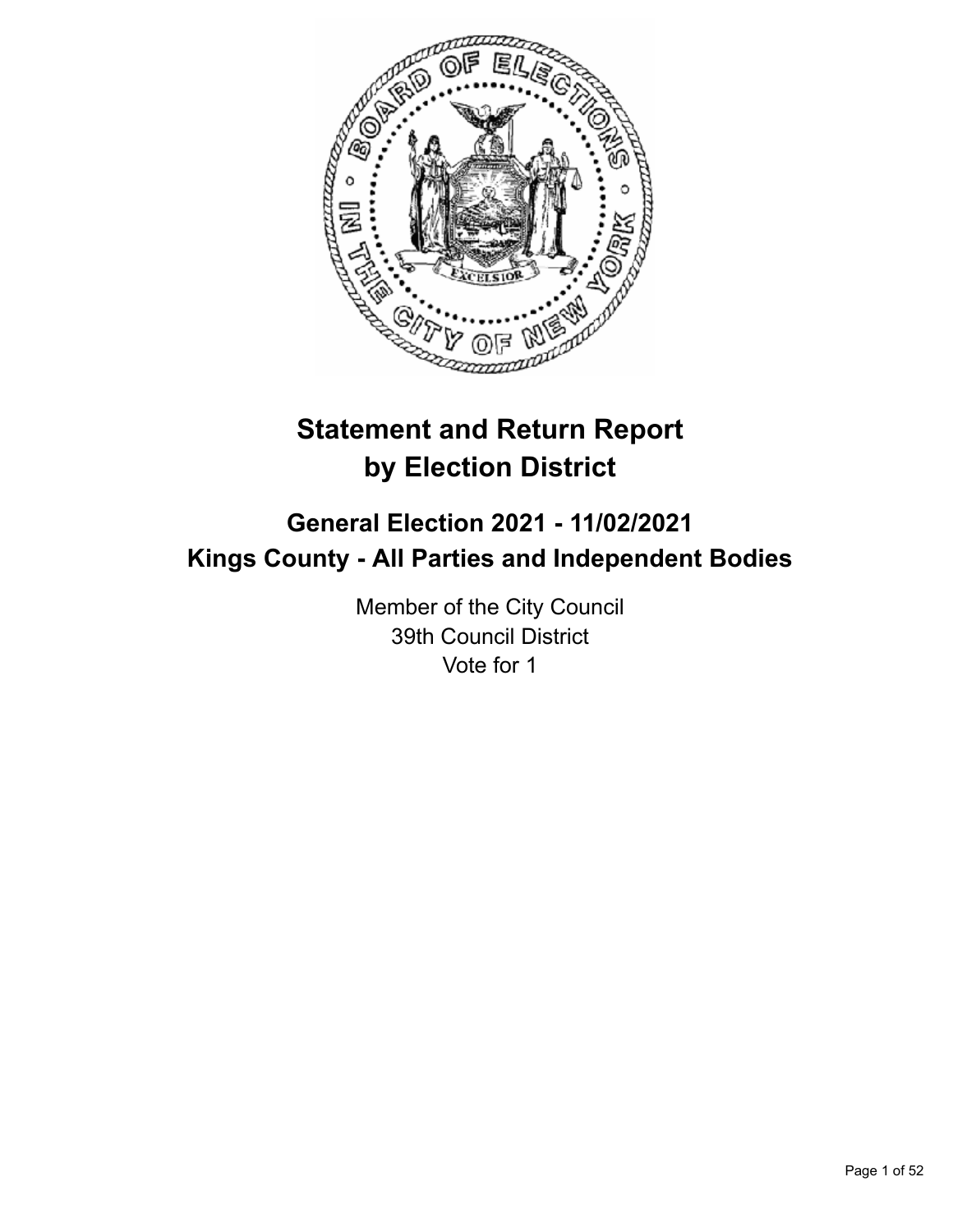

| <b>PUBLIC COUNTER</b>                                    | 20 |
|----------------------------------------------------------|----|
| <b>MANUALLY COUNTED EMERGENCY</b>                        | 0  |
| ABSENTEE / MILITARY                                      | 0  |
| <b>AFFIDAVIT</b>                                         | 0  |
| <b>Total Ballots</b>                                     | 20 |
| Less - Inapplicable Federal/Special Presidential Ballots | 0  |
| <b>Total Applicable Ballots</b>                          | 20 |
| SHAHANA K. HANIF (DEMOCRATIC)                            | 15 |
| BRETT E. WYNKOOP (CONSERVATIVE)                          |    |
| SHAHANA K. HANIF (WORKING FAMILIES)                      | 2  |
| MATTHEW I. MORGAN (LIBERTARIAN)                          |    |
| <b>Total Votes</b>                                       | 19 |
| Unrecorded                                               |    |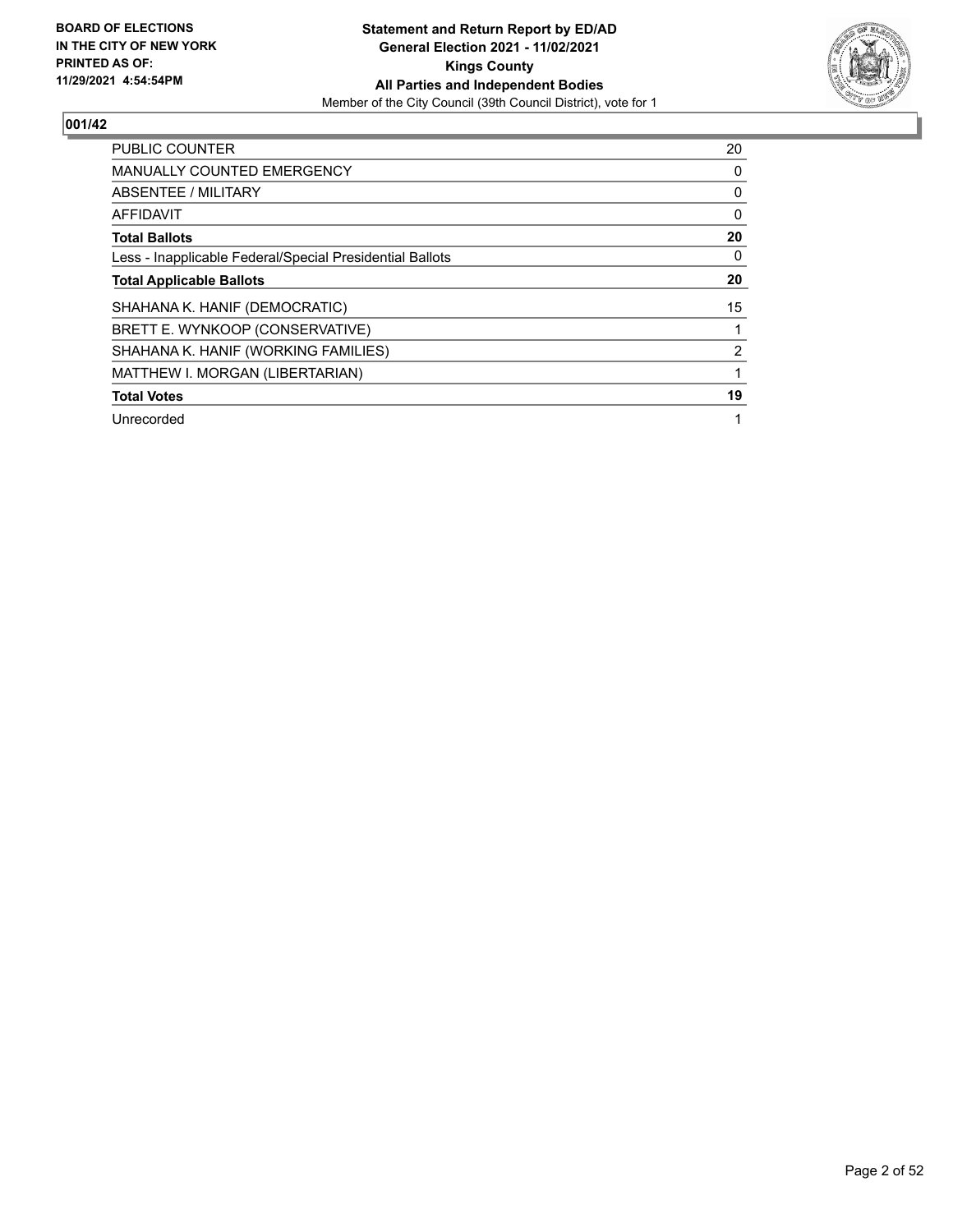

| <b>PUBLIC COUNTER</b>                                    | 184 |
|----------------------------------------------------------|-----|
| <b>MANUALLY COUNTED EMERGENCY</b>                        | 0   |
| ABSENTEE / MILITARY                                      | 1   |
| <b>AFFIDAVIT</b>                                         | 0   |
| <b>Total Ballots</b>                                     | 185 |
| Less - Inapplicable Federal/Special Presidential Ballots | 0   |
| <b>Total Applicable Ballots</b>                          | 185 |
| SHAHANA K. HANIF (DEMOCRATIC)                            | 69  |
| BRETT E. WYNKOOP (CONSERVATIVE)                          | 60  |
| SHAHANA K. HANIF (WORKING FAMILIES)                      | 13  |
| MATTHEW I. MORGAN (LIBERTARIAN)                          | 4   |
| <b>Total Votes</b>                                       | 146 |
| Unrecorded                                               | 39  |

## **002/44**

| PUBLIC COUNTER                                           | 129 |
|----------------------------------------------------------|-----|
| <b>MANUALLY COUNTED EMERGENCY</b>                        | 0   |
| ABSENTEE / MILITARY                                      | 2   |
| AFFIDAVIT                                                | 0   |
| <b>Total Ballots</b>                                     | 131 |
| Less - Inapplicable Federal/Special Presidential Ballots | 0   |
| <b>Total Applicable Ballots</b>                          | 131 |
| SHAHANA K. HANIF (DEMOCRATIC)                            | 27  |
| BRETT E. WYNKOOP (CONSERVATIVE)                          | 36  |
| SHAHANA K. HANIF (WORKING FAMILIES)                      | 4   |
| MATTHEW I. MORGAN (LIBERTARIAN)                          | 5   |
| YOSSI GESTETNER (WRITE-IN)                               | 1   |
| <b>Total Votes</b>                                       | 73  |
| Unrecorded                                               | 58  |

| <b>PUBLIC COUNTER</b>                                    | 196 |
|----------------------------------------------------------|-----|
| <b>MANUALLY COUNTED EMERGENCY</b>                        | 0   |
| ABSENTEE / MILITARY                                      | 4   |
| <b>AFFIDAVIT</b>                                         |     |
| <b>Total Ballots</b>                                     | 201 |
| Less - Inapplicable Federal/Special Presidential Ballots | 0   |
| <b>Total Applicable Ballots</b>                          | 201 |
| SHAHANA K. HANIF (DEMOCRATIC)                            | 52  |
| BRETT E. WYNKOOP (CONSERVATIVE)                          | 60  |
| SHAHANA K. HANIF (WORKING FAMILIES)                      | 4   |
| MATTHEW I. MORGAN (LIBERTARIAN)                          | 4   |
| KALMAN YEGER (WRITE-IN)                                  | 1   |
| SIMCHA FELDER (WRITE-IN)                                 | 1   |
| <b>Total Votes</b>                                       | 122 |
| Unrecorded                                               | 79  |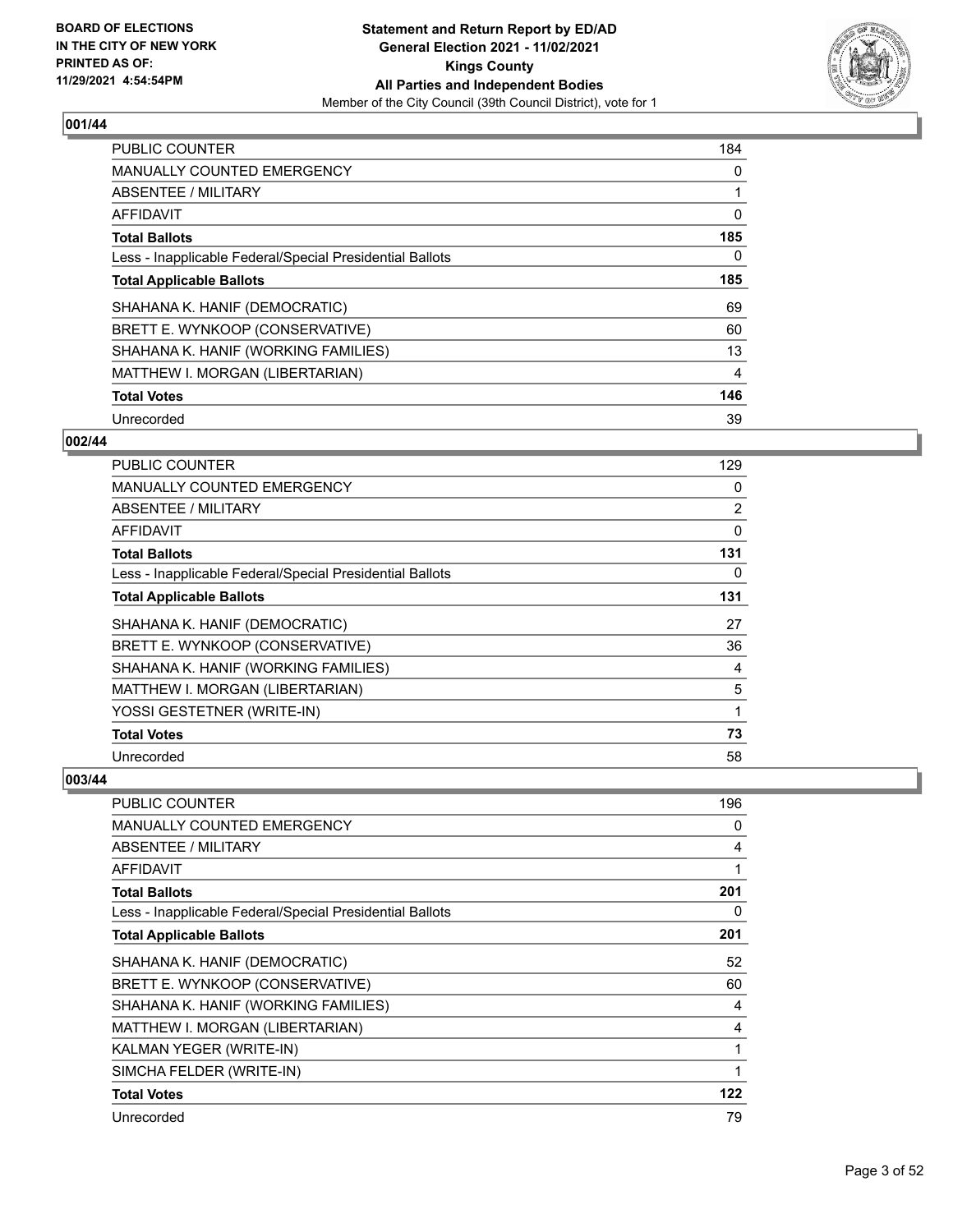

| PUBLIC COUNTER                                           | 160            |
|----------------------------------------------------------|----------------|
| <b>MANUALLY COUNTED EMERGENCY</b>                        | $\Omega$       |
| <b>ABSENTEE / MILITARY</b>                               | 2              |
| <b>AFFIDAVIT</b>                                         | 0              |
| <b>Total Ballots</b>                                     | 162            |
| Less - Inapplicable Federal/Special Presidential Ballots | 0              |
| <b>Total Applicable Ballots</b>                          | 162            |
| SHAHANA K. HANIF (DEMOCRATIC)                            | 56             |
| BRETT E. WYNKOOP (CONSERVATIVE)                          | 40             |
| SHAHANA K. HANIF (WORKING FAMILIES)                      | 4              |
| MATTHEW I. MORGAN (LIBERTARIAN)                          | $\overline{2}$ |
| DEVORA KUPERMAN (WRITE-IN)                               | 3              |
| HERSHY TISHLER (WRITE-IN)                                | 1              |
| HESSY TISCHLER (WRITE-IN)                                | 1              |
| UNATTRIBUTABLE WRITE-IN (WRITE-IN)                       | 1              |
| <b>Total Votes</b>                                       | 108            |
| Unrecorded                                               | 54             |

| PUBLIC COUNTER                                           | 133 |
|----------------------------------------------------------|-----|
| <b>MANUALLY COUNTED EMERGENCY</b>                        | 0   |
| ABSENTEE / MILITARY                                      | 10  |
| AFFIDAVIT                                                | 2   |
| <b>Total Ballots</b>                                     | 145 |
| Less - Inapplicable Federal/Special Presidential Ballots | 0   |
| <b>Total Applicable Ballots</b>                          | 145 |
| SHAHANA K. HANIF (DEMOCRATIC)                            | 61  |
| BRETT E. WYNKOOP (CONSERVATIVE)                          | 46  |
| SHAHANA K. HANIF (WORKING FAMILIES)                      | 11  |
| MATTHEW I. MORGAN (LIBERTARIAN)                          | 2   |
| UNATTRIBUTABLE WRITE-IN (WRITE-IN)                       | 2   |
| <b>Total Votes</b>                                       | 122 |
| Unrecorded                                               | 23  |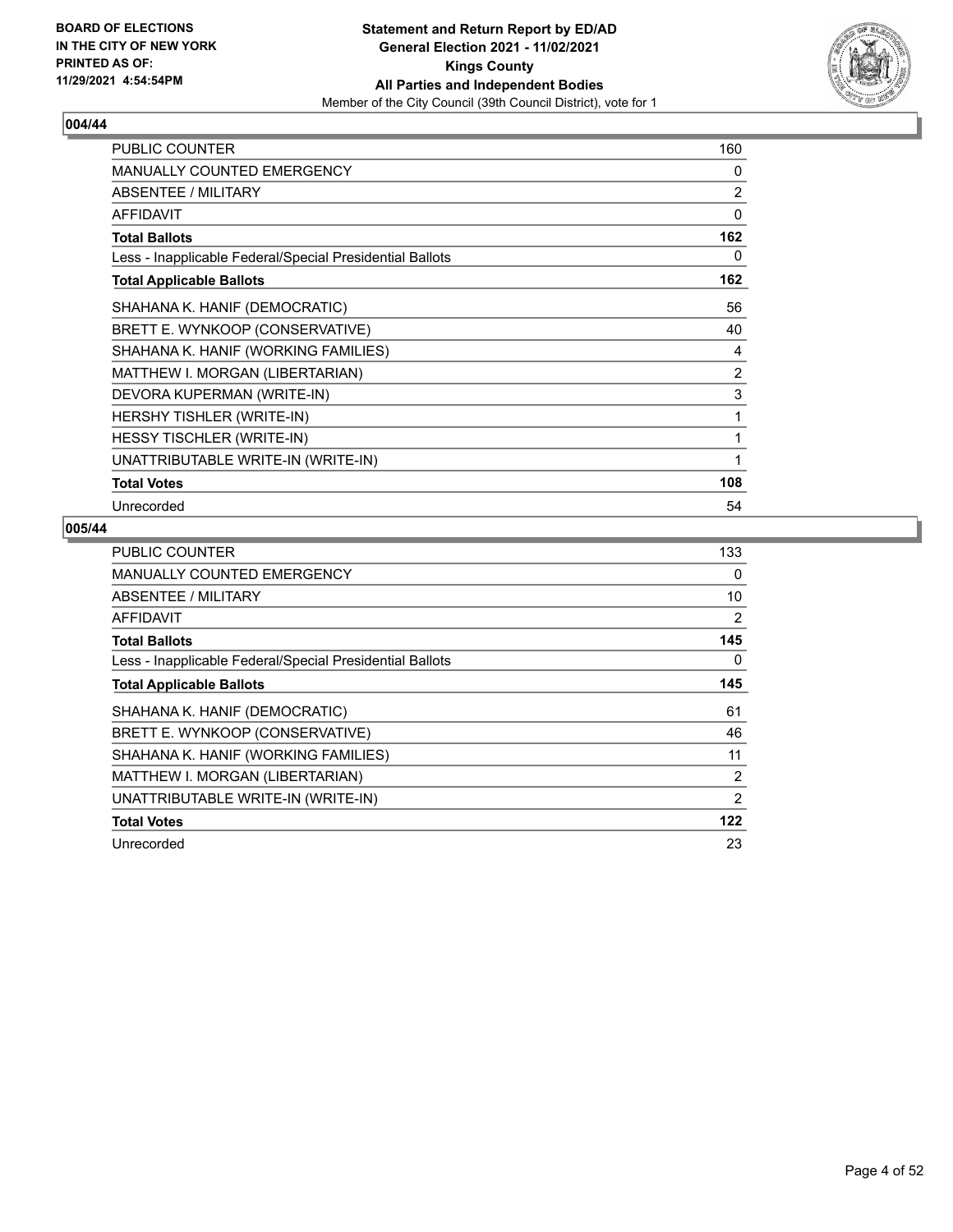

| <b>PUBLIC COUNTER</b>                                    | 234 |
|----------------------------------------------------------|-----|
| <b>MANUALLY COUNTED EMERGENCY</b>                        | 0   |
| <b>ABSENTEE / MILITARY</b>                               | 20  |
| <b>AFFIDAVIT</b>                                         | 3   |
| <b>Total Ballots</b>                                     | 257 |
| Less - Inapplicable Federal/Special Presidential Ballots | 0   |
| <b>Total Applicable Ballots</b>                          | 257 |
| SHAHANA K. HANIF (DEMOCRATIC)                            | 147 |
| BRETT E. WYNKOOP (CONSERVATIVE)                          | 41  |
| SHAHANA K. HANIF (WORKING FAMILIES)                      | 20  |
| MATTHEW I. MORGAN (LIBERTARIAN)                          | 6   |
| UNATTRIBUTABLE WRITE-IN (WRITE-IN)                       |     |
| <b>Total Votes</b>                                       | 215 |
| Unrecorded                                               | 42  |

## **007/44**

| <b>PUBLIC COUNTER</b>                                    | 231 |
|----------------------------------------------------------|-----|
| <b>MANUALLY COUNTED EMERGENCY</b>                        | 0   |
| ABSENTEE / MILITARY                                      | 17  |
| AFFIDAVIT                                                | 0   |
| <b>Total Ballots</b>                                     | 248 |
| Less - Inapplicable Federal/Special Presidential Ballots | 0   |
| <b>Total Applicable Ballots</b>                          | 248 |
| SHAHANA K. HANIF (DEMOCRATIC)                            | 165 |
| BRETT E. WYNKOOP (CONSERVATIVE)                          | 34  |
| SHAHANA K. HANIF (WORKING FAMILIES)                      | 27  |
| MATTHEW I. MORGAN (LIBERTARIAN)                          | 6   |
| <b>JUSTIN KREBS (WRITE-IN)</b>                           | 1   |
| LEVI GALINSKY (WRITE-IN)                                 |     |
| <b>Total Votes</b>                                       | 234 |
| Unrecorded                                               | 14  |

| PUBLIC COUNTER                                           | 178 |
|----------------------------------------------------------|-----|
| <b>MANUALLY COUNTED EMERGENCY</b>                        | 0   |
| ABSENTEE / MILITARY                                      | 18  |
| AFFIDAVIT                                                | 1   |
| <b>Total Ballots</b>                                     | 197 |
| Less - Inapplicable Federal/Special Presidential Ballots | 0   |
| <b>Total Applicable Ballots</b>                          | 197 |
| SHAHANA K. HANIF (DEMOCRATIC)                            | 126 |
| BRETT E. WYNKOOP (CONSERVATIVE)                          | 22  |
| SHAHANA K. HANIF (WORKING FAMILIES)                      | 31  |
| MATTHEW I. MORGAN (LIBERTARIAN)                          | 3   |
| UNATTRIBUTABLE WRITE-IN (WRITE-IN)                       | 1   |
| <b>Total Votes</b>                                       | 183 |
| Unrecorded                                               | 14  |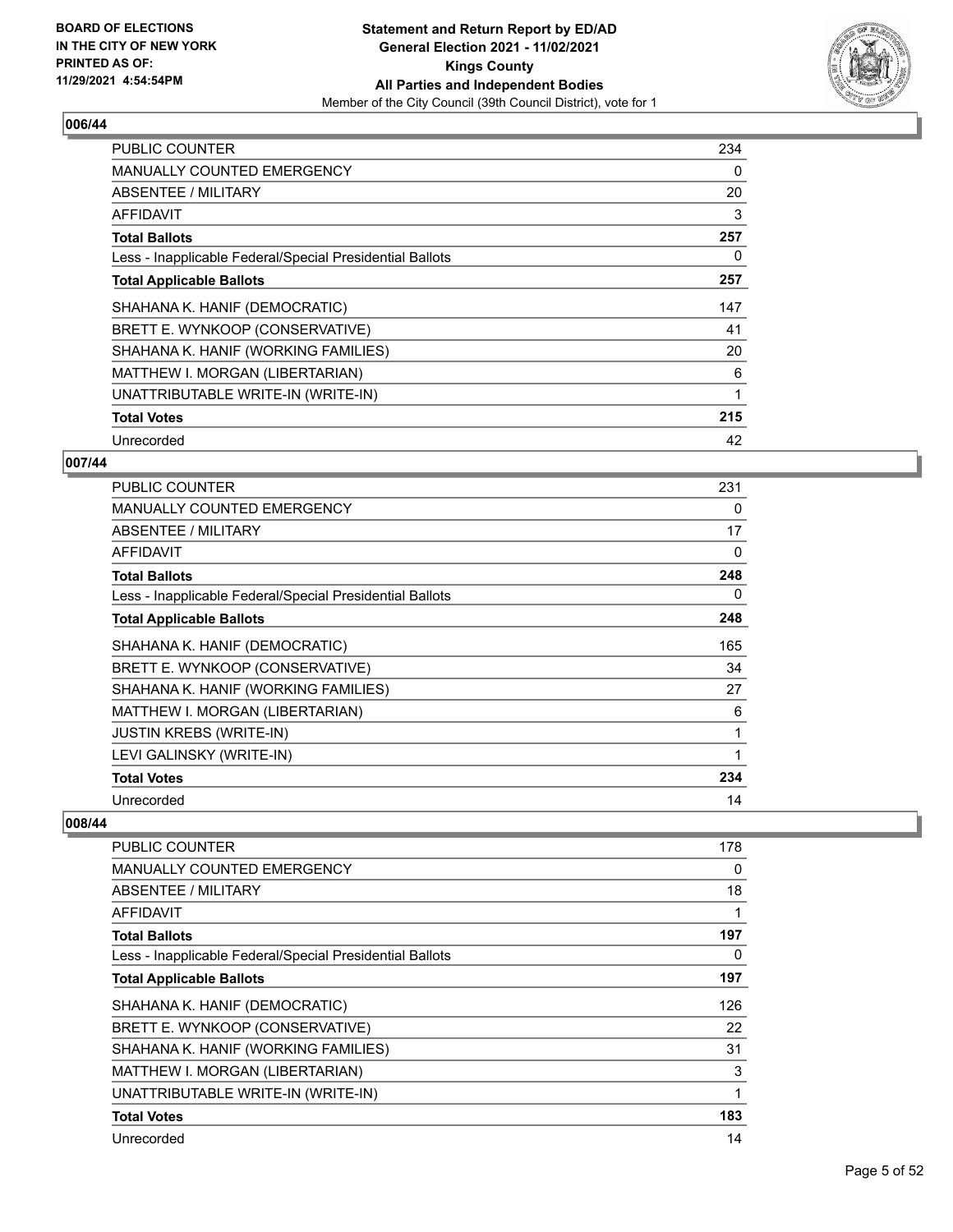

| <b>PUBLIC COUNTER</b>                                    | 196               |
|----------------------------------------------------------|-------------------|
| <b>MANUALLY COUNTED EMERGENCY</b>                        | $\Omega$          |
| ABSENTEE / MILITARY                                      | $12 \overline{ }$ |
| AFFIDAVIT                                                | 0                 |
| <b>Total Ballots</b>                                     | 208               |
| Less - Inapplicable Federal/Special Presidential Ballots | 0                 |
| <b>Total Applicable Ballots</b>                          | 208               |
| SHAHANA K. HANIF (DEMOCRATIC)                            | 158               |
| BRETT E. WYNKOOP (CONSERVATIVE)                          | 10                |
| SHAHANA K. HANIF (WORKING FAMILIES)                      | 16                |
| MATTHEW I. MORGAN (LIBERTARIAN)                          | $\overline{2}$    |
| YU CHING PAI (WRITE-IN)                                  | 1                 |
| <b>Total Votes</b>                                       | 187               |
| Unrecorded                                               | 21                |

## **011/44**

| PUBLIC COUNTER                                           | 73             |
|----------------------------------------------------------|----------------|
| MANUALLY COUNTED EMERGENCY                               | 0              |
| ABSENTEE / MILITARY                                      | $\overline{4}$ |
| AFFIDAVIT                                                | 0              |
| <b>Total Ballots</b>                                     | 77             |
| Less - Inapplicable Federal/Special Presidential Ballots | $\Omega$       |
| <b>Total Applicable Ballots</b>                          | 77             |
| SHAHANA K. HANIF (DEMOCRATIC)                            | 44             |
| BRETT E. WYNKOOP (CONSERVATIVE)                          | 10             |
| SHAHANA K. HANIF (WORKING FAMILIES)                      |                |
| MATTHEW I. MORGAN (LIBERTARIAN)                          | 4              |
| <b>Total Votes</b>                                       | 59             |
| Unrecorded                                               | 18             |

| <b>PUBLIC COUNTER</b>                                    | 119            |
|----------------------------------------------------------|----------------|
| <b>MANUALLY COUNTED EMERGENCY</b>                        | 0              |
| ABSENTEE / MILITARY                                      | 6              |
| AFFIDAVIT                                                | $\overline{2}$ |
| <b>Total Ballots</b>                                     | 127            |
| Less - Inapplicable Federal/Special Presidential Ballots | 0              |
| <b>Total Applicable Ballots</b>                          | 127            |
| SHAHANA K. HANIF (DEMOCRATIC)                            | 33             |
| BRETT E. WYNKOOP (CONSERVATIVE)                          | 50             |
| SHAHANA K. HANIF (WORKING FAMILIES)                      |                |
| MATTHEW I. MORGAN (LIBERTARIAN)                          | 0              |
| DONALD TRUMP (WRITE-IN)                                  | 1              |
| <b>Total Votes</b>                                       | 85             |
| Unrecorded                                               | 42             |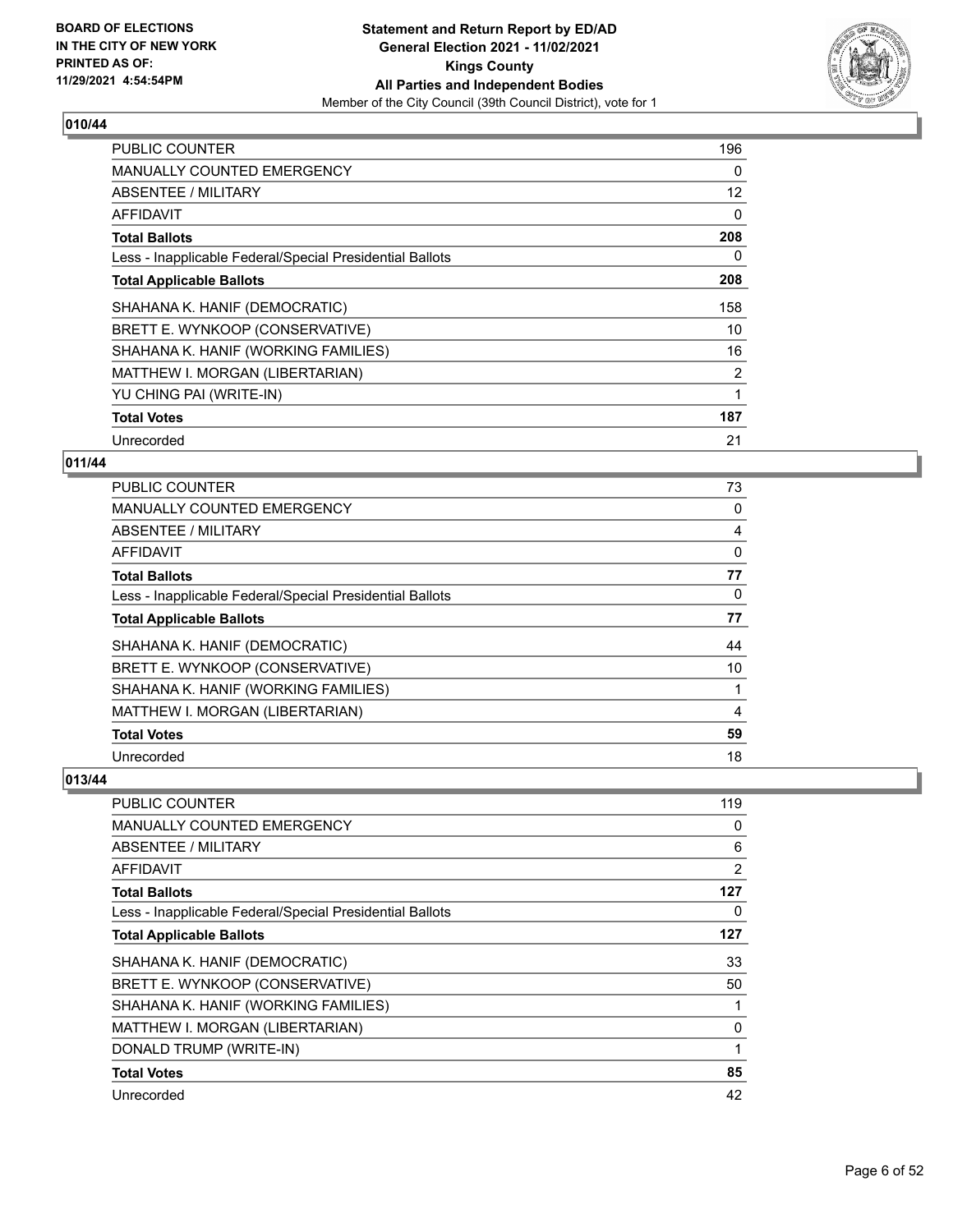

| <b>PUBLIC COUNTER</b>                                    | 193 |
|----------------------------------------------------------|-----|
| <b>MANUALLY COUNTED EMERGENCY</b>                        | 0   |
| ABSENTEE / MILITARY                                      | 10  |
| AFFIDAVIT                                                | 4   |
| <b>Total Ballots</b>                                     | 207 |
| Less - Inapplicable Federal/Special Presidential Ballots | 0   |
| <b>Total Applicable Ballots</b>                          | 207 |
| SHAHANA K. HANIF (DEMOCRATIC)                            | 133 |
| BRETT E. WYNKOOP (CONSERVATIVE)                          | 15  |
| SHAHANA K. HANIF (WORKING FAMILIES)                      | 25  |
| MATTHEW I. MORGAN (LIBERTARIAN)                          | 4   |
| <b>BRANDON WEST (WRITE-IN)</b>                           | 1   |
| NECHUM LEVY (WRITE-IN)                                   | 1   |
| <b>Total Votes</b>                                       | 179 |
| Unrecorded                                               | 28  |

# **015/44**

| <b>PUBLIC COUNTER</b>                                    | 285 |
|----------------------------------------------------------|-----|
| MANUALLY COUNTED EMERGENCY                               | 0   |
| ABSENTEE / MILITARY                                      | 14  |
| AFFIDAVIT                                                | 4   |
| <b>Total Ballots</b>                                     | 303 |
| Less - Inapplicable Federal/Special Presidential Ballots | 0   |
| <b>Total Applicable Ballots</b>                          | 303 |
| SHAHANA K. HANIF (DEMOCRATIC)                            | 189 |
| BRETT E. WYNKOOP (CONSERVATIVE)                          | 32  |
| SHAHANA K. HANIF (WORKING FAMILIES)                      | 40  |
| MATTHEW I. MORGAN (LIBERTARIAN)                          | 10  |
| UNATTRIBUTABLE WRITE-IN (WRITE-IN)                       |     |
| <b>Total Votes</b>                                       | 272 |
| Unrecorded                                               | 31  |

| PUBLIC COUNTER                                           | 194 |
|----------------------------------------------------------|-----|
| <b>MANUALLY COUNTED EMERGENCY</b>                        | 0   |
| ABSENTEE / MILITARY                                      | 7   |
| AFFIDAVIT                                                |     |
| <b>Total Ballots</b>                                     | 202 |
| Less - Inapplicable Federal/Special Presidential Ballots | 0   |
| <b>Total Applicable Ballots</b>                          | 202 |
| SHAHANA K. HANIF (DEMOCRATIC)                            | 148 |
| BRETT E. WYNKOOP (CONSERVATIVE)                          | 13  |
| SHAHANA K. HANIF (WORKING FAMILIES)                      | 12  |
| MATTHEW I. MORGAN (LIBERTARIAN)                          | 8   |
| <b>Total Votes</b>                                       | 181 |
| Unrecorded                                               | 21  |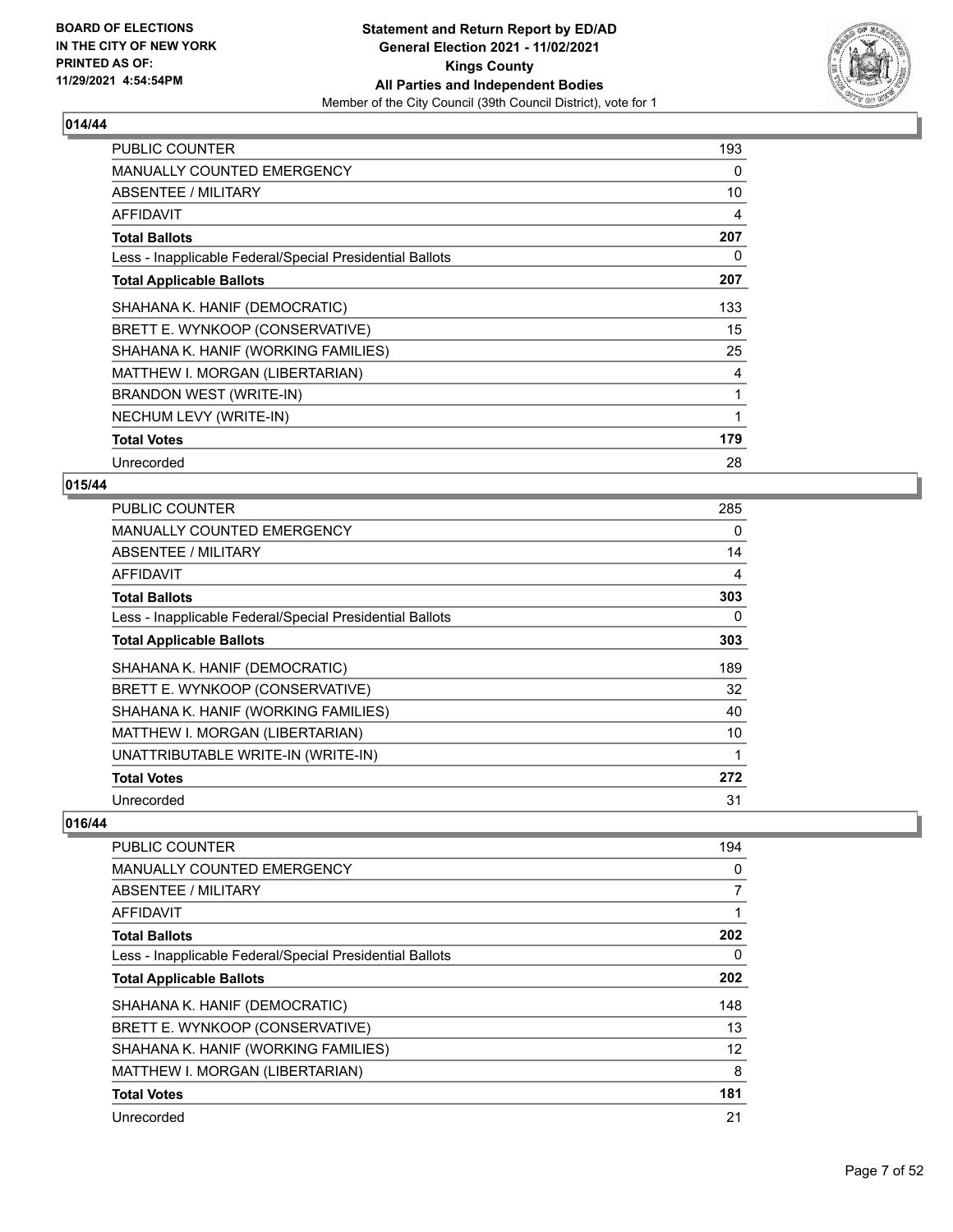

| <b>PUBLIC COUNTER</b>                                    | 180 |
|----------------------------------------------------------|-----|
| <b>MANUALLY COUNTED EMERGENCY</b>                        | 0   |
| <b>ABSENTEE / MILITARY</b>                               | 13  |
| <b>AFFIDAVIT</b>                                         | 0   |
| <b>Total Ballots</b>                                     | 193 |
| Less - Inapplicable Federal/Special Presidential Ballots | 0   |
| <b>Total Applicable Ballots</b>                          | 193 |
| SHAHANA K. HANIF (DEMOCRATIC)                            | 136 |
| BRETT E. WYNKOOP (CONSERVATIVE)                          | 18  |
| SHAHANA K. HANIF (WORKING FAMILIES)                      | 11  |
| MATTHEW I. MORGAN (LIBERTARIAN)                          | 6   |
| UNATTRIBUTABLE WRITE-IN (WRITE-IN)                       | 1   |
| <b>Total Votes</b>                                       | 172 |
| Unrecorded                                               | 21  |

## **018/44**

| PUBLIC COUNTER                                           | 315      |
|----------------------------------------------------------|----------|
| MANUALLY COUNTED EMERGENCY                               | 0        |
| ABSENTEE / MILITARY                                      | 26       |
| AFFIDAVIT                                                |          |
| <b>Total Ballots</b>                                     | 342      |
| Less - Inapplicable Federal/Special Presidential Ballots | $\Omega$ |
| <b>Total Applicable Ballots</b>                          | 342      |
| SHAHANA K. HANIF (DEMOCRATIC)                            | 239      |
| BRETT E. WYNKOOP (CONSERVATIVE)                          | 36       |
| SHAHANA K. HANIF (WORKING FAMILIES)                      | 45       |
| MATTHEW I. MORGAN (LIBERTARIAN)                          | 8        |
| <b>Total Votes</b>                                       | 328      |
| Unrecorded                                               | 14       |

| <b>PUBLIC COUNTER</b>                                    | 304 |
|----------------------------------------------------------|-----|
| <b>MANUALLY COUNTED EMERGENCY</b>                        | 0   |
| ABSENTEE / MILITARY                                      | 4   |
| <b>AFFIDAVIT</b>                                         | 0   |
| <b>Total Ballots</b>                                     | 308 |
| Less - Inapplicable Federal/Special Presidential Ballots | 0   |
| <b>Total Applicable Ballots</b>                          | 308 |
| SHAHANA K. HANIF (DEMOCRATIC)                            | 169 |
| BRETT E. WYNKOOP (CONSERVATIVE)                          | 43  |
| SHAHANA K. HANIF (WORKING FAMILIES)                      | 14  |
| MATTHEW I. MORGAN (LIBERTARIAN)                          | 6   |
| CURTIS SLIWA (WRITE-IN)                                  | 1   |
| UNATTRIBUTABLE WRITE-IN (WRITE-IN)                       | 2   |
| YISREAL WOLFSON (WRITE-IN)                               | 1   |
| <b>Total Votes</b>                                       | 236 |
| Unrecorded                                               | 72  |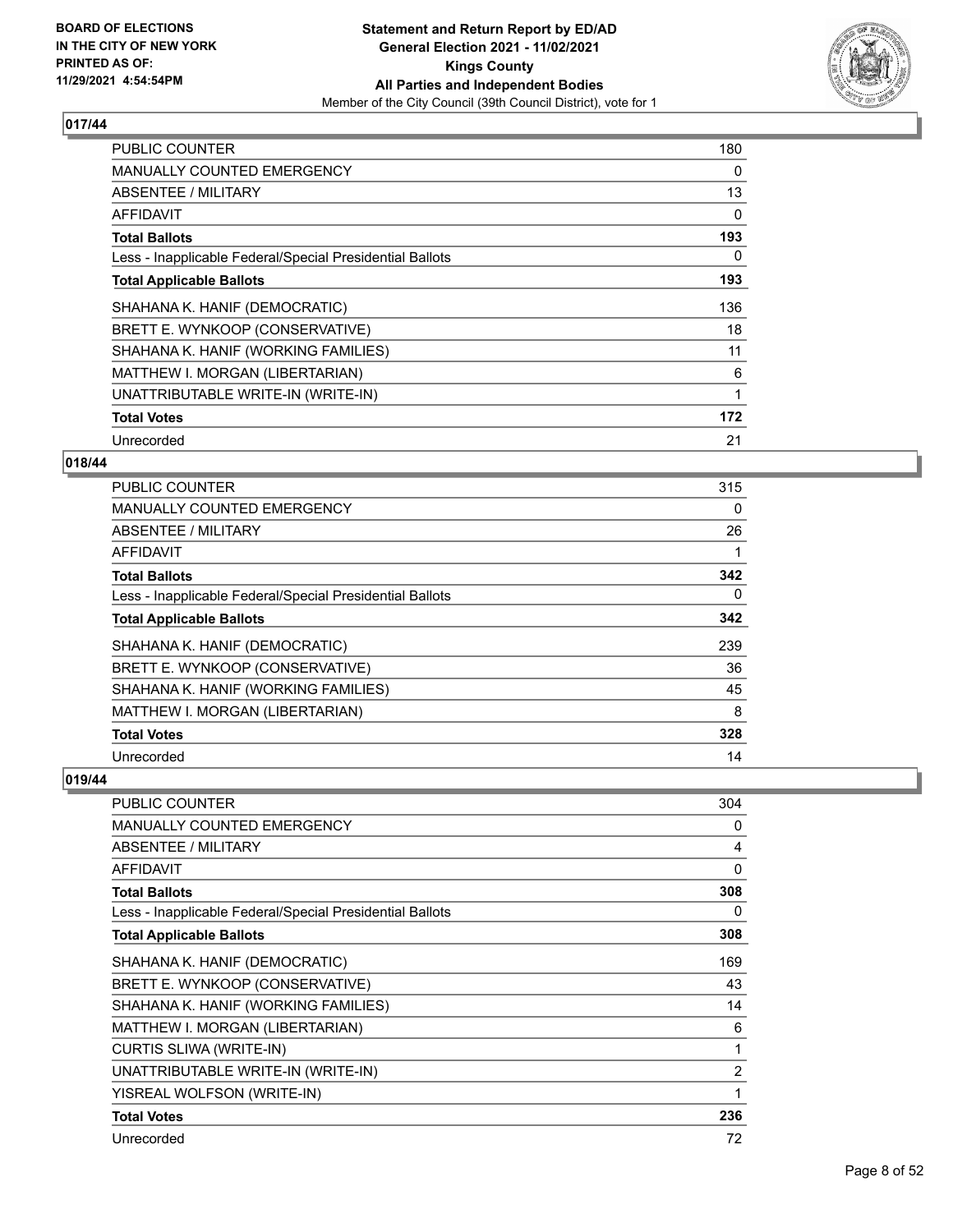

| <b>PUBLIC COUNTER</b>                                    | 192            |
|----------------------------------------------------------|----------------|
| <b>MANUALLY COUNTED EMERGENCY</b>                        | 0              |
| <b>ABSENTEE / MILITARY</b>                               | $\overline{7}$ |
| AFFIDAVIT                                                | 0              |
| <b>Total Ballots</b>                                     | 199            |
| Less - Inapplicable Federal/Special Presidential Ballots | 0              |
| <b>Total Applicable Ballots</b>                          | 199            |
| SHAHANA K. HANIF (DEMOCRATIC)                            | 137            |
| BRETT E. WYNKOOP (CONSERVATIVE)                          | 23             |
| SHAHANA K. HANIF (WORKING FAMILIES)                      | 11             |
| MATTHEW I. MORGAN (LIBERTARIAN)                          | 3              |
| INNA VERNEKOV (WRITE-IN)                                 | 1              |
| <b>Total Votes</b>                                       | 175            |
| Unrecorded                                               | 24             |

## **042/44**

| PUBLIC COUNTER                                           | 221      |
|----------------------------------------------------------|----------|
| <b>MANUALLY COUNTED EMERGENCY</b>                        | $\Omega$ |
| ABSENTEE / MILITARY                                      | 14       |
| AFFIDAVIT                                                | 5        |
| <b>Total Ballots</b>                                     | 240      |
| Less - Inapplicable Federal/Special Presidential Ballots | $\Omega$ |
| <b>Total Applicable Ballots</b>                          | 240      |
| SHAHANA K. HANIF (DEMOCRATIC)                            | 146      |
| BRETT E. WYNKOOP (CONSERVATIVE)                          | 24       |
| SHAHANA K. HANIF (WORKING FAMILIES)                      | 26       |
| MATTHEW I. MORGAN (LIBERTARIAN)                          | 3        |
| <b>Total Votes</b>                                       | 199      |
| Unrecorded                                               | 41       |

| PUBLIC COUNTER                                           | 159 |
|----------------------------------------------------------|-----|
| MANUALLY COUNTED EMERGENCY                               | 0   |
| ABSENTEE / MILITARY                                      | 10  |
| AFFIDAVIT                                                |     |
| <b>Total Ballots</b>                                     | 170 |
| Less - Inapplicable Federal/Special Presidential Ballots | 0   |
| <b>Total Applicable Ballots</b>                          | 170 |
| SHAHANA K. HANIF (DEMOCRATIC)                            | 97  |
| BRETT E. WYNKOOP (CONSERVATIVE)                          | 19  |
| SHAHANA K. HANIF (WORKING FAMILIES)                      | 23  |
| MATTHEW I. MORGAN (LIBERTARIAN)                          | 3   |
| <b>Total Votes</b>                                       | 142 |
| Unrecorded                                               | 28  |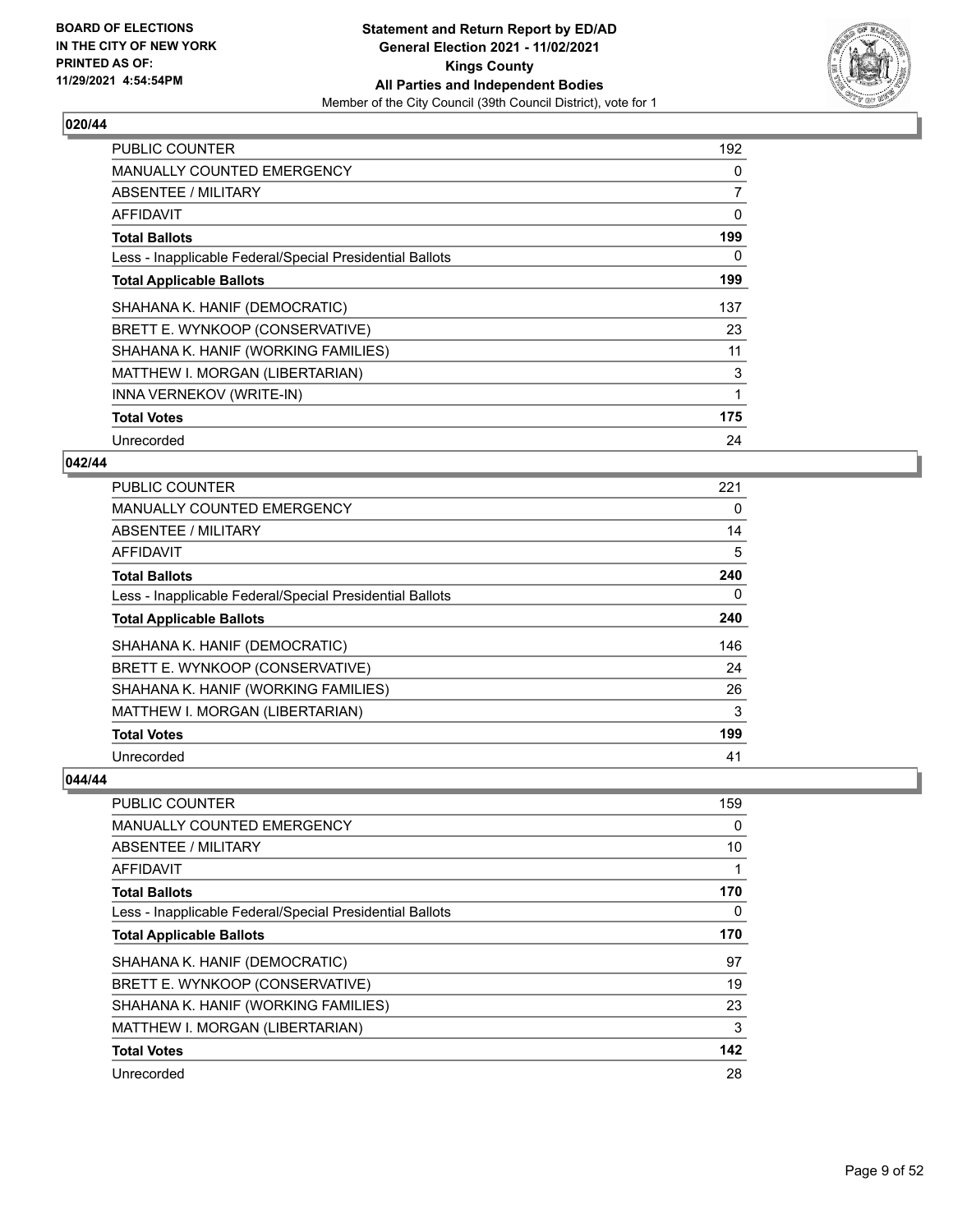

| PUBLIC COUNTER                                           | 179 |
|----------------------------------------------------------|-----|
| <b>MANUALLY COUNTED EMERGENCY</b>                        | 0   |
| ABSENTEE / MILITARY                                      | 21  |
| <b>AFFIDAVIT</b>                                         | 0   |
| <b>Total Ballots</b>                                     | 200 |
| Less - Inapplicable Federal/Special Presidential Ballots | 0   |
| <b>Total Applicable Ballots</b>                          | 200 |
| SHAHANA K. HANIF (DEMOCRATIC)                            | 119 |
| BRETT E. WYNKOOP (CONSERVATIVE)                          | 20  |
| SHAHANA K. HANIF (WORKING FAMILIES)                      | 42  |
| MATTHEW I. MORGAN (LIBERTARIAN)                          | 3   |
| <b>Total Votes</b>                                       | 184 |
| Unrecorded                                               | 16  |

## **049/44**

| <b>PUBLIC COUNTER</b>                                    | 279 |
|----------------------------------------------------------|-----|
| <b>MANUALLY COUNTED EMERGENCY</b>                        | 0   |
| <b>ABSENTEE / MILITARY</b>                               | 19  |
| AFFIDAVIT                                                | 4   |
| <b>Total Ballots</b>                                     | 302 |
| Less - Inapplicable Federal/Special Presidential Ballots | 0   |
| <b>Total Applicable Ballots</b>                          | 302 |
| SHAHANA K. HANIF (DEMOCRATIC)                            | 221 |
| BRETT E. WYNKOOP (CONSERVATIVE)                          | 14  |
| SHAHANA K. HANIF (WORKING FAMILIES)                      | 42  |
| MATTHEW I. MORGAN (LIBERTARIAN)                          | 7   |
| JULIE DAVIS (WRITE-IN)                                   |     |
| <b>JUSTIN KREBS (WRITE-IN)</b>                           | 1   |
| <b>Total Votes</b>                                       | 286 |
| Unrecorded                                               | 16  |

| <b>PUBLIC COUNTER</b>                                    | 354      |
|----------------------------------------------------------|----------|
| <b>MANUALLY COUNTED EMERGENCY</b>                        | $\Omega$ |
| <b>ABSENTEE / MILITARY</b>                               | 14       |
| AFFIDAVIT                                                | 5        |
| <b>Total Ballots</b>                                     | 373      |
| Less - Inapplicable Federal/Special Presidential Ballots | 0        |
| <b>Total Applicable Ballots</b>                          | 373      |
| SHAHANA K. HANIF (DEMOCRATIC)                            | 287      |
| BRETT E. WYNKOOP (CONSERVATIVE)                          | 15       |
| SHAHANA K. HANIF (WORKING FAMILIES)                      | 55       |
| MATTHEW I. MORGAN (LIBERTARIAN)                          | 3        |
| DUANE ARCHEVALD (WRITE-IN)                               | 1        |
| <b>Total Votes</b>                                       | 361      |
| Unrecorded                                               | 12       |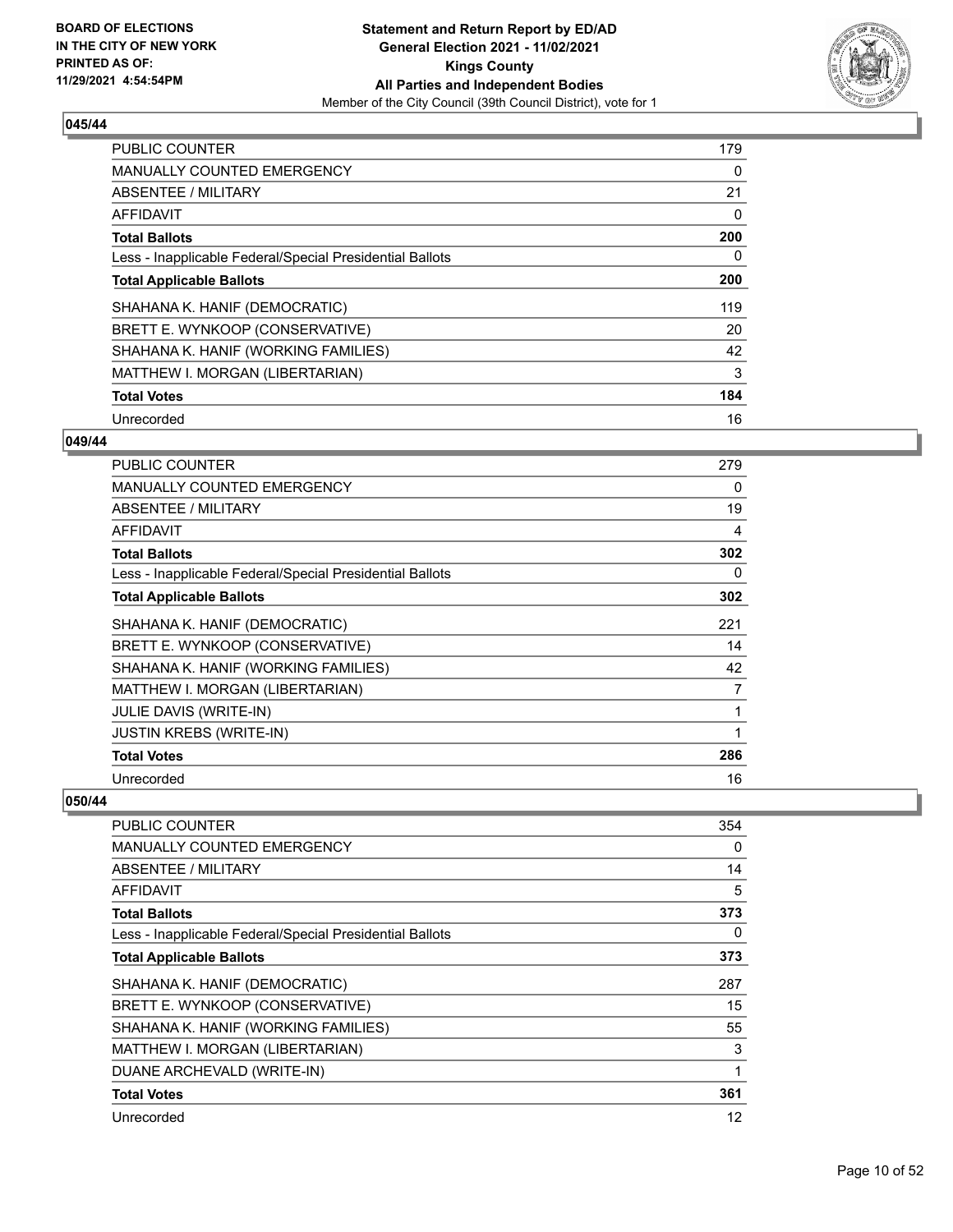

| PUBLIC COUNTER                                           | 406 |
|----------------------------------------------------------|-----|
| <b>MANUALLY COUNTED EMERGENCY</b>                        | 0   |
| ABSENTEE / MILITARY                                      | 24  |
| AFFIDAVIT                                                | 9   |
| <b>Total Ballots</b>                                     | 439 |
| Less - Inapplicable Federal/Special Presidential Ballots | 0   |
| <b>Total Applicable Ballots</b>                          | 439 |
| SHAHANA K. HANIF (DEMOCRATIC)                            | 307 |
| BRETT E. WYNKOOP (CONSERVATIVE)                          | 30  |
| SHAHANA K. HANIF (WORKING FAMILIES)                      | 81  |
| MATTHEW I. MORGAN (LIBERTARIAN)                          | 6   |
| <b>Total Votes</b>                                       | 424 |
| Unrecorded                                               | 15  |

## **052/44**

| <b>PUBLIC COUNTER</b>                                    | 455 |
|----------------------------------------------------------|-----|
| <b>MANUALLY COUNTED EMERGENCY</b>                        | 0   |
| <b>ABSENTEE / MILITARY</b>                               | 27  |
| <b>AFFIDAVIT</b>                                         | 6   |
| <b>Total Ballots</b>                                     | 488 |
| Less - Inapplicable Federal/Special Presidential Ballots | 0   |
| <b>Total Applicable Ballots</b>                          | 488 |
| SHAHANA K. HANIF (DEMOCRATIC)                            | 325 |
| BRETT E. WYNKOOP (CONSERVATIVE)                          | 42  |
| SHAHANA K. HANIF (WORKING FAMILIES)                      | 74  |
| MATTHEW I. MORGAN (LIBERTARIAN)                          | 24  |
| ANDREW HILL (WRITE-IN)                                   | 1   |
| <b>JUSTIN KERKS (WRITE-IN)</b>                           | 1   |
| UNATTRIBUTABLE WRITE-IN (WRITE-IN)                       | 1   |
| <b>Total Votes</b>                                       | 468 |
| Unrecorded                                               | 20  |

| PUBLIC COUNTER                                           | 406 |
|----------------------------------------------------------|-----|
| MANUALLY COUNTED EMERGENCY                               | 0   |
| ABSENTEE / MILITARY                                      | 17  |
| AFFIDAVIT                                                | 1   |
| <b>Total Ballots</b>                                     | 424 |
| Less - Inapplicable Federal/Special Presidential Ballots | 0   |
| <b>Total Applicable Ballots</b>                          | 424 |
| SHAHANA K. HANIF (DEMOCRATIC)                            | 275 |
| BRETT E. WYNKOOP (CONSERVATIVE)                          | 45  |
| SHAHANA K. HANIF (WORKING FAMILIES)                      | 58  |
| MATTHEW I. MORGAN (LIBERTARIAN)                          | 10  |
| LAUREN MC'GUINNESS (WRITE-IN)                            | 1   |
| <b>Total Votes</b>                                       | 389 |
| Unrecorded                                               | 35  |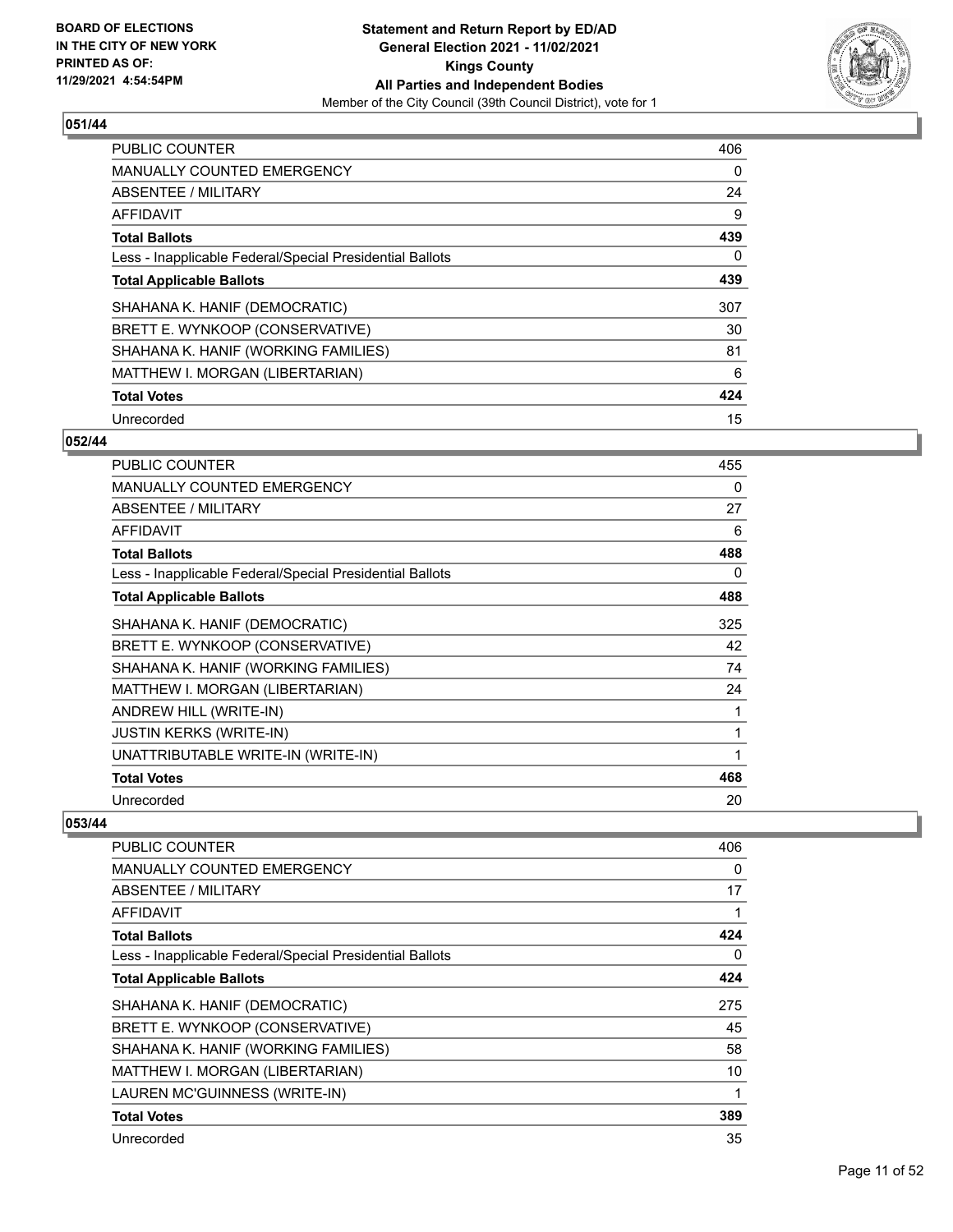

| PUBLIC COUNTER                                           | 304         |
|----------------------------------------------------------|-------------|
| MANUALLY COUNTED EMERGENCY                               | 0           |
| <b>ABSENTEE / MILITARY</b>                               | 31          |
| <b>AFFIDAVIT</b>                                         | 5           |
| <b>Total Ballots</b>                                     | 340         |
| Less - Inapplicable Federal/Special Presidential Ballots | 0           |
| <b>Total Applicable Ballots</b>                          | 340         |
| SHAHANA K. HANIF (DEMOCRATIC)                            | 216         |
| BRETT E. WYNKOOP (CONSERVATIVE)                          | 21          |
| SHAHANA K. HANIF (WORKING FAMILIES)                      | 71          |
| MATTHEW I. MORGAN (LIBERTARIAN)                          | 8           |
| BRAD LANDER (WRITE-IN)                                   | 1           |
| DOUG SCHNEIDER (WRITE-IN)                                | $\mathbf 1$ |
| MARISOL ABREU (WRITE-IN)                                 | 1           |
| TOBA POTOSKY (WRITE-IN)                                  | 1           |
| <b>Total Votes</b>                                       | 320         |
| Unrecorded                                               | 20          |

| PUBLIC COUNTER                                           | 348 |
|----------------------------------------------------------|-----|
| <b>MANUALLY COUNTED EMERGENCY</b>                        | 0   |
| ABSENTEE / MILITARY                                      | 38  |
| AFFIDAVIT                                                | 1   |
| <b>Total Ballots</b>                                     | 387 |
| Less - Inapplicable Federal/Special Presidential Ballots | 0   |
| <b>Total Applicable Ballots</b>                          | 387 |
| SHAHANA K. HANIF (DEMOCRATIC)                            | 251 |
| BRETT E. WYNKOOP (CONSERVATIVE)                          | 30  |
| SHAHANA K. HANIF (WORKING FAMILIES)                      | 65  |
| MATTHEW I. MORGAN (LIBERTARIAN)                          | 13  |
| UNATTRIBUTABLE WRITE-IN (WRITE-IN)                       | 1   |
| <b>Total Votes</b>                                       | 360 |
| Unrecorded                                               | 27  |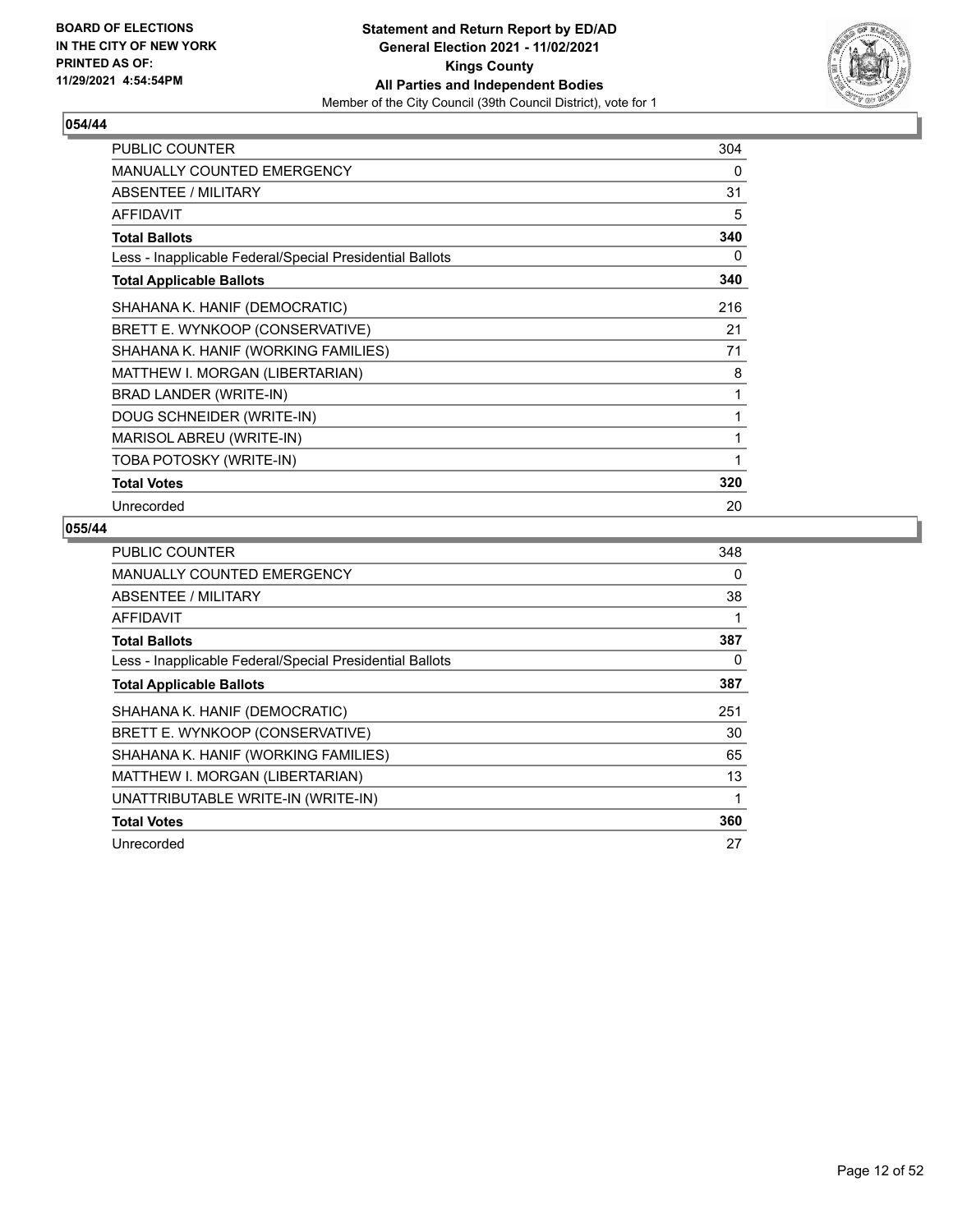

| <b>PUBLIC COUNTER</b>                                    | 366 |
|----------------------------------------------------------|-----|
| <b>MANUALLY COUNTED EMERGENCY</b>                        | 0   |
| <b>ABSENTEE / MILITARY</b>                               | 13  |
| <b>AFFIDAVIT</b>                                         | 3   |
| <b>Total Ballots</b>                                     | 382 |
| Less - Inapplicable Federal/Special Presidential Ballots | 0   |
| <b>Total Applicable Ballots</b>                          | 382 |
| SHAHANA K. HANIF (DEMOCRATIC)                            | 240 |
| BRETT E. WYNKOOP (CONSERVATIVE)                          | 33  |
| SHAHANA K. HANIF (WORKING FAMILIES)                      | 62  |
| MATTHEW I. MORGAN (LIBERTARIAN)                          | 10  |
| UNATTRIBUTABLE WRITE-IN (WRITE-IN)                       |     |
| <b>Total Votes</b>                                       | 346 |
| Unrecorded                                               | 36  |

| <b>PUBLIC COUNTER</b>                                    | 449          |
|----------------------------------------------------------|--------------|
| <b>MANUALLY COUNTED EMERGENCY</b>                        | 0            |
| ABSENTEE / MILITARY                                      | 37           |
| <b>AFFIDAVIT</b>                                         | 4            |
| <b>Total Ballots</b>                                     | 490          |
| Less - Inapplicable Federal/Special Presidential Ballots | 0            |
| <b>Total Applicable Ballots</b>                          | 490          |
| SHAHANA K. HANIF (DEMOCRATIC)                            | 326          |
| BRETT E. WYNKOOP (CONSERVATIVE)                          | 47           |
| SHAHANA K. HANIF (WORKING FAMILIES)                      | 68           |
| MATTHEW I. MORGAN (LIBERTARIAN)                          | 16           |
| JENNIFER BLUM (WRITE-IN)                                 | 1            |
| LOUIS CRESPO (WRITE-IN)                                  | 1            |
| STEVE WODJICK (WRITE-IN)                                 | $\mathbf{1}$ |
| <b>Total Votes</b>                                       | 460          |
| Unrecorded                                               | 30           |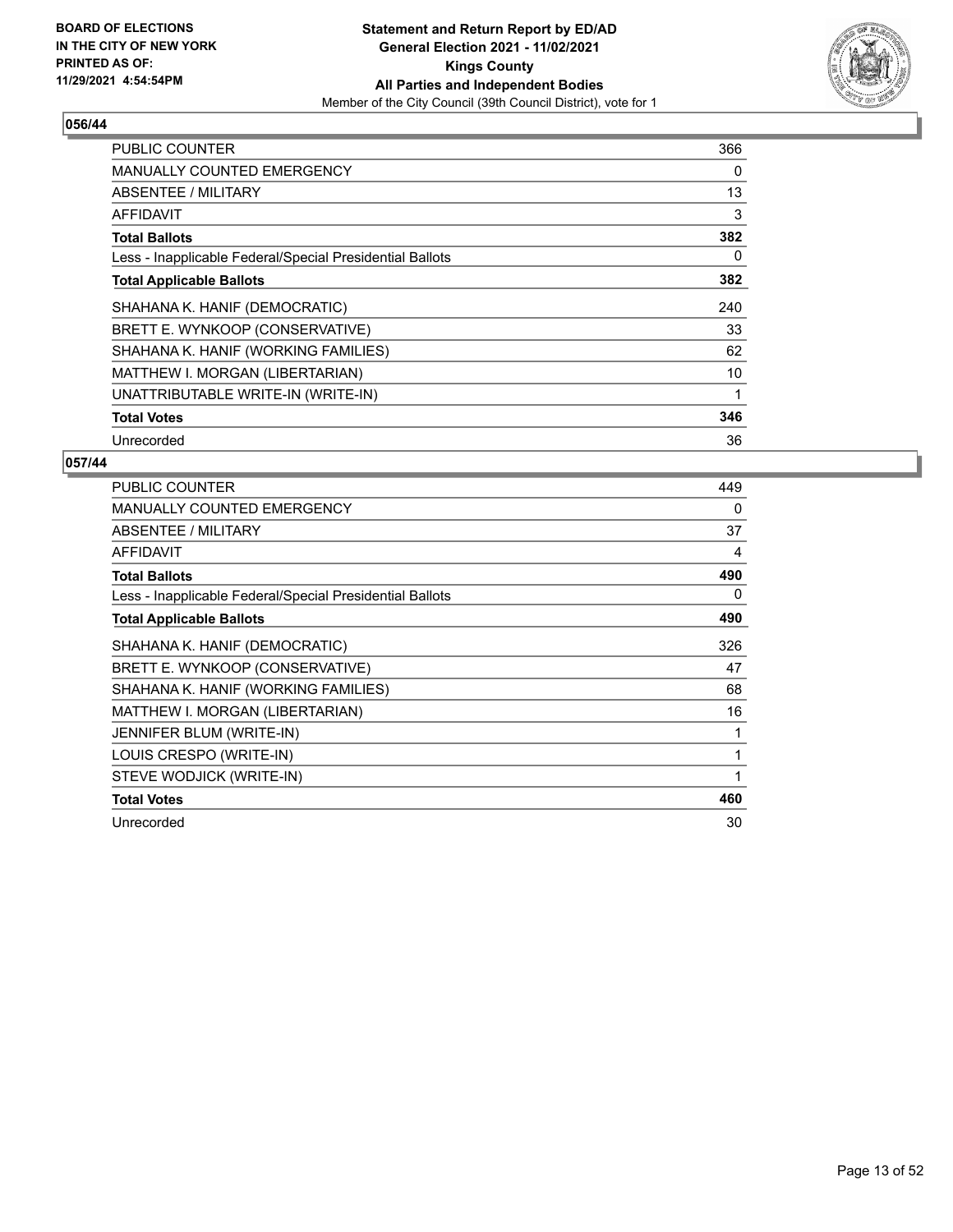

| <b>PUBLIC COUNTER</b>                                    | 395 |
|----------------------------------------------------------|-----|
| <b>MANUALLY COUNTED EMERGENCY</b>                        | 0   |
| ABSENTEE / MILITARY                                      | 18  |
| <b>AFFIDAVIT</b>                                         | 4   |
| <b>Total Ballots</b>                                     | 417 |
| Less - Inapplicable Federal/Special Presidential Ballots | 0   |
| <b>Total Applicable Ballots</b>                          | 417 |
| SHAHANA K. HANIF (DEMOCRATIC)                            | 259 |
| BRETT E. WYNKOOP (CONSERVATIVE)                          | 55  |
| SHAHANA K. HANIF (WORKING FAMILIES)                      | 59  |
| MATTHEW I. MORGAN (LIBERTARIAN)                          | 15  |
| <b>BRIGET REIN (WRITE-IN)</b>                            |     |
| <b>Total Votes</b>                                       | 389 |
|                                                          |     |

## **059/44**

| <b>PUBLIC COUNTER</b>                                    | 427 |
|----------------------------------------------------------|-----|
| MANUALLY COUNTED EMERGENCY                               | 0   |
| ABSENTEE / MILITARY                                      | 18  |
| AFFIDAVIT                                                | 2   |
| <b>Total Ballots</b>                                     | 447 |
| Less - Inapplicable Federal/Special Presidential Ballots | 0   |
| <b>Total Applicable Ballots</b>                          | 447 |
| SHAHANA K. HANIF (DEMOCRATIC)                            | 286 |
| BRETT E. WYNKOOP (CONSERVATIVE)                          | 59  |
| SHAHANA K. HANIF (WORKING FAMILIES)                      | 62  |
| MATTHEW I. MORGAN (LIBERTARIAN)                          | 11  |
| UNATTRIBUTABLE WRITE-IN (WRITE-IN)                       |     |
| <b>Total Votes</b>                                       | 419 |
| Unrecorded                                               | 28  |

| <b>PUBLIC COUNTER</b>                                    | 319 |
|----------------------------------------------------------|-----|
| <b>MANUALLY COUNTED EMERGENCY</b>                        | 0   |
| ABSENTEE / MILITARY                                      | 9   |
| <b>AFFIDAVIT</b>                                         | 5   |
| <b>Total Ballots</b>                                     | 333 |
| Less - Inapplicable Federal/Special Presidential Ballots | 0   |
| <b>Total Applicable Ballots</b>                          | 333 |
| SHAHANA K. HANIF (DEMOCRATIC)                            | 214 |
| BRETT E. WYNKOOP (CONSERVATIVE)                          | 26  |
| SHAHANA K. HANIF (WORKING FAMILIES)                      | 51  |
| MATTHEW I. MORGAN (LIBERTARIAN)                          | 8   |
| BRAD VOGEL (WRITE-IN)                                    |     |
| <b>Total Votes</b>                                       | 300 |
| Unrecorded                                               | 33  |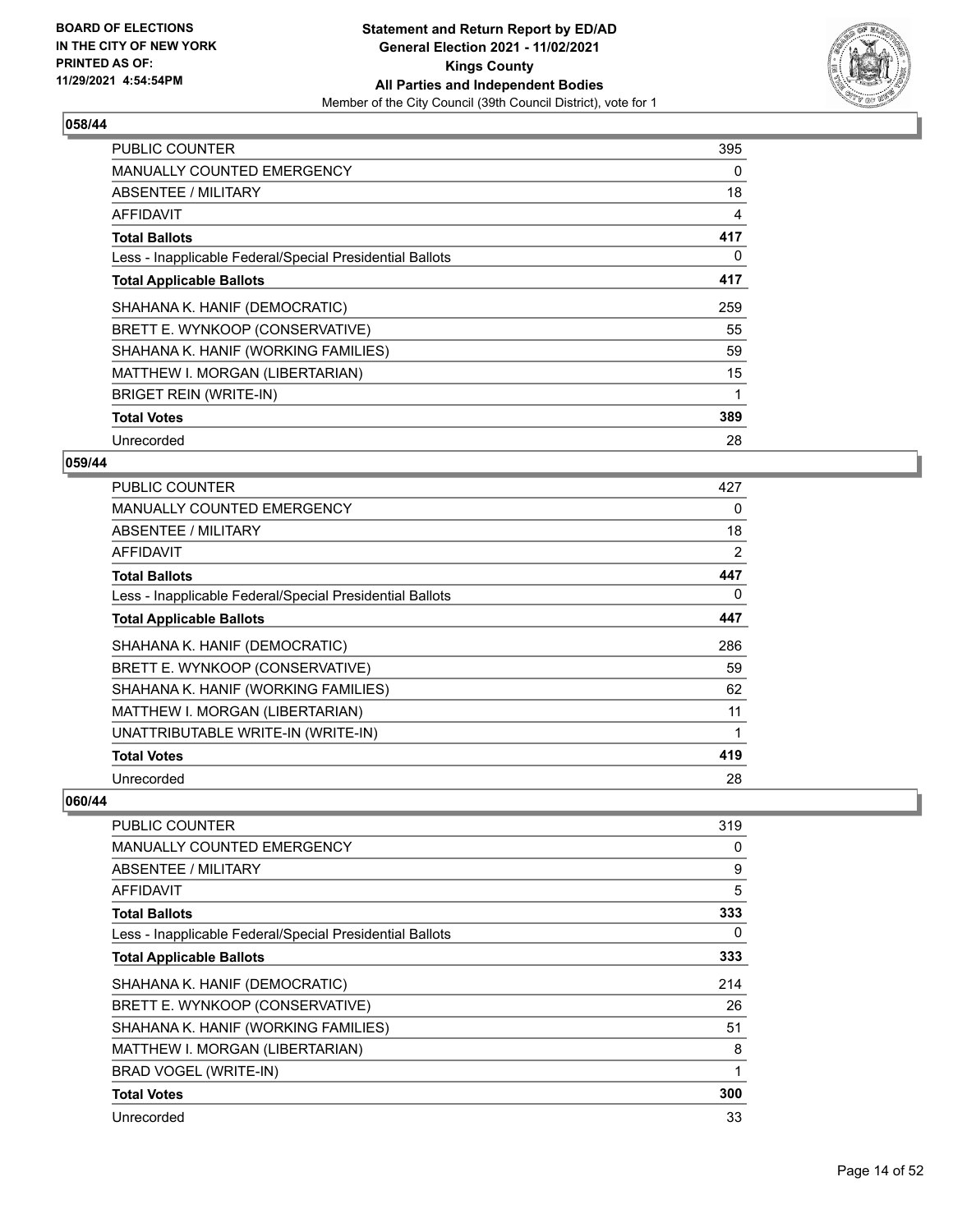

| PUBLIC COUNTER                                           | 206 |
|----------------------------------------------------------|-----|
| <b>MANUALLY COUNTED EMERGENCY</b>                        | 0   |
| ABSENTEE / MILITARY                                      | 5   |
| <b>AFFIDAVIT</b>                                         | 3   |
| <b>Total Ballots</b>                                     | 214 |
| Less - Inapplicable Federal/Special Presidential Ballots | 0   |
| <b>Total Applicable Ballots</b>                          | 214 |
| SHAHANA K. HANIF (DEMOCRATIC)                            | 156 |
| BRETT E. WYNKOOP (CONSERVATIVE)                          | 15  |
| SHAHANA K. HANIF (WORKING FAMILIES)                      | 24  |
| MATTHEW I. MORGAN (LIBERTARIAN)                          | 4   |
| <b>Total Votes</b>                                       | 199 |
| Unrecorded                                               | 15  |

## **062/44**

| PUBLIC COUNTER                                           | 230 |
|----------------------------------------------------------|-----|
| <b>MANUALLY COUNTED EMERGENCY</b>                        | 0   |
| ABSENTEE / MILITARY                                      | 9   |
| AFFIDAVIT                                                | 2   |
| <b>Total Ballots</b>                                     | 241 |
| Less - Inapplicable Federal/Special Presidential Ballots | 0   |
| <b>Total Applicable Ballots</b>                          | 241 |
| SHAHANA K. HANIF (DEMOCRATIC)                            | 163 |
| BRETT E. WYNKOOP (CONSERVATIVE)                          | 23  |
| SHAHANA K. HANIF (WORKING FAMILIES)                      | 34  |
| MATTHEW I. MORGAN (LIBERTARIAN)                          | 8   |
| <b>CURTIS SLIWA (WRITE-IN)</b>                           | 1   |
| <b>Total Votes</b>                                       | 229 |
| Unrecorded                                               | 12  |

| PUBLIC COUNTER                                           | 275            |
|----------------------------------------------------------|----------------|
| <b>MANUALLY COUNTED EMERGENCY</b>                        | 0              |
| ABSENTEE / MILITARY                                      | $\overline{2}$ |
| <b>AFFIDAVIT</b>                                         | 2              |
| <b>Total Ballots</b>                                     | 279            |
| Less - Inapplicable Federal/Special Presidential Ballots | 0              |
| <b>Total Applicable Ballots</b>                          | 279            |
| SHAHANA K. HANIF (DEMOCRATIC)                            | 195            |
| BRETT E. WYNKOOP (CONSERVATIVE)                          | 8              |
| SHAHANA K. HANIF (WORKING FAMILIES)                      | 52             |
| MATTHEW I. MORGAN (LIBERTARIAN)                          | 6              |
| UNATTRIBUTABLE WRITE-IN (WRITE-IN)                       | 2              |
| <b>Total Votes</b>                                       | 263            |
| Unrecorded                                               | 16             |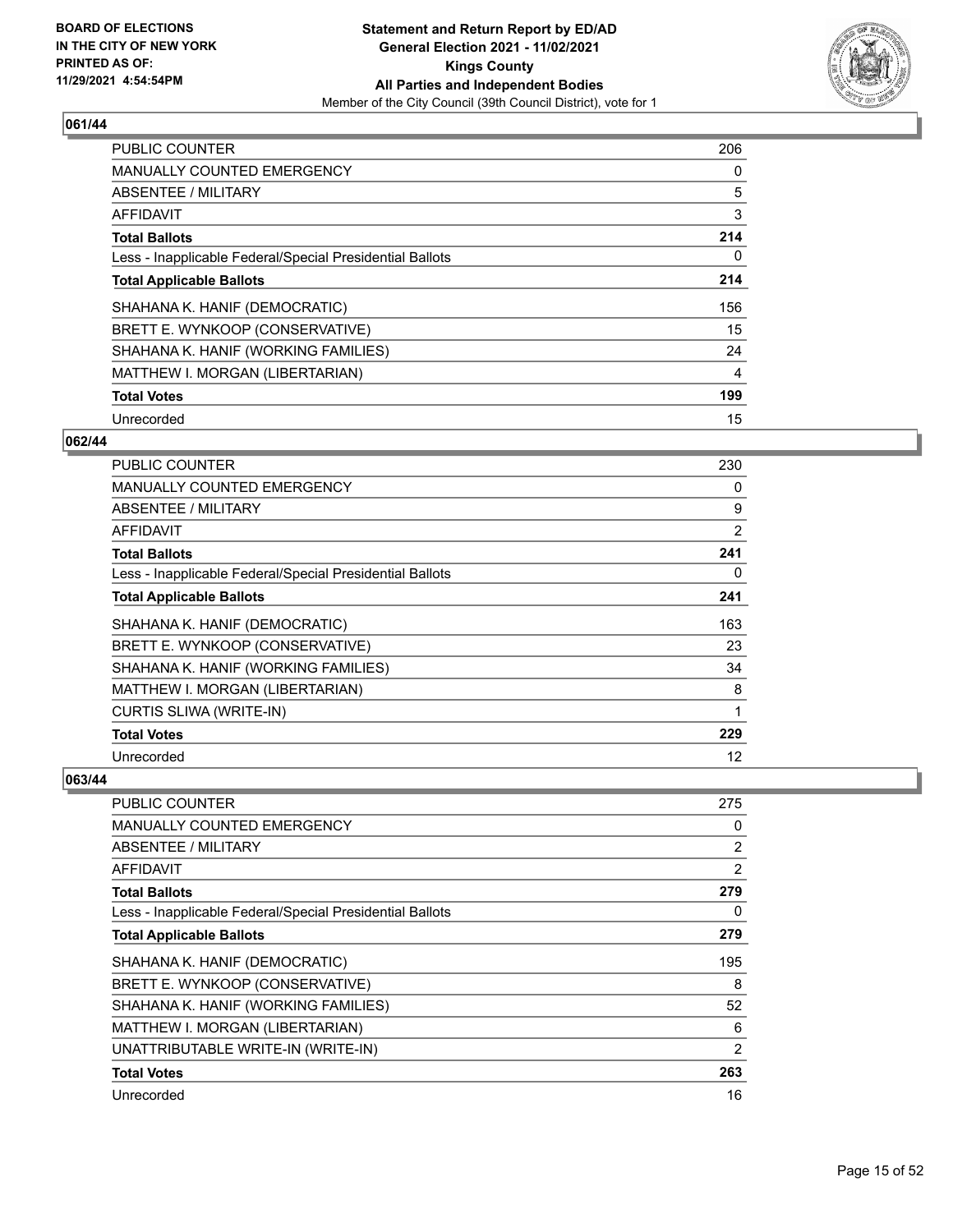

| PUBLIC COUNTER                                           | 128 |
|----------------------------------------------------------|-----|
| <b>MANUALLY COUNTED EMERGENCY</b>                        | 0   |
| ABSENTEE / MILITARY                                      | 8   |
| <b>AFFIDAVIT</b>                                         | 1   |
| <b>Total Ballots</b>                                     | 137 |
| Less - Inapplicable Federal/Special Presidential Ballots | 0   |
| <b>Total Applicable Ballots</b>                          | 137 |
| SHAHANA K. HANIF (DEMOCRATIC)                            | 102 |
| BRETT E. WYNKOOP (CONSERVATIVE)                          | 4   |
| SHAHANA K. HANIF (WORKING FAMILIES)                      | 17  |
| MATTHEW I. MORGAN (LIBERTARIAN)                          | 4   |
| <b>Total Votes</b>                                       | 127 |
| Unrecorded                                               | 10  |

## **068/44**

| <b>PUBLIC COUNTER</b>                                    | 343 |
|----------------------------------------------------------|-----|
| <b>MANUALLY COUNTED EMERGENCY</b>                        |     |
| ABSENTEE / MILITARY                                      | 19  |
| AFFIDAVIT                                                | 6   |
| <b>Total Ballots</b>                                     | 369 |
| Less - Inapplicable Federal/Special Presidential Ballots | 0   |
| <b>Total Applicable Ballots</b>                          | 369 |
| SHAHANA K. HANIF (DEMOCRATIC)                            | 262 |
| BRETT E. WYNKOOP (CONSERVATIVE)                          | 22  |
| SHAHANA K. HANIF (WORKING FAMILIES)                      | 64  |
| MATTHEW I. MORGAN (LIBERTARIAN)                          | 3   |
| <b>Total Votes</b>                                       | 351 |
| Unrecorded                                               | 18  |

| PUBLIC COUNTER                                           | 257 |
|----------------------------------------------------------|-----|
| MANUALLY COUNTED EMERGENCY                               | 0   |
| ABSENTEE / MILITARY                                      | 10  |
| AFFIDAVIT                                                |     |
| <b>Total Ballots</b>                                     | 268 |
| Less - Inapplicable Federal/Special Presidential Ballots | 0   |
| <b>Total Applicable Ballots</b>                          | 268 |
| SHAHANA K. HANIF (DEMOCRATIC)                            | 199 |
| BRETT E. WYNKOOP (CONSERVATIVE)                          | 19  |
| SHAHANA K. HANIF (WORKING FAMILIES)                      | 31  |
| MATTHEW I. MORGAN (LIBERTARIAN)                          | 7   |
| <b>Total Votes</b>                                       | 256 |
| Unrecorded                                               | 12  |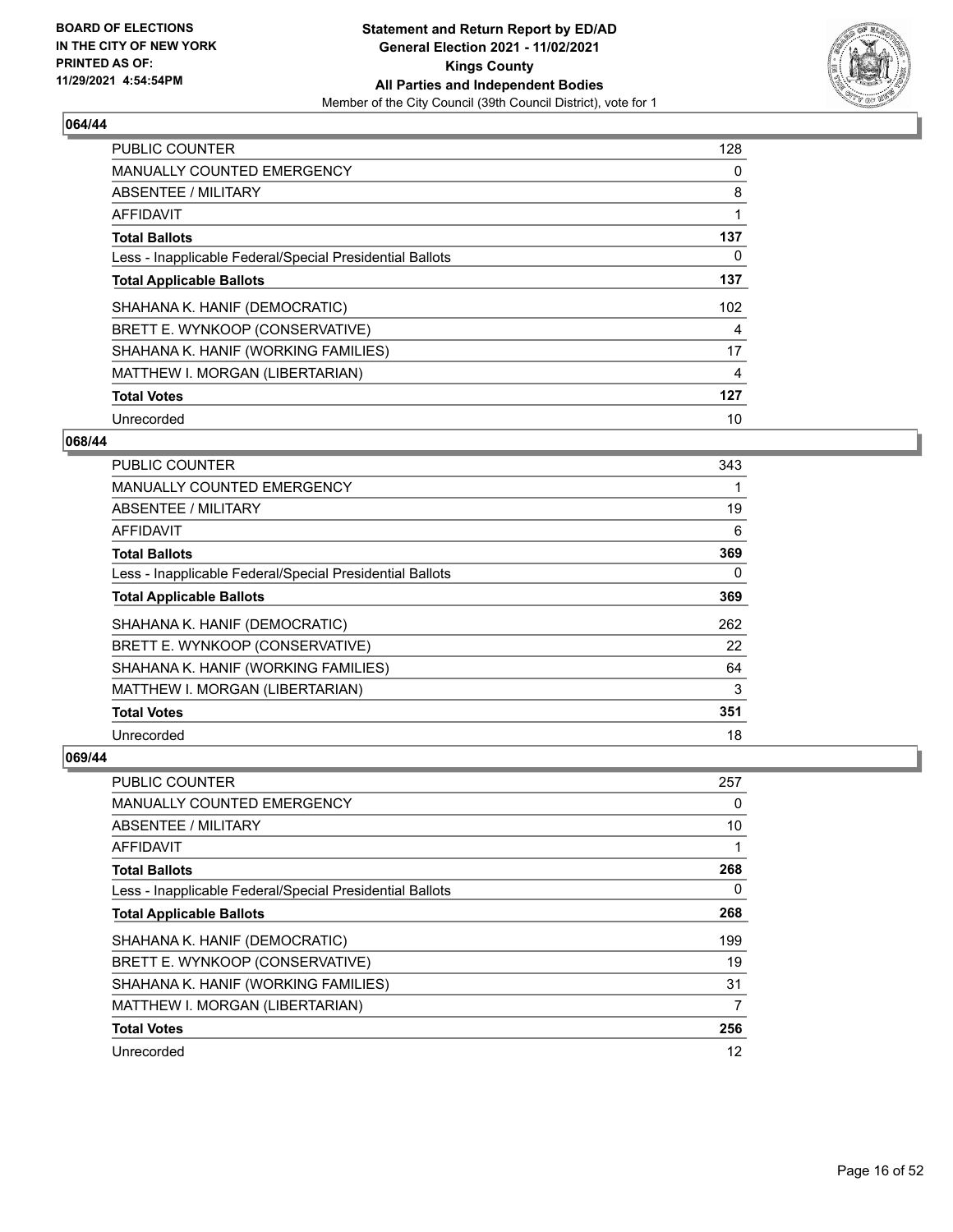

| <b>PUBLIC COUNTER</b>                                    | 271            |
|----------------------------------------------------------|----------------|
| <b>MANUALLY COUNTED EMERGENCY</b>                        | 0              |
| ABSENTEE / MILITARY                                      | 17             |
| <b>AFFIDAVIT</b>                                         | 3              |
| <b>Total Ballots</b>                                     | 291            |
| Less - Inapplicable Federal/Special Presidential Ballots | 0              |
| <b>Total Applicable Ballots</b>                          | 291            |
| SHAHANA K. HANIF (DEMOCRATIC)                            | 200            |
| BRETT E. WYNKOOP (CONSERVATIVE)                          | 22             |
| SHAHANA K. HANIF (WORKING FAMILIES)                      | 45             |
| MATTHEW I. MORGAN (LIBERTARIAN)                          | 6              |
| RICKY BOBBY (WRITE-IN)                                   | 1              |
| TIPPI F. SMITH (WRITE-IN)                                | 1              |
| WAYNE T. MURATORE (WRITE-IN)                             | $\overline{2}$ |
| <b>Total Votes</b>                                       | 277            |
| Unrecorded                                               | 14             |

| <b>PUBLIC COUNTER</b>                                    | 349 |
|----------------------------------------------------------|-----|
| <b>MANUALLY COUNTED EMERGENCY</b>                        | 0   |
| ABSENTEE / MILITARY                                      | 25  |
| AFFIDAVIT                                                | 10  |
| <b>Total Ballots</b>                                     | 384 |
| Less - Inapplicable Federal/Special Presidential Ballots | 0   |
| <b>Total Applicable Ballots</b>                          | 384 |
| SHAHANA K. HANIF (DEMOCRATIC)                            | 272 |
| BRETT E. WYNKOOP (CONSERVATIVE)                          | 16  |
| SHAHANA K. HANIF (WORKING FAMILIES)                      | 58  |
| MATTHEW I. MORGAN (LIBERTARIAN)                          | 12  |
| DOUG SCHNEIDER (WRITE-IN)                                | 1   |
| <b>Total Votes</b>                                       | 359 |
| Unrecorded                                               | 25  |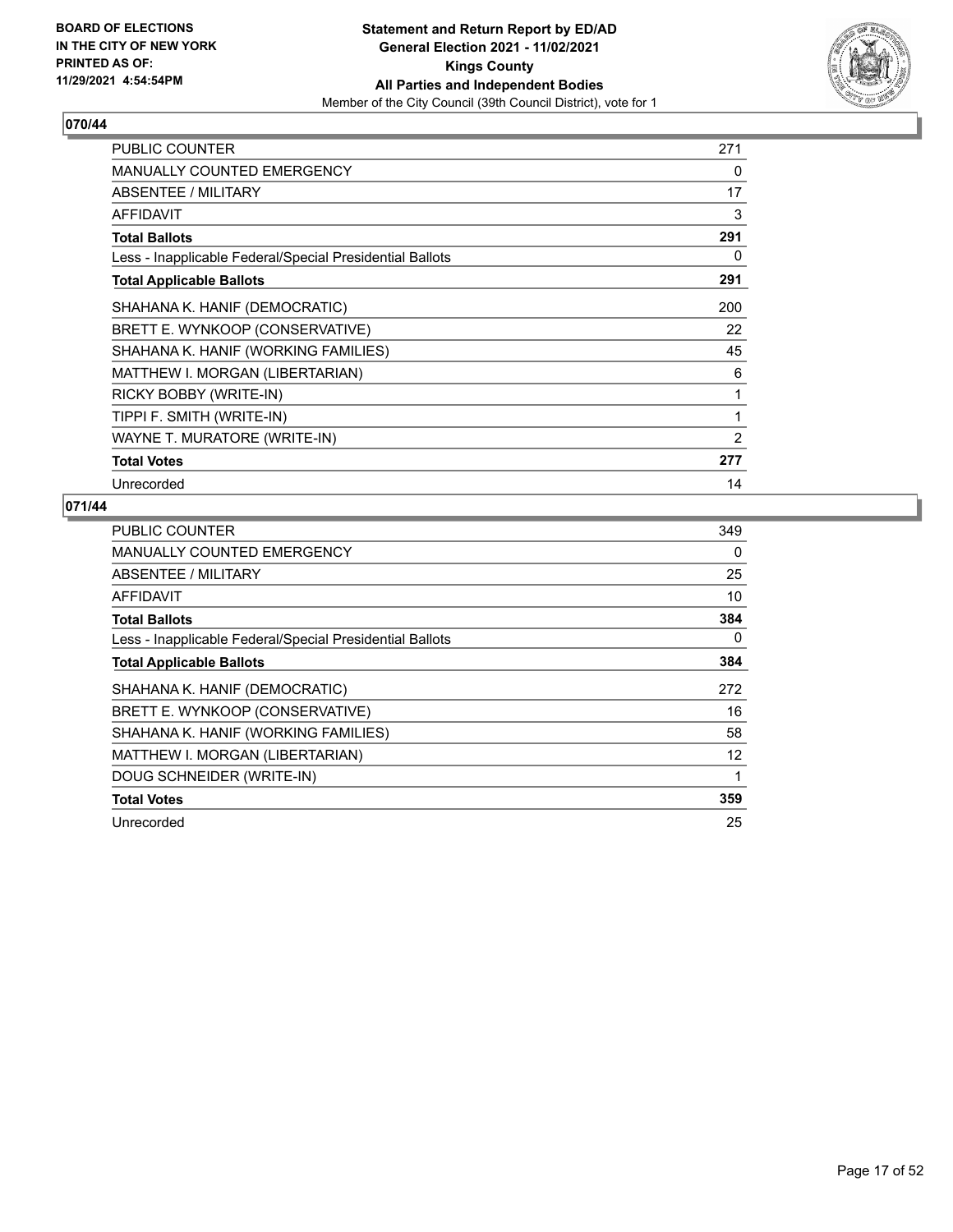

| <b>PUBLIC COUNTER</b>                                    | 355 |
|----------------------------------------------------------|-----|
| <b>MANUALLY COUNTED EMERGENCY</b>                        | 0   |
| ABSENTEE / MILITARY                                      | 13  |
| <b>AFFIDAVIT</b>                                         | 7   |
| <b>Total Ballots</b>                                     | 375 |
| Less - Inapplicable Federal/Special Presidential Ballots | 0   |
| <b>Total Applicable Ballots</b>                          | 375 |
| SHAHANA K. HANIF (DEMOCRATIC)                            | 286 |
| BRETT E. WYNKOOP (CONSERVATIVE)                          | 9   |
| SHAHANA K. HANIF (WORKING FAMILIES)                      | 55  |
| MATTHEW I. MORGAN (LIBERTARIAN)                          | 11  |
| MICHELLE OBAMA (WRITE-IN)                                |     |
| <b>Total Votes</b>                                       | 362 |
| Unrecorded                                               | 13  |

## **073/44**

| <b>PUBLIC COUNTER</b>                                    | 390      |
|----------------------------------------------------------|----------|
| MANUALLY COUNTED EMERGENCY                               | $\Omega$ |
| ABSENTEE / MILITARY                                      | 13       |
| AFFIDAVIT                                                | 4        |
| <b>Total Ballots</b>                                     | 407      |
| Less - Inapplicable Federal/Special Presidential Ballots | $\Omega$ |
| <b>Total Applicable Ballots</b>                          | 407      |
| SHAHANA K. HANIF (DEMOCRATIC)                            | 302      |
| BRETT E. WYNKOOP (CONSERVATIVE)                          | 20       |
| SHAHANA K. HANIF (WORKING FAMILIES)                      | 52       |
| MATTHEW I. MORGAN (LIBERTARIAN)                          | 12       |
| <b>Total Votes</b>                                       | 386      |
| Unrecorded                                               | 21       |

| PUBLIC COUNTER                                           | 346      |
|----------------------------------------------------------|----------|
| <b>MANUALLY COUNTED EMERGENCY</b>                        | $\Omega$ |
| ABSENTEE / MILITARY                                      | 22       |
| AFFIDAVIT                                                | 4        |
| <b>Total Ballots</b>                                     | 372      |
| Less - Inapplicable Federal/Special Presidential Ballots | 0        |
| <b>Total Applicable Ballots</b>                          | 372      |
| SHAHANA K. HANIF (DEMOCRATIC)                            | 272      |
| BRETT E. WYNKOOP (CONSERVATIVE)                          | 17       |
| SHAHANA K. HANIF (WORKING FAMILIES)                      | 59       |
| MATTHEW I. MORGAN (LIBERTARIAN)                          | 12       |
| <b>Total Votes</b>                                       | 360      |
| Unrecorded                                               | 12       |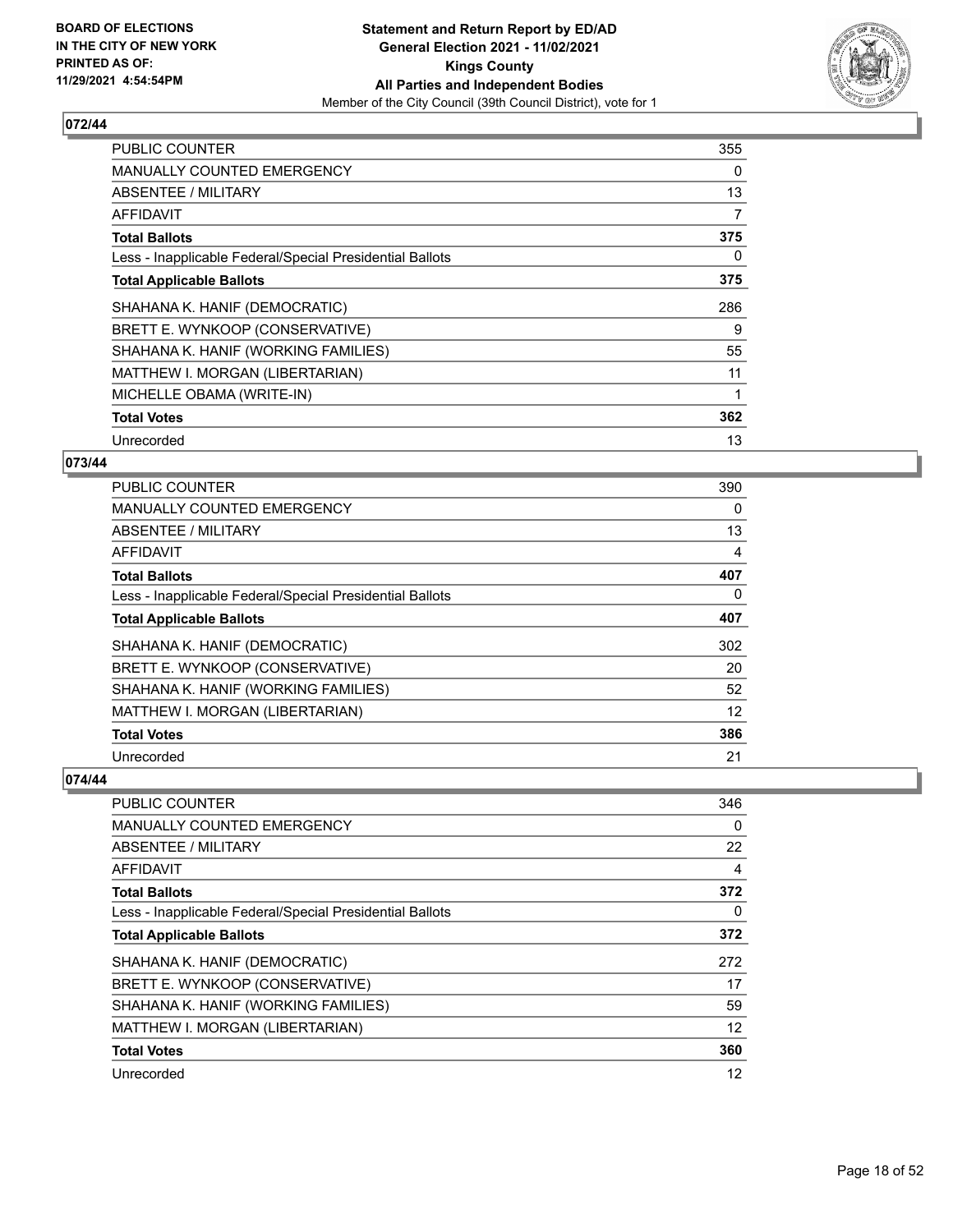

| PUBLIC COUNTER                                           | 338 |
|----------------------------------------------------------|-----|
| <b>MANUALLY COUNTED EMERGENCY</b>                        | 0   |
| ABSENTEE / MILITARY                                      | 16  |
| AFFIDAVIT                                                |     |
| <b>Total Ballots</b>                                     | 355 |
| Less - Inapplicable Federal/Special Presidential Ballots | 0   |
| <b>Total Applicable Ballots</b>                          | 355 |
| SHAHANA K. HANIF (DEMOCRATIC)                            | 266 |
| BRETT E. WYNKOOP (CONSERVATIVE)                          | 17  |
| SHAHANA K. HANIF (WORKING FAMILIES)                      | 55  |
| MATTHEW I. MORGAN (LIBERTARIAN)                          | 3   |
| UNATTRIBUTABLE WRITE-IN (WRITE-IN)                       | 1   |
| <b>Total Votes</b>                                       | 342 |
|                                                          |     |

## **076/44**

| PUBLIC COUNTER                                           | 357      |
|----------------------------------------------------------|----------|
| <b>MANUALLY COUNTED EMERGENCY</b>                        | $\Omega$ |
| ABSENTEE / MILITARY                                      | 10       |
| AFFIDAVIT                                                | 7        |
| <b>Total Ballots</b>                                     | 374      |
| Less - Inapplicable Federal/Special Presidential Ballots | $\Omega$ |
| <b>Total Applicable Ballots</b>                          | 374      |
| SHAHANA K. HANIF (DEMOCRATIC)                            | 284      |
| BRETT E. WYNKOOP (CONSERVATIVE)                          | 12       |
| SHAHANA K. HANIF (WORKING FAMILIES)                      | 58       |
| MATTHEW I. MORGAN (LIBERTARIAN)                          | 5        |
| <b>Total Votes</b>                                       | 359      |
| Unrecorded                                               | 15       |

| <b>PUBLIC COUNTER</b>                                    | 351 |
|----------------------------------------------------------|-----|
| <b>MANUALLY COUNTED EMERGENCY</b>                        | 0   |
| ABSENTEE / MILITARY                                      | 21  |
| AFFIDAVIT                                                | 6   |
| <b>Total Ballots</b>                                     | 378 |
| Less - Inapplicable Federal/Special Presidential Ballots | 0   |
| <b>Total Applicable Ballots</b>                          | 378 |
| SHAHANA K. HANIF (DEMOCRATIC)                            | 283 |
| BRETT E. WYNKOOP (CONSERVATIVE)                          | 11  |
| SHAHANA K. HANIF (WORKING FAMILIES)                      | 52  |
| MATTHEW I. MORGAN (LIBERTARIAN)                          | 19  |
| <b>Total Votes</b>                                       | 365 |
| Unrecorded                                               | 13  |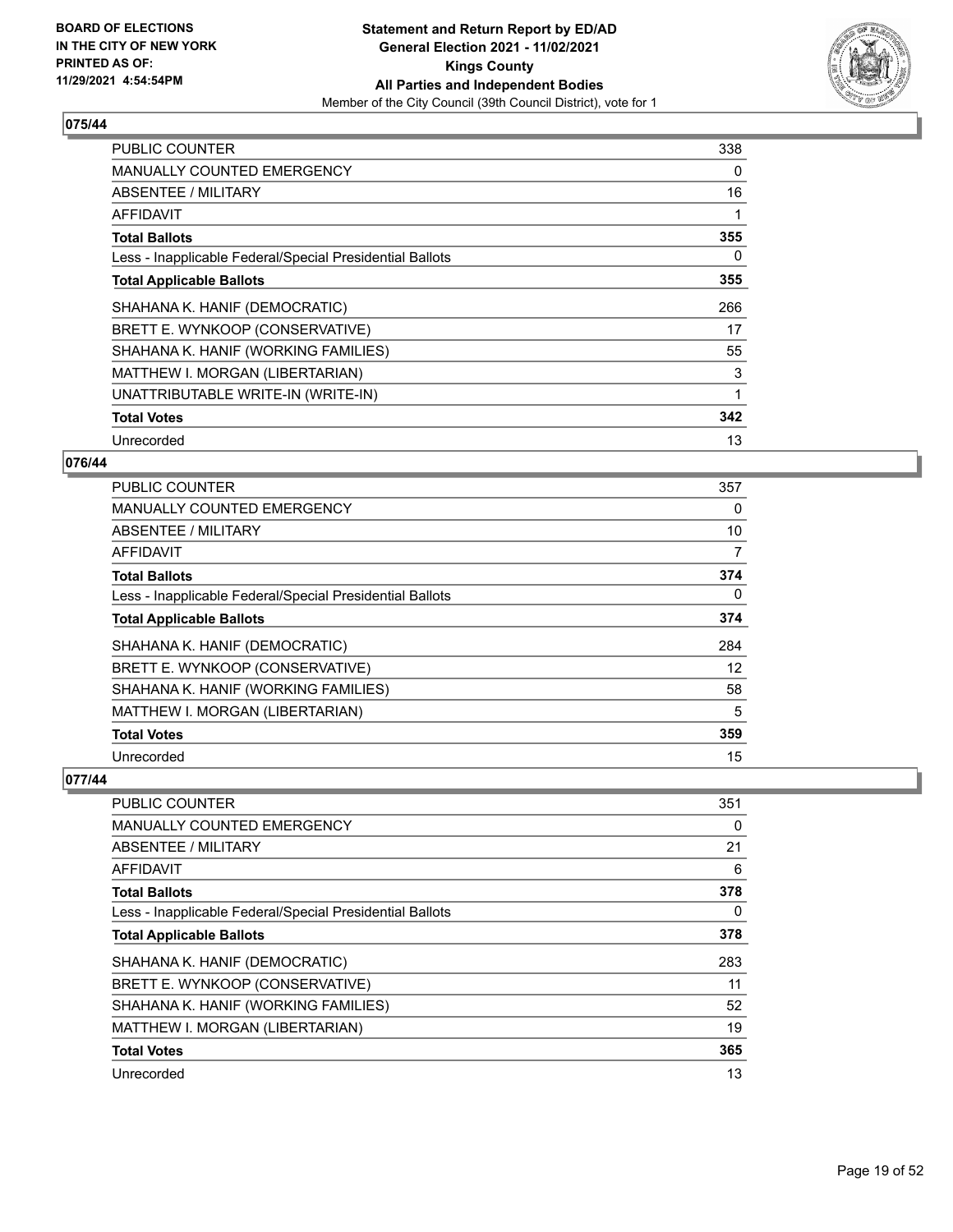

| <b>PUBLIC COUNTER</b>                                    | 466 |
|----------------------------------------------------------|-----|
| <b>MANUALLY COUNTED EMERGENCY</b>                        | 0   |
| ABSENTEE / MILITARY                                      | 22  |
| <b>AFFIDAVIT</b>                                         | 3   |
| <b>Total Ballots</b>                                     | 491 |
| Less - Inapplicable Federal/Special Presidential Ballots | 0   |
| <b>Total Applicable Ballots</b>                          | 491 |
| SHAHANA K. HANIF (DEMOCRATIC)                            | 378 |
| BRETT E. WYNKOOP (CONSERVATIVE)                          | 15  |
| SHAHANA K. HANIF (WORKING FAMILIES)                      | 64  |
| MATTHEW I. MORGAN (LIBERTARIAN)                          | 4   |
| <b>Total Votes</b>                                       | 461 |
| Unrecorded                                               | 30  |

## **079/44**

| PUBLIC COUNTER                                           | 346 |
|----------------------------------------------------------|-----|
| <b>MANUALLY COUNTED EMERGENCY</b>                        | 0   |
| ABSENTEE / MILITARY                                      | 17  |
| <b>AFFIDAVIT</b>                                         | 6   |
| <b>Total Ballots</b>                                     | 369 |
| Less - Inapplicable Federal/Special Presidential Ballots | 0   |
| <b>Total Applicable Ballots</b>                          | 369 |
| SHAHANA K. HANIF (DEMOCRATIC)                            | 263 |
| BRETT E. WYNKOOP (CONSERVATIVE)                          | 28  |
| SHAHANA K. HANIF (WORKING FAMILIES)                      | 49  |
| MATTHEW I. MORGAN (LIBERTARIAN)                          | 10  |
| <b>JACOB YAHIAYAN (WRITE-IN)</b>                         | 1   |
| <b>Total Votes</b>                                       | 351 |
| Unrecorded                                               | 18  |

| PUBLIC COUNTER                                           | 324 |
|----------------------------------------------------------|-----|
| <b>MANUALLY COUNTED EMERGENCY</b>                        | 0   |
| ABSENTEE / MILITARY                                      | 12  |
| AFFIDAVIT                                                |     |
| <b>Total Ballots</b>                                     | 337 |
| Less - Inapplicable Federal/Special Presidential Ballots | 0   |
| <b>Total Applicable Ballots</b>                          | 337 |
| SHAHANA K. HANIF (DEMOCRATIC)                            | 233 |
| BRETT E. WYNKOOP (CONSERVATIVE)                          | 12  |
| SHAHANA K. HANIF (WORKING FAMILIES)                      | 51  |
| MATTHEW I. MORGAN (LIBERTARIAN)                          | 16  |
| DEVAN CHOING (WRITE-IN)                                  |     |
| MARC CHOINA (WRITE-IN)                                   | 1   |
| <b>Total Votes</b>                                       | 314 |
| Unrecorded                                               | 23  |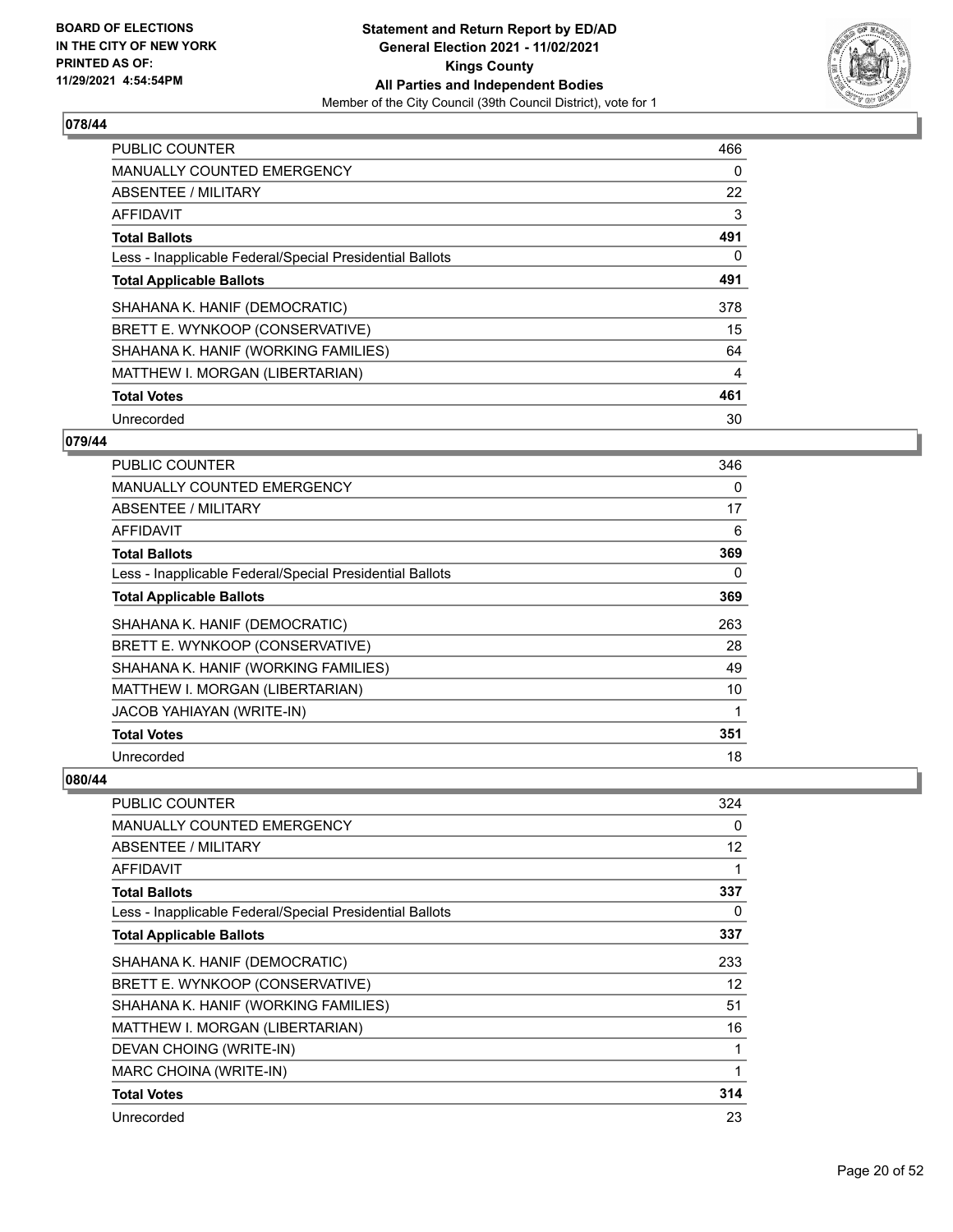

| <b>PUBLIC COUNTER</b>                                    | 197 |
|----------------------------------------------------------|-----|
| <b>MANUALLY COUNTED EMERGENCY</b>                        | 0   |
| <b>ABSENTEE / MILITARY</b>                               | 3   |
| AFFIDAVIT                                                | 2   |
| <b>Total Ballots</b>                                     | 202 |
| Less - Inapplicable Federal/Special Presidential Ballots | 0   |
| <b>Total Applicable Ballots</b>                          | 202 |
| SHAHANA K. HANIF (DEMOCRATIC)                            | 82  |
| BRETT E. WYNKOOP (CONSERVATIVE)                          | 45  |
| SHAHANA K. HANIF (WORKING FAMILIES)                      | 9   |
| MATTHEW I. MORGAN (LIBERTARIAN)                          | 6   |
| UNATTRIBUTABLE WRITE-IN (WRITE-IN)                       | 2   |
| <b>Total Votes</b>                                       | 144 |
| Unrecorded                                               | 58  |

| <b>PUBLIC COUNTER</b>                                    | 238 |
|----------------------------------------------------------|-----|
| <b>MANUALLY COUNTED EMERGENCY</b>                        | 0   |
| ABSENTEE / MILITARY                                      | 4   |
| <b>AFFIDAVIT</b>                                         |     |
| <b>Total Ballots</b>                                     | 243 |
| Less - Inapplicable Federal/Special Presidential Ballots | 0   |
| <b>Total Applicable Ballots</b>                          | 243 |
| SHAHANA K. HANIF (DEMOCRATIC)                            | 157 |
| BRETT E. WYNKOOP (CONSERVATIVE)                          | 28  |
| SHAHANA K. HANIF (WORKING FAMILIES)                      | 39  |
| MATTHEW I. MORGAN (LIBERTARIAN)                          | 10  |
| COLIN BLEBANOFF (WRITE-IN)                               |     |
| RYAN DASHKOUCH (WRITE-IN)                                |     |
| <b>Total Votes</b>                                       | 236 |
| Unrecorded                                               | 7   |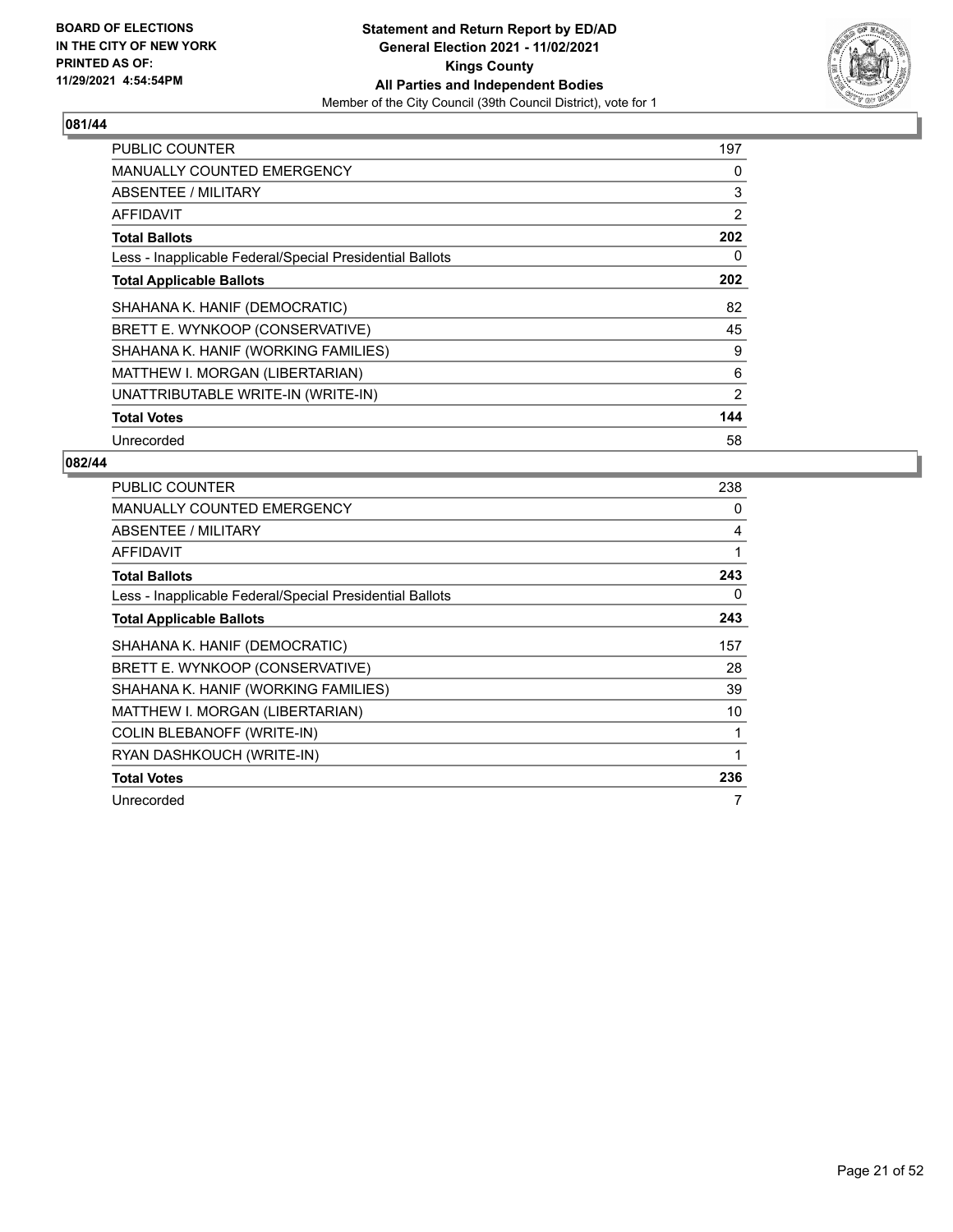

| <b>PUBLIC COUNTER</b>                                    | 342 |
|----------------------------------------------------------|-----|
| <b>MANUALLY COUNTED EMERGENCY</b>                        | 0   |
| ABSENTEE / MILITARY                                      | 29  |
| AFFIDAVIT                                                | 3   |
| <b>Total Ballots</b>                                     | 374 |
| Less - Inapplicable Federal/Special Presidential Ballots | 0   |
| <b>Total Applicable Ballots</b>                          | 374 |
| SHAHANA K. HANIF (DEMOCRATIC)                            | 255 |
| BRETT E. WYNKOOP (CONSERVATIVE)                          | 45  |
| SHAHANA K. HANIF (WORKING FAMILIES)                      | 44  |
| MATTHEW I. MORGAN (LIBERTARIAN)                          | 11  |
| HENRY LUNIQUIST (WRITE-IN)                               | 1   |
| UNATTRIBUTABLE WRITE-IN (WRITE-IN)                       | 1   |
| <b>Total Votes</b>                                       | 357 |
| Unrecorded                                               | 17  |

| <b>PUBLIC COUNTER</b>                                    | 209 |
|----------------------------------------------------------|-----|
| MANUALLY COUNTED EMERGENCY                               | 0   |
| ABSENTEE / MILITARY                                      | 19  |
| AFFIDAVIT                                                | 5   |
| <b>Total Ballots</b>                                     | 233 |
| Less - Inapplicable Federal/Special Presidential Ballots | 0   |
| <b>Total Applicable Ballots</b>                          | 233 |
| SHAHANA K. HANIF (DEMOCRATIC)                            | 162 |
| BRETT E. WYNKOOP (CONSERVATIVE)                          | 23  |
| SHAHANA K. HANIF (WORKING FAMILIES)                      | 27  |
| MATTHEW I. MORGAN (LIBERTARIAN)                          | 8   |
| DOUG SCHNEIDER (WRITE-IN)                                | 1   |
| LAURIE TANNIS (WRITE-IN)                                 | 1   |
| <b>Total Votes</b>                                       | 222 |
| Unrecorded                                               | 11  |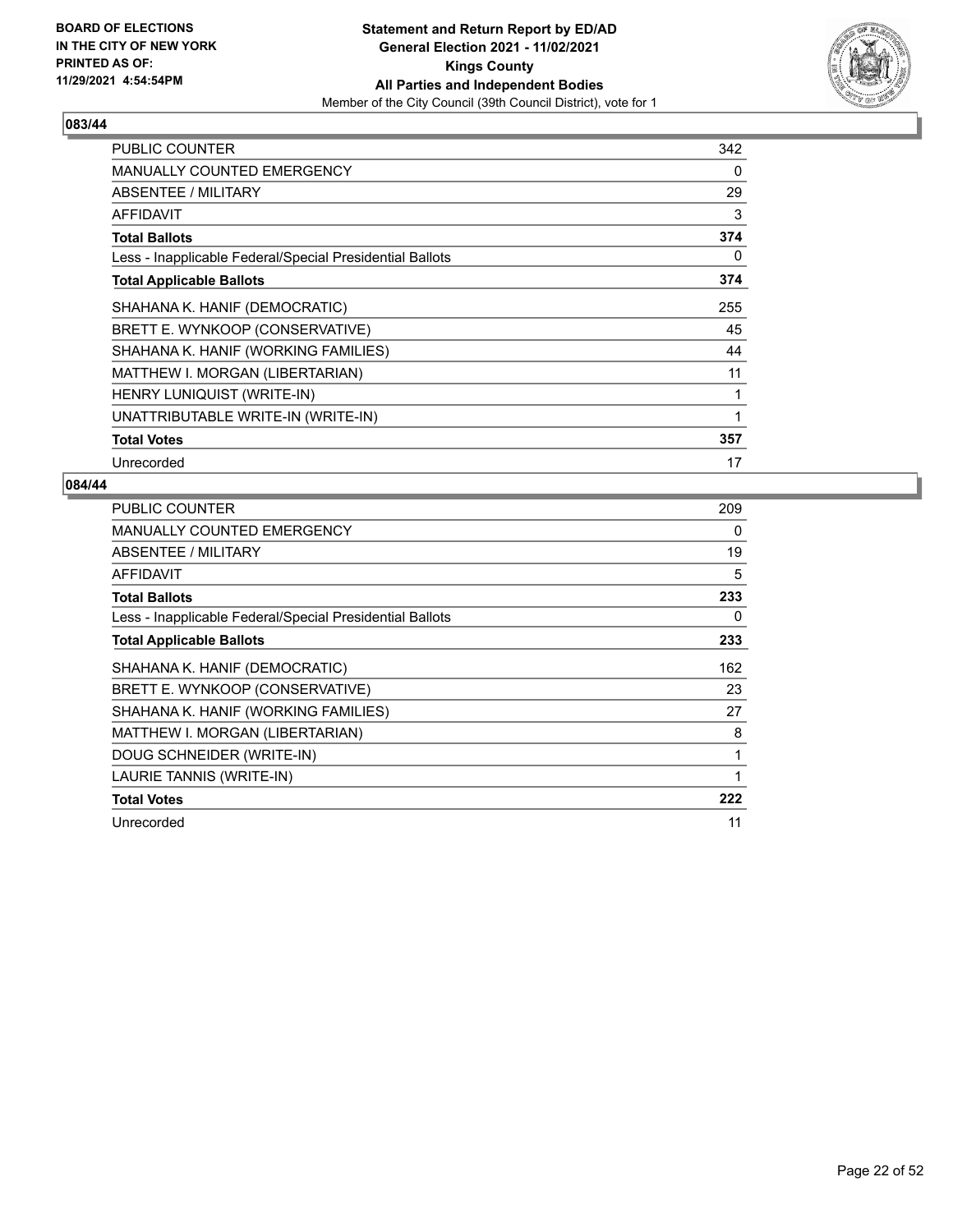

| <b>PUBLIC COUNTER</b>                                    | 95             |
|----------------------------------------------------------|----------------|
| <b>MANUALLY COUNTED EMERGENCY</b>                        | 0              |
| ABSENTEE / MILITARY                                      | 3              |
| AFFIDAVIT                                                | 0              |
| <b>Total Ballots</b>                                     | 98             |
| Less - Inapplicable Federal/Special Presidential Ballots | 0              |
| <b>Total Applicable Ballots</b>                          | 98             |
| SHAHANA K. HANIF (DEMOCRATIC)                            | 21             |
| BRETT E. WYNKOOP (CONSERVATIVE)                          | 38             |
| SHAHANA K. HANIF (WORKING FAMILIES)                      | 0              |
| MATTHEW I. MORGAN (LIBERTARIAN)                          | 6              |
| DONALD J. TRUMP (WRITE-IN)                               | $\overline{2}$ |
| RUCHY HEMLICK (WRITE-IN)                                 | 1              |
| <b>Total Votes</b>                                       | 68             |
| Unrecorded                                               | 30             |

## **086/44**

| <b>PUBLIC COUNTER</b>                                    | 173      |
|----------------------------------------------------------|----------|
| MANUALLY COUNTED EMERGENCY                               | $\Omega$ |
| ABSENTEE / MILITARY                                      | 12       |
| AFFIDAVIT                                                | 2        |
| <b>Total Ballots</b>                                     | 187      |
| Less - Inapplicable Federal/Special Presidential Ballots | 0        |
| <b>Total Applicable Ballots</b>                          | 187      |
| SHAHANA K. HANIF (DEMOCRATIC)                            | 116      |
| BRETT E. WYNKOOP (CONSERVATIVE)                          | 11       |
| SHAHANA K. HANIF (WORKING FAMILIES)                      | 41       |
| MATTHEW I. MORGAN (LIBERTARIAN)                          | 5        |
| UNATTRIBUTABLE WRITE-IN (WRITE-IN)                       | 1        |
| <b>Total Votes</b>                                       | 174      |
| Unrecorded                                               | 13       |

| PUBLIC COUNTER                                           | 208 |
|----------------------------------------------------------|-----|
| <b>MANUALLY COUNTED EMERGENCY</b>                        | 0   |
| ABSENTEE / MILITARY                                      | 17  |
| AFFIDAVIT                                                | 1   |
| <b>Total Ballots</b>                                     | 226 |
| Less - Inapplicable Federal/Special Presidential Ballots | 0   |
| <b>Total Applicable Ballots</b>                          | 226 |
| SHAHANA K. HANIF (DEMOCRATIC)                            | 150 |
| BRETT E. WYNKOOP (CONSERVATIVE)                          | 29  |
| SHAHANA K. HANIF (WORKING FAMILIES)                      | 27  |
| MATTHEW I. MORGAN (LIBERTARIAN)                          | 3   |
| UNATTRIBUTABLE WRITE-IN (WRITE-IN)                       | 1   |
| <b>Total Votes</b>                                       | 210 |
| Unrecorded                                               | 16  |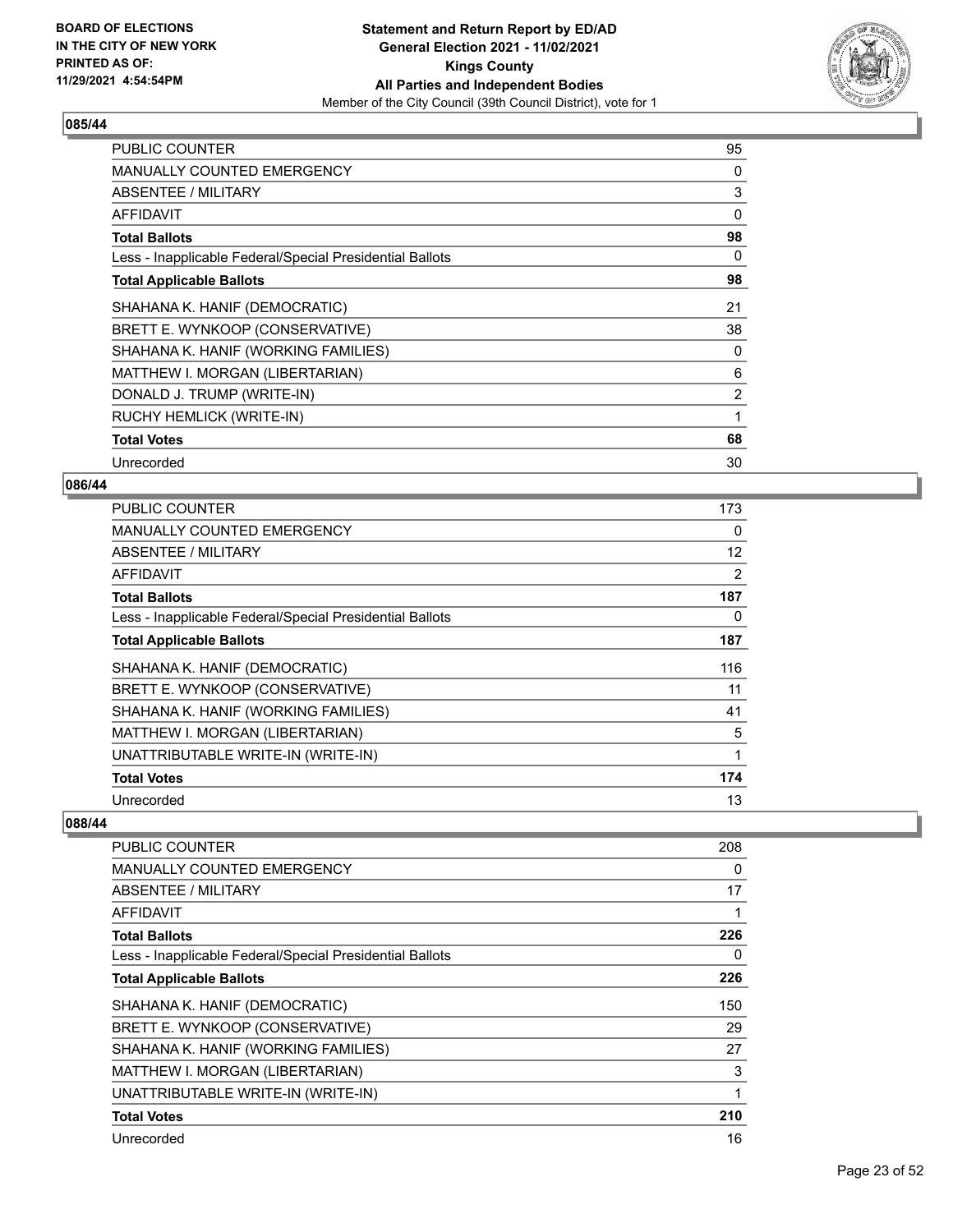

| PUBLIC COUNTER                                           | 230 |
|----------------------------------------------------------|-----|
| <b>MANUALLY COUNTED EMERGENCY</b>                        | 0   |
| <b>ABSENTEE / MILITARY</b>                               | 11  |
| <b>AFFIDAVIT</b>                                         | 0   |
| <b>Total Ballots</b>                                     | 241 |
| Less - Inapplicable Federal/Special Presidential Ballots | 0   |
| <b>Total Applicable Ballots</b>                          | 241 |
| SHAHANA K. HANIF (DEMOCRATIC)                            | 164 |
| BRETT E. WYNKOOP (CONSERVATIVE)                          | 17  |
| SHAHANA K. HANIF (WORKING FAMILIES)                      | 33  |
| MATTHEW I. MORGAN (LIBERTARIAN)                          | 3   |
| FORREST GUYL (WRITE-IN)                                  | 1   |
| <b>Total Votes</b>                                       | 218 |
| Unrecorded                                               | 23  |
| 092/44 COMBINED into: 080/44                             |     |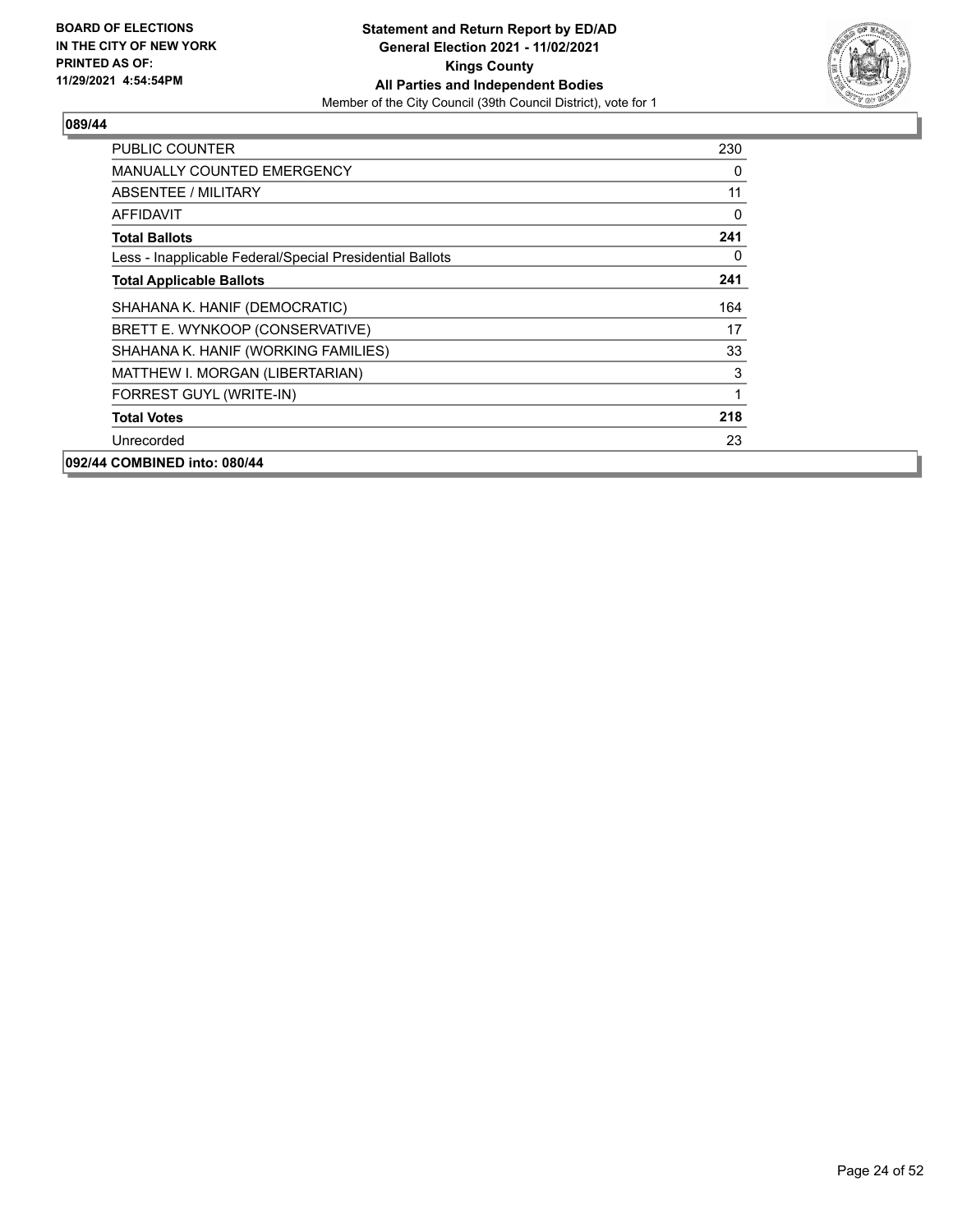

| PUBLIC COUNTER                                           | 29 |
|----------------------------------------------------------|----|
| <b>MANUALLY COUNTED EMERGENCY</b>                        | 0  |
| ABSENTEE / MILITARY                                      | 2  |
| <b>AFFIDAVIT</b>                                         | 0  |
| <b>Total Ballots</b>                                     | 31 |
| Less - Inapplicable Federal/Special Presidential Ballots | 0  |
| <b>Total Applicable Ballots</b>                          | 31 |
| SHAHANA K. HANIF (DEMOCRATIC)                            | 1  |
| BRETT E. WYNKOOP (CONSERVATIVE)                          | 12 |
| SHAHANA K. HANIF (WORKING FAMILIES)                      | 0  |
| MATTHEW I. MORGAN (LIBERTARIAN)                          | 3  |
| HENDY RAWICKI (WRITE-IN)                                 | 1  |
| UNATTRIBUTABLE WRITE-IN (WRITE-IN)                       | 1  |
| <b>Total Votes</b>                                       | 18 |
| Unrecorded                                               | 13 |

| PUBLIC COUNTER                                           | 167 |
|----------------------------------------------------------|-----|
| <b>MANUALLY COUNTED EMERGENCY</b>                        | 0   |
| ABSENTEE / MILITARY                                      |     |
| AFFIDAVIT                                                | 0   |
| <b>Total Ballots</b>                                     | 168 |
| Less - Inapplicable Federal/Special Presidential Ballots | 0   |
| <b>Total Applicable Ballots</b>                          | 168 |
| SHAHANA K. HANIF (DEMOCRATIC)                            | 54  |
| BRETT E. WYNKOOP (CONSERVATIVE)                          | 50  |
| SHAHANA K. HANIF (WORKING FAMILIES)                      | 3   |
| MATTHEW I. MORGAN (LIBERTARIAN)                          |     |
| DEVORA RINGEL (WRITE-IN)                                 | 1   |
| UNATTRIBUTABLE WRITE-IN (WRITE-IN)                       | 2   |
| <b>Total Votes</b>                                       | 111 |
| Unrecorded                                               | 57  |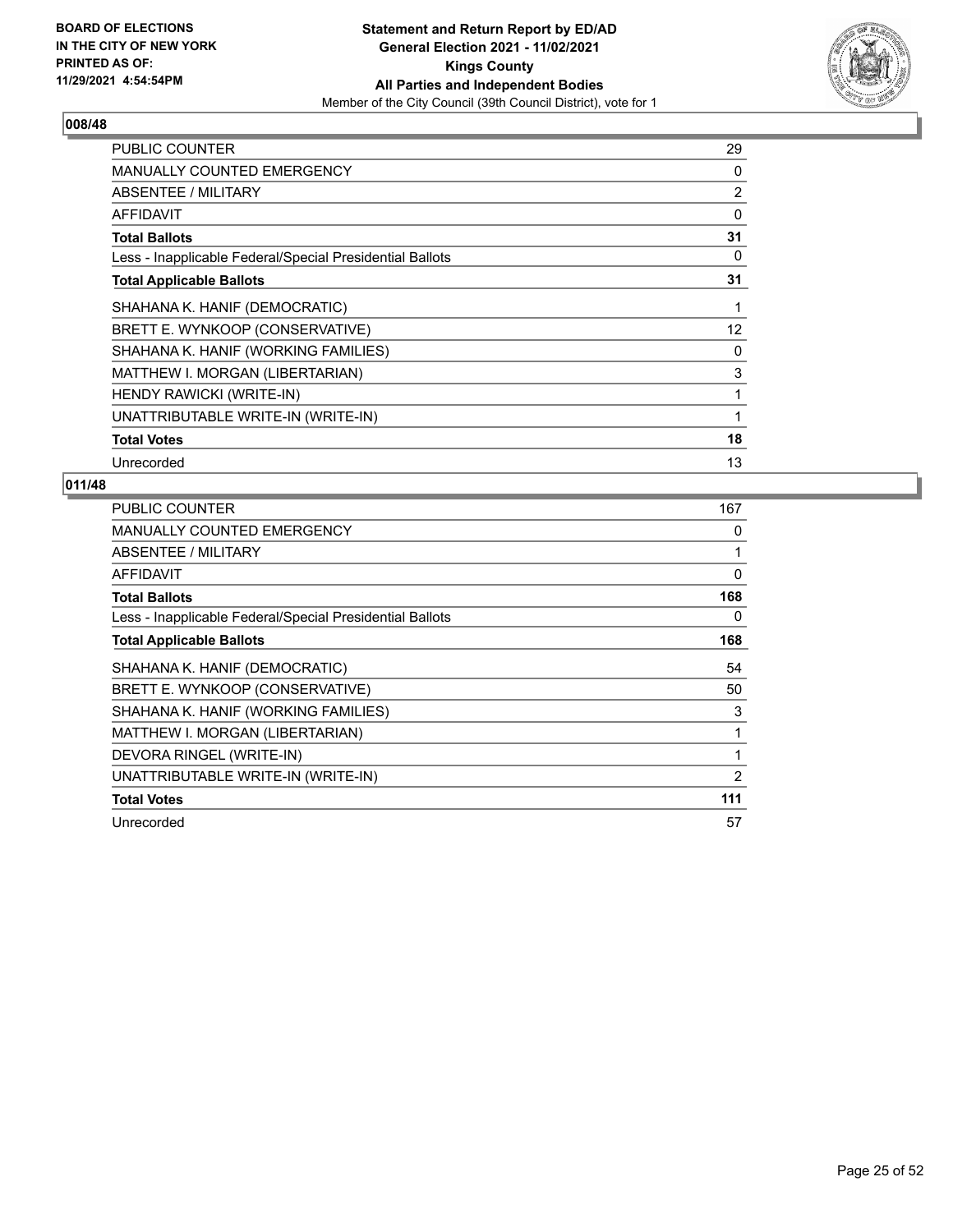

| <b>PUBLIC COUNTER</b>                                    | 157      |
|----------------------------------------------------------|----------|
| <b>MANUALLY COUNTED EMERGENCY</b>                        | 0        |
| ABSENTEE / MILITARY                                      | 9        |
| AFFIDAVIT                                                | $\Omega$ |
| <b>Total Ballots</b>                                     | 166      |
| Less - Inapplicable Federal/Special Presidential Ballots | 0        |
| <b>Total Applicable Ballots</b>                          | 166      |
| SHAHANA K. HANIF (DEMOCRATIC)                            | 28       |
| BRETT E. WYNKOOP (CONSERVATIVE)                          | 52       |
| SHAHANA K. HANIF (WORKING FAMILIES)                      | 6        |
| MATTHEW I. MORGAN (LIBERTARIAN)                          | 3        |
| HESHY TISCHLER (WRITE-IN)                                | 1        |
| <b>Total Votes</b>                                       | 90       |
| Unrecorded                                               | 76       |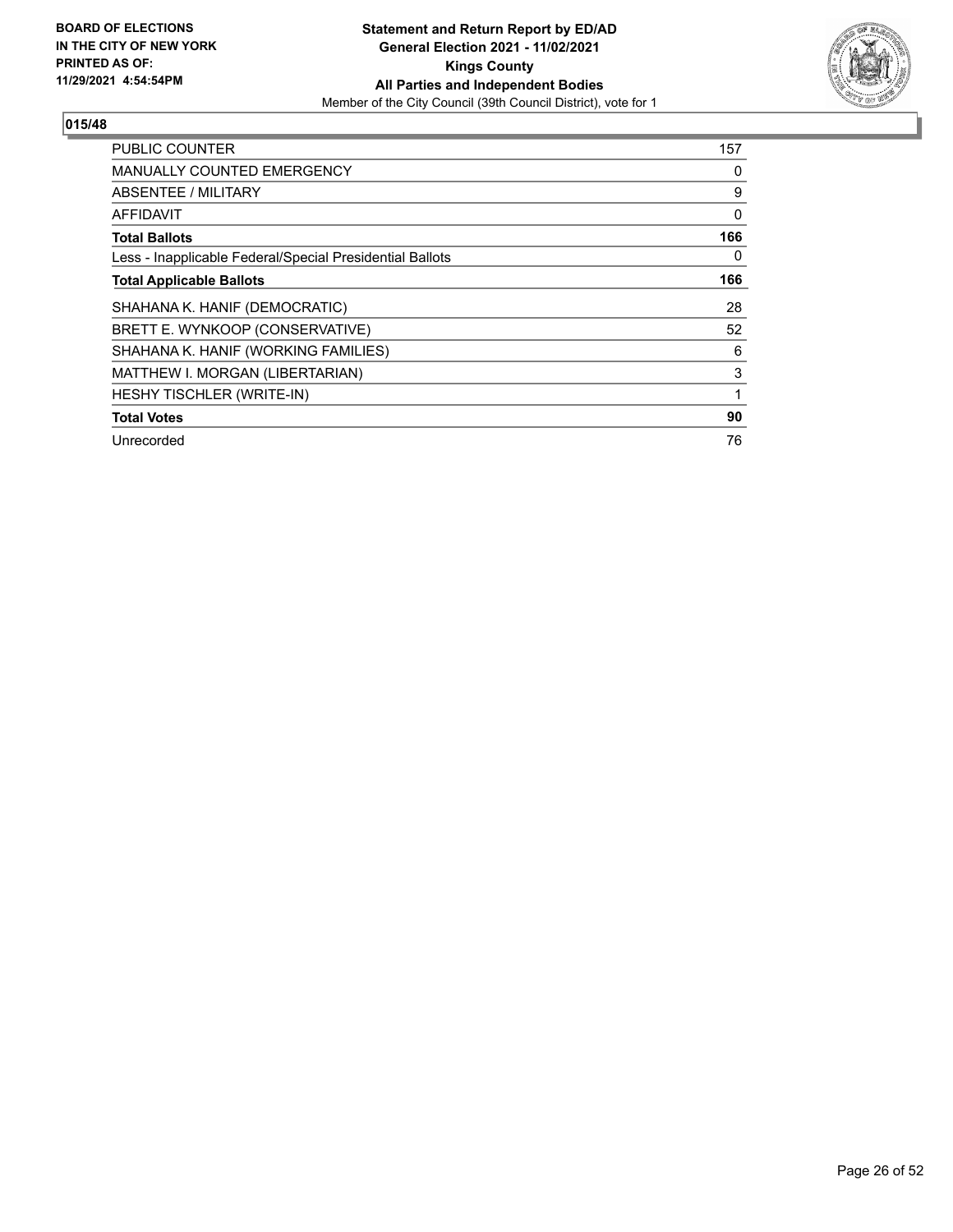

| <b>PUBLIC COUNTER</b>                                    | 326 |
|----------------------------------------------------------|-----|
| <b>MANUALLY COUNTED EMERGENCY</b>                        | 0   |
| ABSENTEE / MILITARY                                      | 14  |
| AFFIDAVIT                                                |     |
| <b>Total Ballots</b>                                     | 341 |
| Less - Inapplicable Federal/Special Presidential Ballots | 0   |
| <b>Total Applicable Ballots</b>                          | 341 |
| SHAHANA K. HANIF (DEMOCRATIC)                            | 245 |
| BRETT E. WYNKOOP (CONSERVATIVE)                          | 17  |
| SHAHANA K. HANIF (WORKING FAMILIES)                      | 38  |
| MATTHEW I. MORGAN (LIBERTARIAN)                          | 9   |
| UNATTRIBUTABLE WRITE-IN (WRITE-IN)                       | 1   |
| <b>Total Votes</b>                                       | 310 |
| Unrecorded                                               | 31  |

## **008/51**

| PUBLIC COUNTER                                           | 96  |
|----------------------------------------------------------|-----|
| MANUALLY COUNTED EMERGENCY                               | 0   |
| ABSENTEE / MILITARY                                      | 10  |
| AFFIDAVIT                                                | 0   |
| <b>Total Ballots</b>                                     | 106 |
| Less - Inapplicable Federal/Special Presidential Ballots | 0   |
| <b>Total Applicable Ballots</b>                          | 106 |
| SHAHANA K. HANIF (DEMOCRATIC)                            | 78  |
| BRETT E. WYNKOOP (CONSERVATIVE)                          | 1   |
| SHAHANA K. HANIF (WORKING FAMILIES)                      | 21  |
| MATTHEW I. MORGAN (LIBERTARIAN)                          | 3   |
| <b>Total Votes</b>                                       | 103 |
| Unrecorded                                               | 3   |

| PUBLIC COUNTER                                           | 57             |
|----------------------------------------------------------|----------------|
| <b>MANUALLY COUNTED EMERGENCY</b>                        | $\Omega$       |
| ABSENTEE / MILITARY                                      | $\overline{2}$ |
| AFFIDAVIT                                                | $\Omega$       |
| <b>Total Ballots</b>                                     | 59             |
| Less - Inapplicable Federal/Special Presidential Ballots | 0              |
| <b>Total Applicable Ballots</b>                          | 59             |
| SHAHANA K. HANIF (DEMOCRATIC)                            | 33             |
| BRETT E. WYNKOOP (CONSERVATIVE)                          | 6              |
| SHAHANA K. HANIF (WORKING FAMILIES)                      |                |
| MATTHEW I. MORGAN (LIBERTARIAN)                          | 3              |
| <b>Total Votes</b>                                       | 43             |
| Unrecorded                                               | 16             |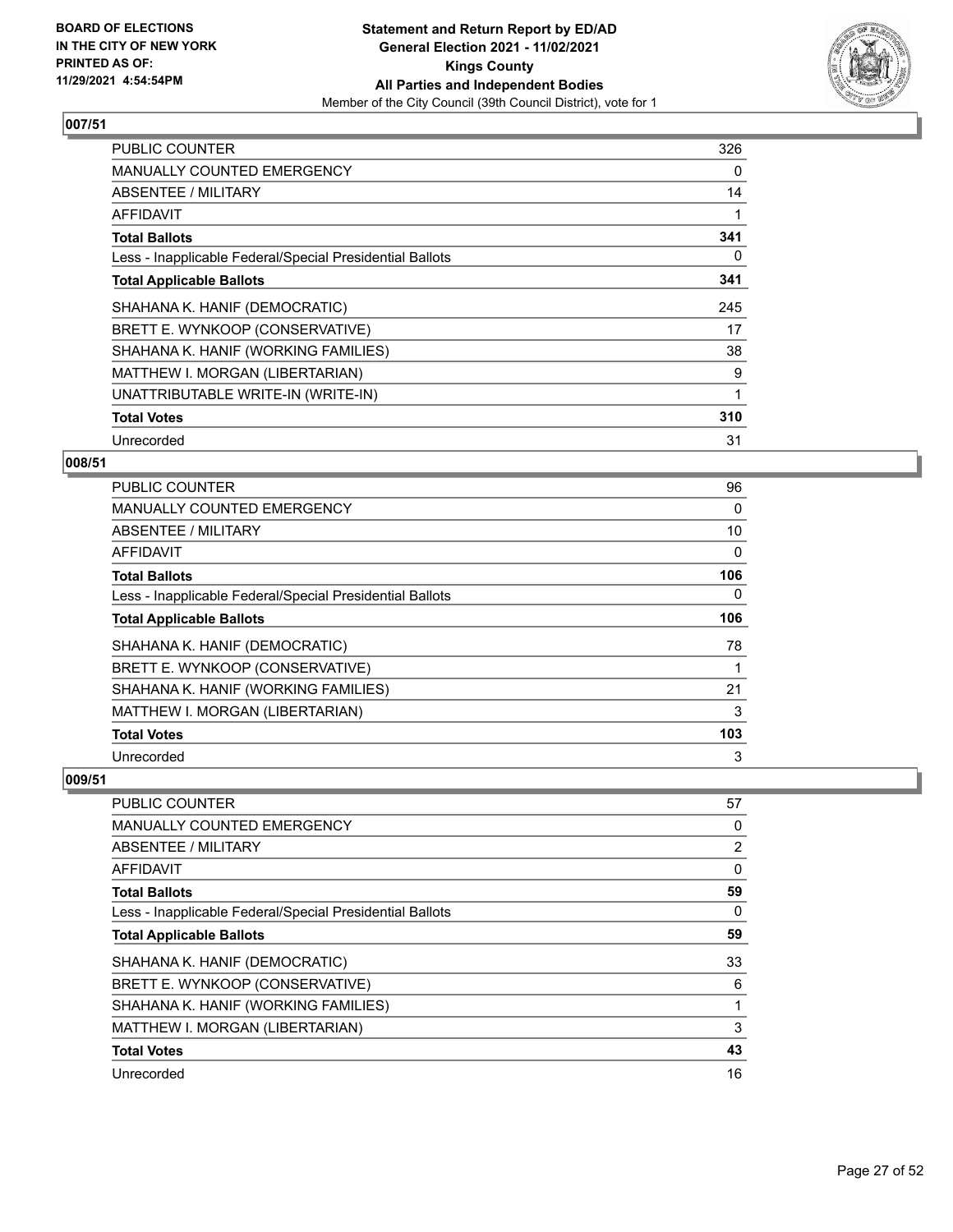

| <b>PUBLIC COUNTER</b>                                    | 163            |
|----------------------------------------------------------|----------------|
| <b>MANUALLY COUNTED EMERGENCY</b>                        | 0              |
| ABSENTEE / MILITARY                                      | 3              |
| <b>AFFIDAVIT</b>                                         | 2              |
| <b>Total Ballots</b>                                     | 168            |
| Less - Inapplicable Federal/Special Presidential Ballots | 0              |
| <b>Total Applicable Ballots</b>                          | 168            |
| SHAHANA K. HANIF (DEMOCRATIC)                            | 57             |
| BRETT E. WYNKOOP (CONSERVATIVE)                          | 43             |
| SHAHANA K. HANIF (WORKING FAMILIES)                      |                |
| MATTHEW I. MORGAN (LIBERTARIAN)                          | $\overline{7}$ |
| ESTHER BERGMAN (WRITE-IN)                                | 1              |
| SIMCHA FELDER (WRITE-IN)                                 | 1              |
| <b>Total Votes</b>                                       | 110            |
| Unrecorded                                               | 58             |

## **019/51**

| PUBLIC COUNTER                                           | 13             |
|----------------------------------------------------------|----------------|
| MANUALLY COUNTED EMERGENCY                               | 0              |
| ABSENTEE / MILITARY                                      | 0              |
| AFFIDAVIT                                                |                |
| <b>Total Ballots</b>                                     | 14             |
| Less - Inapplicable Federal/Special Presidential Ballots | 0              |
| <b>Total Applicable Ballots</b>                          | 14             |
| SHAHANA K. HANIF (DEMOCRATIC)                            | 8              |
| BRETT E. WYNKOOP (CONSERVATIVE)                          | 0              |
| SHAHANA K. HANIF (WORKING FAMILIES)                      | $\overline{2}$ |
| MATTHEW I. MORGAN (LIBERTARIAN)                          |                |
| DONALD TRUMP (WRITE-IN)                                  |                |
| <b>Total Votes</b>                                       | 12             |
| Unrecorded                                               | 2              |

| PUBLIC COUNTER                                           | 240      |
|----------------------------------------------------------|----------|
| <b>MANUALLY COUNTED EMERGENCY</b>                        | 0        |
| ABSENTEE / MILITARY                                      | 14       |
| AFFIDAVIT                                                | $\Omega$ |
| <b>Total Ballots</b>                                     | 254      |
| Less - Inapplicable Federal/Special Presidential Ballots | 0        |
| <b>Total Applicable Ballots</b>                          | 254      |
| SHAHANA K. HANIF (DEMOCRATIC)                            | 181      |
| BRETT E. WYNKOOP (CONSERVATIVE)                          | 16       |
| SHAHANA K. HANIF (WORKING FAMILIES)                      | 43       |
| MATTHEW I. MORGAN (LIBERTARIAN)                          | 3        |
| UNATTRIBUTABLE WRITE-IN (WRITE-IN)                       | 1        |
| <b>Total Votes</b>                                       | 244      |
| Unrecorded                                               | 10       |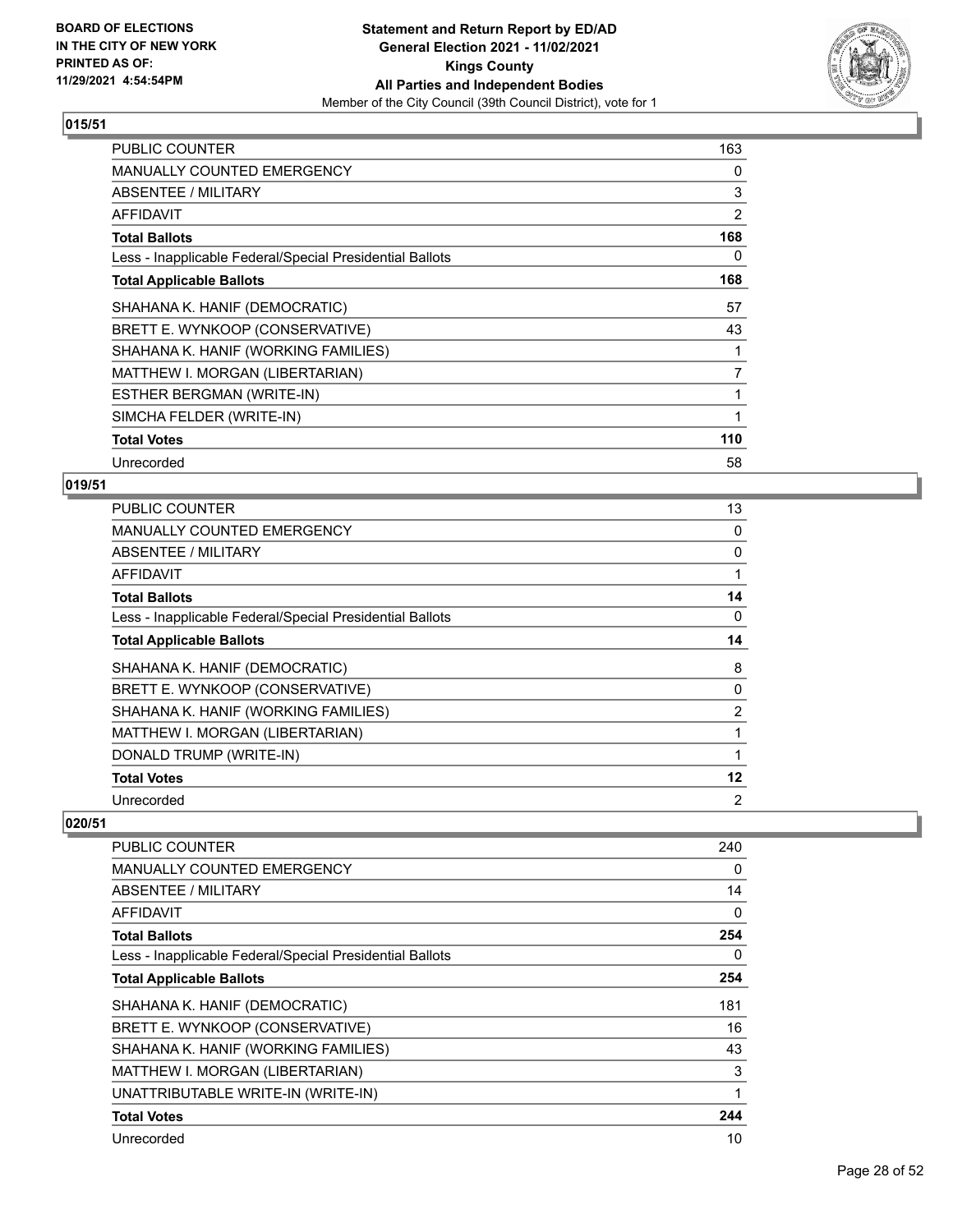

| <b>PUBLIC COUNTER</b>                                    | 58 |
|----------------------------------------------------------|----|
| <b>MANUALLY COUNTED EMERGENCY</b>                        | 0  |
| ABSENTEE / MILITARY                                      | 0  |
| <b>AFFIDAVIT</b>                                         | 0  |
| <b>Total Ballots</b>                                     | 58 |
| Less - Inapplicable Federal/Special Presidential Ballots | 0  |
| <b>Total Applicable Ballots</b>                          | 58 |
| SHAHANA K. HANIF (DEMOCRATIC)                            | 39 |
| BRETT E. WYNKOOP (CONSERVATIVE)                          | 2  |
| SHAHANA K. HANIF (WORKING FAMILIES)                      | 13 |
| MATTHEW I. MORGAN (LIBERTARIAN)                          | 0  |
| <b>Total Votes</b>                                       | 54 |
| Unrecorded                                               | 4  |

## **043/51**

| PUBLIC COUNTER                                           | 147      |
|----------------------------------------------------------|----------|
| MANUALLY COUNTED EMERGENCY                               | 0        |
| ABSENTEE / MILITARY                                      | 5        |
| AFFIDAVIT                                                | 2        |
| <b>Total Ballots</b>                                     | 154      |
| Less - Inapplicable Federal/Special Presidential Ballots | $\Omega$ |
| <b>Total Applicable Ballots</b>                          | 154      |
| SHAHANA K. HANIF (DEMOCRATIC)                            | 110      |
| BRETT E. WYNKOOP (CONSERVATIVE)                          | 5        |
| SHAHANA K. HANIF (WORKING FAMILIES)                      | 27       |
| MATTHEW I. MORGAN (LIBERTARIAN)                          | 5        |
| <b>Total Votes</b>                                       | 147      |
| Unrecorded                                               | 7        |

| PUBLIC COUNTER                                           | 70           |
|----------------------------------------------------------|--------------|
| <b>MANUALLY COUNTED EMERGENCY</b>                        | 0            |
| ABSENTEE / MILITARY                                      | 2            |
| <b>AFFIDAVIT</b>                                         | $\mathbf{0}$ |
| <b>Total Ballots</b>                                     | 72           |
| Less - Inapplicable Federal/Special Presidential Ballots | $\mathbf{0}$ |
| <b>Total Applicable Ballots</b>                          | 72           |
| SHAHANA K. HANIF (DEMOCRATIC)                            | 47           |
| BRETT E. WYNKOOP (CONSERVATIVE)                          | $\mathbf{0}$ |
| SHAHANA K. HANIF (WORKING FAMILIES)                      | 14           |
| MATTHEW I. MORGAN (LIBERTARIAN)                          | 5            |
| <b>Total Votes</b>                                       | 66           |
| Unrecorded                                               | 6            |
| 045/51 COMBINED into: 044/51                             |              |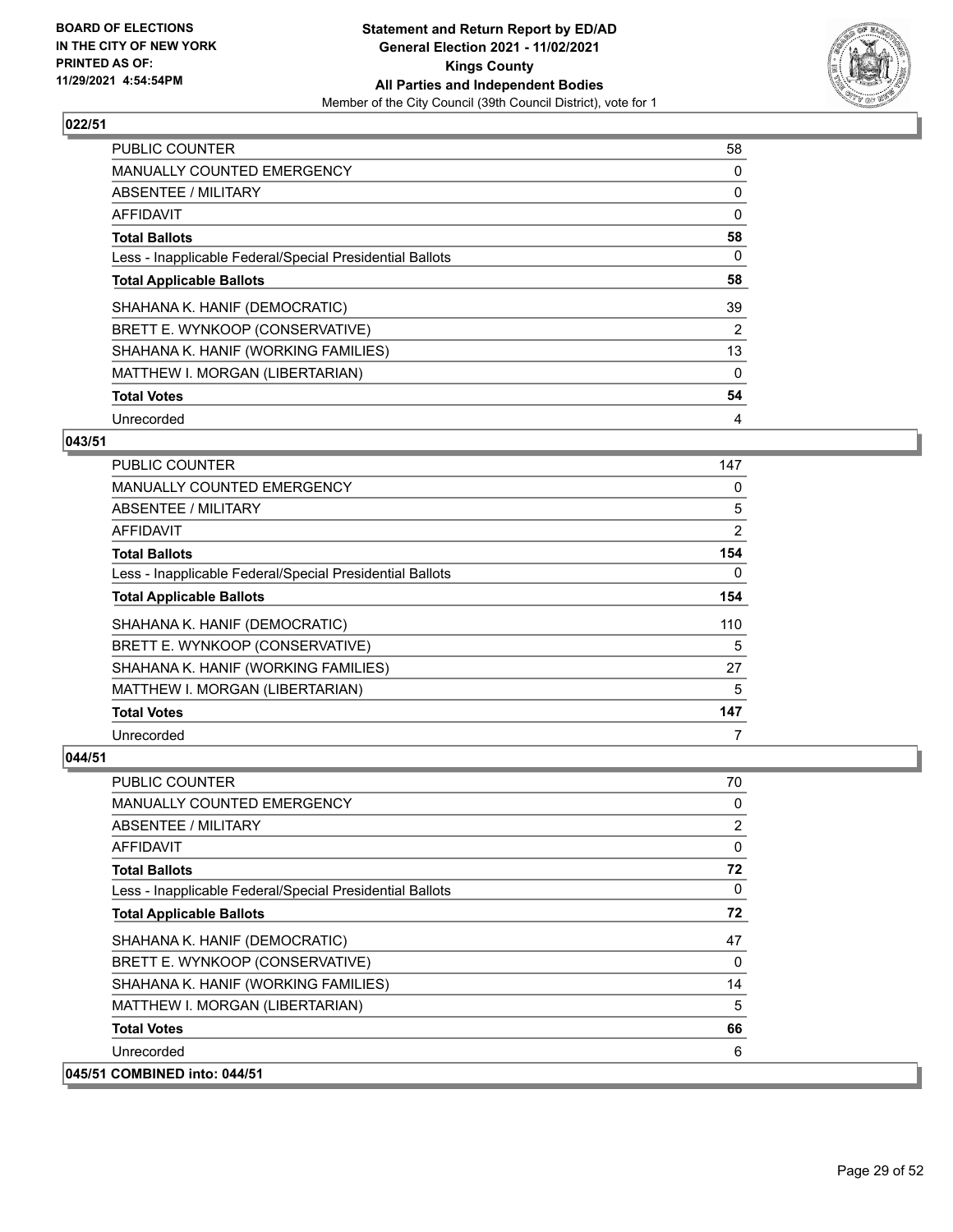

| PUBLIC COUNTER                                           | 11 |
|----------------------------------------------------------|----|
| <b>MANUALLY COUNTED EMERGENCY</b>                        | 0  |
| ABSENTEE / MILITARY                                      | 0  |
| AFFIDAVIT                                                | 0  |
| <b>Total Ballots</b>                                     | 11 |
| Less - Inapplicable Federal/Special Presidential Ballots | 0  |
| <b>Total Applicable Ballots</b>                          | 11 |
| SHAHANA K. HANIF (DEMOCRATIC)                            |    |
| BRETT E. WYNKOOP (CONSERVATIVE)                          | 0  |
| SHAHANA K. HANIF (WORKING FAMILIES)                      | 4  |
| MATTHEW I. MORGAN (LIBERTARIAN)                          | 0  |
| <b>Total Votes</b>                                       | 11 |

| PUBLIC COUNTER                                           | 0 |
|----------------------------------------------------------|---|
| <b>MANUALLY COUNTED EMERGENCY</b>                        | 0 |
| ABSENTEE / MILITARY                                      | 0 |
| AFFIDAVIT                                                | 0 |
| <b>Total Ballots</b>                                     | 0 |
| Less - Inapplicable Federal/Special Presidential Ballots | 0 |
| <b>Total Applicable Ballots</b>                          | 0 |
| SHAHANA K. HANIF (DEMOCRATIC)                            | 0 |
| BRETT E. WYNKOOP (CONSERVATIVE)                          | 0 |
| SHAHANA K. HANIF (WORKING FAMILIES)                      | 0 |
| MATTHEW I. MORGAN (LIBERTARIAN)                          | 0 |
| <b>Total Votes</b>                                       | 0 |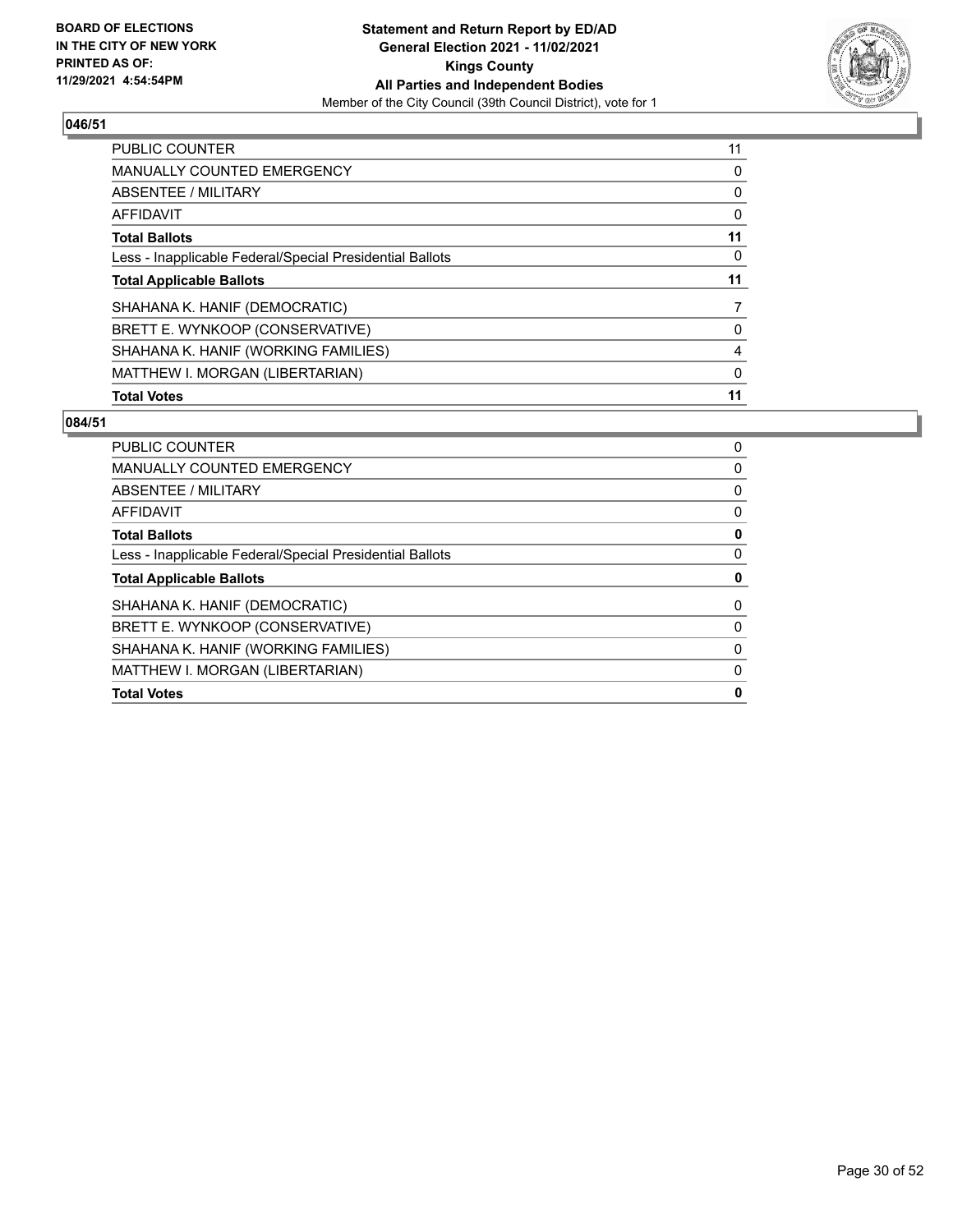

| <b>PUBLIC COUNTER</b>                                    | 200 |
|----------------------------------------------------------|-----|
| <b>MANUALLY COUNTED EMERGENCY</b>                        | 0   |
| ABSENTEE / MILITARY                                      | 19  |
| <b>AFFIDAVIT</b>                                         | 2   |
| <b>Total Ballots</b>                                     | 221 |
| Less - Inapplicable Federal/Special Presidential Ballots | 0   |
| <b>Total Applicable Ballots</b>                          | 221 |
| SHAHANA K. HANIF (DEMOCRATIC)                            | 164 |
| BRETT E. WYNKOOP (CONSERVATIVE)                          | 10  |
| SHAHANA K. HANIF (WORKING FAMILIES)                      | 30  |
| MATTHEW I. MORGAN (LIBERTARIAN)                          | 2   |
| <b>Total Votes</b>                                       | 206 |
| Unrecorded                                               | 15  |

## **035/52**

| <b>PUBLIC COUNTER</b>                                    | 280 |
|----------------------------------------------------------|-----|
| <b>MANUALLY COUNTED EMERGENCY</b>                        | 0   |
| ABSENTEE / MILITARY                                      | 27  |
| AFFIDAVIT                                                | 4   |
| <b>Total Ballots</b>                                     | 311 |
| Less - Inapplicable Federal/Special Presidential Ballots | 0   |
| <b>Total Applicable Ballots</b>                          | 311 |
| SHAHANA K. HANIF (DEMOCRATIC)                            | 228 |
| BRETT E. WYNKOOP (CONSERVATIVE)                          | 13  |
| SHAHANA K. HANIF (WORKING FAMILIES)                      | 52  |
| MATTHEW I. MORGAN (LIBERTARIAN)                          | 4   |
| <b>Total Votes</b>                                       | 297 |
| Unrecorded                                               | 14  |

| PUBLIC COUNTER                                           | 291 |
|----------------------------------------------------------|-----|
| <b>MANUALLY COUNTED EMERGENCY</b>                        | 0   |
| ABSENTEE / MILITARY                                      | 24  |
| AFFIDAVIT                                                | 6   |
| <b>Total Ballots</b>                                     | 321 |
| Less - Inapplicable Federal/Special Presidential Ballots | 0   |
| <b>Total Applicable Ballots</b>                          | 321 |
| SHAHANA K. HANIF (DEMOCRATIC)                            | 245 |
| BRETT E. WYNKOOP (CONSERVATIVE)                          | 15  |
| SHAHANA K. HANIF (WORKING FAMILIES)                      | 38  |
| MATTHEW I. MORGAN (LIBERTARIAN)                          | 10  |
| <b>Total Votes</b>                                       | 308 |
| Unrecorded                                               | 13  |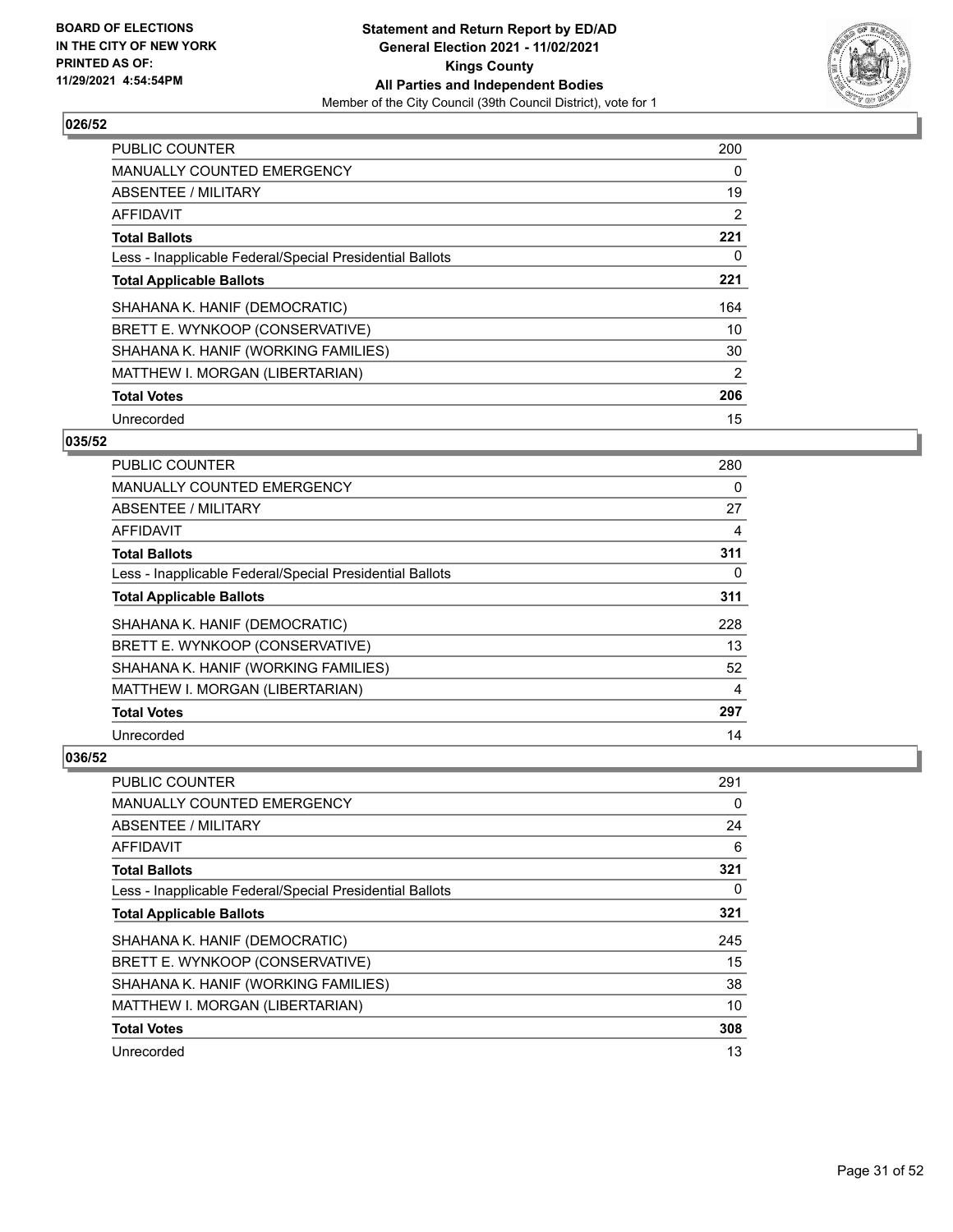

| <b>PUBLIC COUNTER</b>                                    | 341 |
|----------------------------------------------------------|-----|
| <b>MANUALLY COUNTED EMERGENCY</b>                        | 0   |
| ABSENTEE / MILITARY                                      | 27  |
| <b>AFFIDAVIT</b>                                         | 3   |
| <b>Total Ballots</b>                                     | 371 |
| Less - Inapplicable Federal/Special Presidential Ballots | 0   |
| <b>Total Applicable Ballots</b>                          | 371 |
| SHAHANA K. HANIF (DEMOCRATIC)                            | 278 |
| BRETT E. WYNKOOP (CONSERVATIVE)                          | 19  |
| SHAHANA K. HANIF (WORKING FAMILIES)                      | 47  |
| MATTHEW I. MORGAN (LIBERTARIAN)                          | 7   |
| <b>BRIDGET BRENNAN (WRITE-IN)</b>                        | 2   |
| HOWARD GRAUBARD (WRITE-IN)                               | 1   |
| <b>Total Votes</b>                                       | 354 |
| Unrecorded                                               | 17  |

| PUBLIC COUNTER                                           | 370 |
|----------------------------------------------------------|-----|
| <b>MANUALLY COUNTED EMERGENCY</b>                        | 0   |
| ABSENTEE / MILITARY                                      | 15  |
| AFFIDAVIT                                                | 0   |
| <b>Total Ballots</b>                                     | 385 |
| Less - Inapplicable Federal/Special Presidential Ballots | 0   |
| <b>Total Applicable Ballots</b>                          | 385 |
| SHAHANA K. HANIF (DEMOCRATIC)                            | 294 |
| BRETT E. WYNKOOP (CONSERVATIVE)                          | 20  |
| SHAHANA K. HANIF (WORKING FAMILIES)                      | 43  |
| MATTHEW I. MORGAN (LIBERTARIAN)                          | 10  |
| UNATTRIBUTABLE WRITE-IN (WRITE-IN)                       |     |
| <b>Total Votes</b>                                       | 368 |
| Unrecorded                                               | 17  |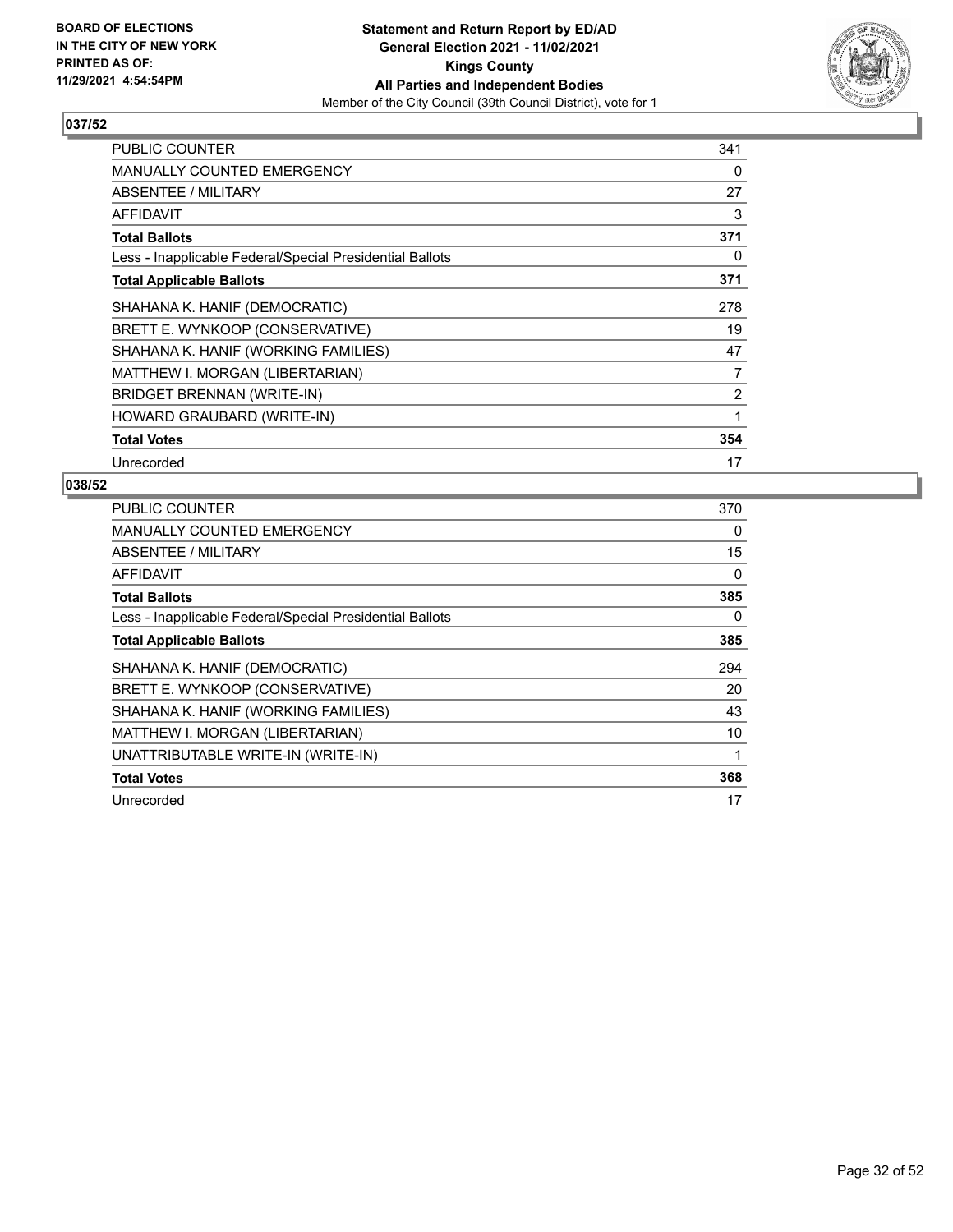

| <b>PUBLIC COUNTER</b>                                    | 403 |
|----------------------------------------------------------|-----|
| <b>MANUALLY COUNTED EMERGENCY</b>                        | 0   |
| ABSENTEE / MILITARY                                      | 11  |
| <b>AFFIDAVIT</b>                                         | 3   |
| <b>Total Ballots</b>                                     | 417 |
| Less - Inapplicable Federal/Special Presidential Ballots | 0   |
| <b>Total Applicable Ballots</b>                          | 417 |
| SHAHANA K. HANIF (DEMOCRATIC)                            | 302 |
| BRETT E. WYNKOOP (CONSERVATIVE)                          | 21  |
| SHAHANA K. HANIF (WORKING FAMILIES)                      | 49  |
| MATTHEW I. MORGAN (LIBERTARIAN)                          | 14  |
| <b>ESTELLE BOTTON (WRITE-IN)</b>                         | 1   |
| UNATTRIBUTABLE WRITE-IN (WRITE-IN)                       | 3   |
| <b>Total Votes</b>                                       | 390 |
| Unrecorded                                               | 27  |

## **040/52**

| PUBLIC COUNTER                                           | 361 |
|----------------------------------------------------------|-----|
| MANUALLY COUNTED EMERGENCY                               | 0   |
| ABSENTEE / MILITARY                                      | 14  |
| AFFIDAVIT                                                | 2   |
| <b>Total Ballots</b>                                     | 377 |
| Less - Inapplicable Federal/Special Presidential Ballots | 0   |
| <b>Total Applicable Ballots</b>                          | 377 |
| SHAHANA K. HANIF (DEMOCRATIC)                            | 289 |
| BRETT E. WYNKOOP (CONSERVATIVE)                          | 17  |
| SHAHANA K. HANIF (WORKING FAMILIES)                      | 41  |
| MATTHEW I. MORGAN (LIBERTARIAN)                          | 11  |
| UNATTRIBUTABLE WRITE-IN (WRITE-IN)                       | 1   |
| <b>Total Votes</b>                                       | 359 |
| Unrecorded                                               | 18  |

| <b>PUBLIC COUNTER</b>                                    | 138            |
|----------------------------------------------------------|----------------|
| <b>MANUALLY COUNTED EMERGENCY</b>                        | 0              |
| ABSENTEE / MILITARY                                      | 8              |
| AFFIDAVIT                                                | 0              |
| <b>Total Ballots</b>                                     | 146            |
| Less - Inapplicable Federal/Special Presidential Ballots | 0              |
| <b>Total Applicable Ballots</b>                          | 146            |
| SHAHANA K. HANIF (DEMOCRATIC)                            | 101            |
| BRETT E. WYNKOOP (CONSERVATIVE)                          | $\overline{4}$ |
| SHAHANA K. HANIF (WORKING FAMILIES)                      | 27             |
| MATTHEW I. MORGAN (LIBERTARIAN)                          | 4              |
| <b>Total Votes</b>                                       | 136            |
| Unrecorded                                               | 10             |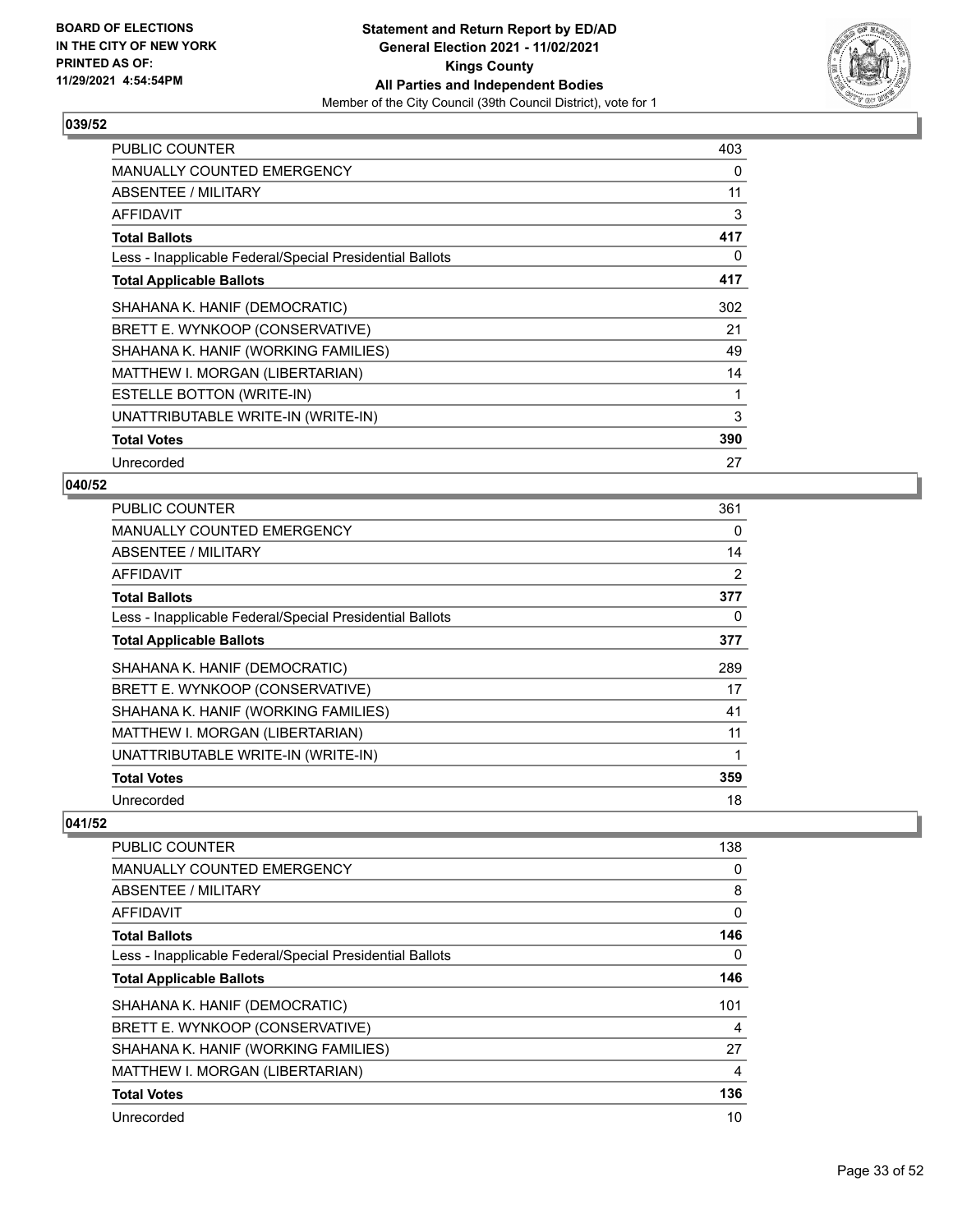

| <b>PUBLIC COUNTER</b>                                    | 342 |
|----------------------------------------------------------|-----|
| <b>MANUALLY COUNTED EMERGENCY</b>                        | 0   |
| ABSENTEE / MILITARY                                      | 21  |
| <b>AFFIDAVIT</b>                                         | 3   |
| <b>Total Ballots</b>                                     | 366 |
| Less - Inapplicable Federal/Special Presidential Ballots | 0   |
| <b>Total Applicable Ballots</b>                          | 366 |
| SHAHANA K. HANIF (DEMOCRATIC)                            | 237 |
| BRETT E. WYNKOOP (CONSERVATIVE)                          | 17  |
| SHAHANA K. HANIF (WORKING FAMILIES)                      | 72  |
| MATTHEW I. MORGAN (LIBERTARIAN)                          | 11  |
| <b>Total Votes</b>                                       | 337 |
| Unrecorded                                               | 29  |

## **043/52**

| <b>PUBLIC COUNTER</b>                                    | 344      |
|----------------------------------------------------------|----------|
| MANUALLY COUNTED EMERGENCY                               | 0        |
| ABSENTEE / MILITARY                                      | 11       |
| AFFIDAVIT                                                | 5        |
| <b>Total Ballots</b>                                     | 360      |
| Less - Inapplicable Federal/Special Presidential Ballots | $\Omega$ |
| <b>Total Applicable Ballots</b>                          | 360      |
| SHAHANA K. HANIF (DEMOCRATIC)                            | 248      |
| BRETT E. WYNKOOP (CONSERVATIVE)                          | 26       |
| SHAHANA K. HANIF (WORKING FAMILIES)                      | 49       |
| MATTHEW I. MORGAN (LIBERTARIAN)                          | 14       |
| <b>Total Votes</b>                                       | 337      |
| Unrecorded                                               | 23       |

| <b>PUBLIC COUNTER</b>                                    | 323 |
|----------------------------------------------------------|-----|
| <b>MANUALLY COUNTED EMERGENCY</b>                        | 0   |
| ABSENTEE / MILITARY                                      | 11  |
| AFFIDAVIT                                                | 3   |
| <b>Total Ballots</b>                                     | 337 |
| Less - Inapplicable Federal/Special Presidential Ballots | 0   |
| <b>Total Applicable Ballots</b>                          | 337 |
| SHAHANA K. HANIF (DEMOCRATIC)                            | 215 |
| BRETT E. WYNKOOP (CONSERVATIVE)                          | 31  |
| SHAHANA K. HANIF (WORKING FAMILIES)                      | 47  |
| MATTHEW I. MORGAN (LIBERTARIAN)                          | 9   |
| <b>BEN SOLOTAIRE (WRITE-IN)</b>                          | 1   |
| MIKE BLOOMBERG (WRITE-IN)                                | 1   |
| <b>Total Votes</b>                                       | 304 |
| Unrecorded                                               | 33  |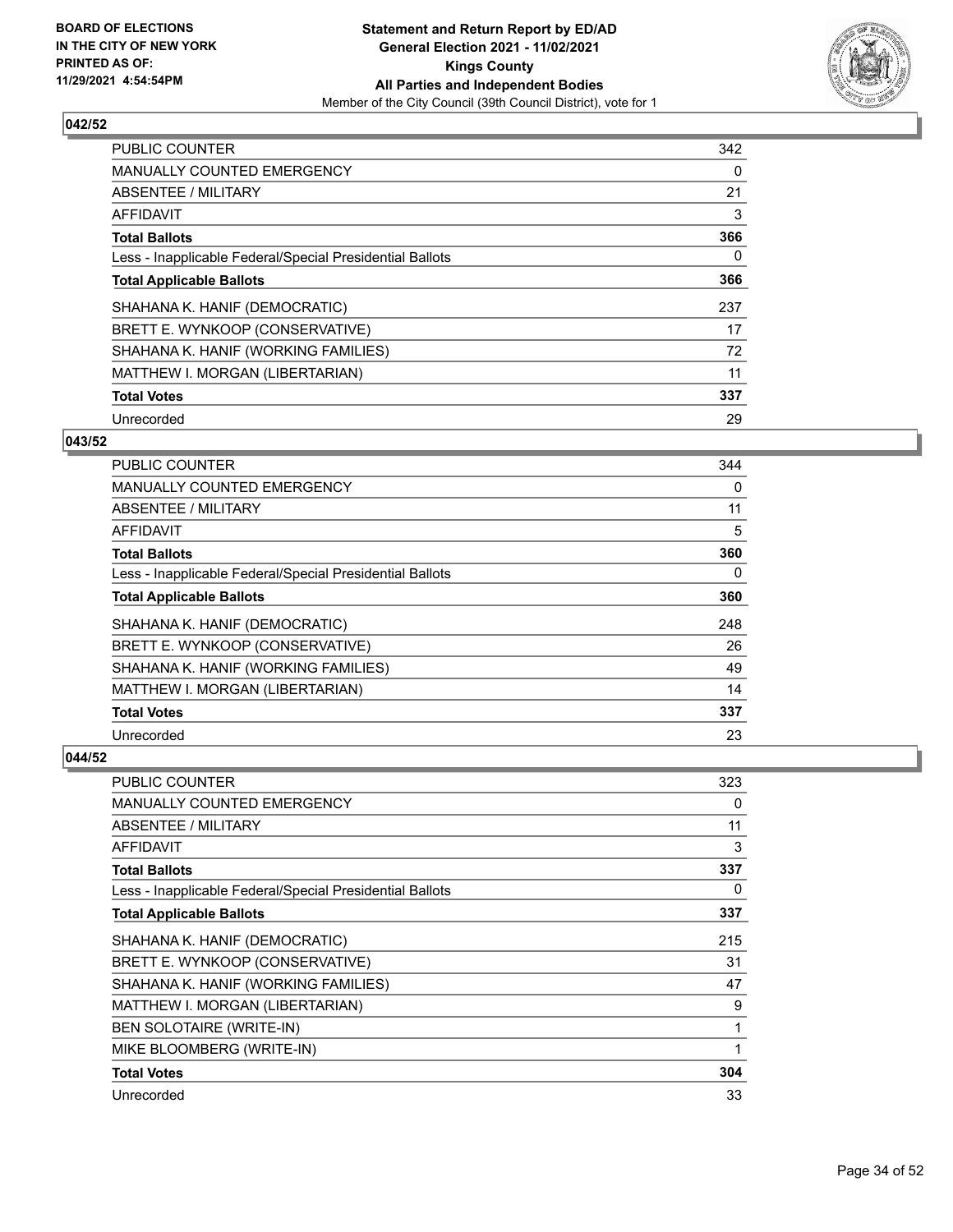

| <b>PUBLIC COUNTER</b>                                    | 300 |
|----------------------------------------------------------|-----|
| <b>MANUALLY COUNTED EMERGENCY</b>                        | 0   |
| ABSENTEE / MILITARY                                      | 11  |
| <b>AFFIDAVIT</b>                                         | 3   |
| <b>Total Ballots</b>                                     | 314 |
| Less - Inapplicable Federal/Special Presidential Ballots | 0   |
| <b>Total Applicable Ballots</b>                          | 314 |
| SHAHANA K. HANIF (DEMOCRATIC)                            | 205 |
| BRETT E. WYNKOOP (CONSERVATIVE)                          | 20  |
| SHAHANA K. HANIF (WORKING FAMILIES)                      | 38  |
| MATTHEW I. MORGAN (LIBERTARIAN)                          | 10  |
| <b>Total Votes</b>                                       | 273 |
| Unrecorded                                               | 41  |

## **046/52**

| <b>PUBLIC COUNTER</b>                                    | 377      |
|----------------------------------------------------------|----------|
| MANUALLY COUNTED EMERGENCY                               | 0        |
| ABSENTEE / MILITARY                                      | 16       |
| AFFIDAVIT                                                | 5        |
| <b>Total Ballots</b>                                     | 398      |
| Less - Inapplicable Federal/Special Presidential Ballots | $\Omega$ |
| <b>Total Applicable Ballots</b>                          | 398      |
| SHAHANA K. HANIF (DEMOCRATIC)                            | 303      |
| BRETT E. WYNKOOP (CONSERVATIVE)                          | 24       |
| SHAHANA K. HANIF (WORKING FAMILIES)                      | 42       |
| MATTHEW I. MORGAN (LIBERTARIAN)                          | 13       |
| <b>Total Votes</b>                                       | 382      |
| Unrecorded                                               | 16       |

| <b>PUBLIC COUNTER</b>                                    | 305 |
|----------------------------------------------------------|-----|
| <b>MANUALLY COUNTED EMERGENCY</b>                        | 0   |
| ABSENTEE / MILITARY                                      | 12  |
| <b>AFFIDAVIT</b>                                         |     |
| <b>Total Ballots</b>                                     | 318 |
| Less - Inapplicable Federal/Special Presidential Ballots | 0   |
| <b>Total Applicable Ballots</b>                          | 318 |
| SHAHANA K. HANIF (DEMOCRATIC)                            | 204 |
| BRETT E. WYNKOOP (CONSERVATIVE)                          | 23  |
| SHAHANA K. HANIF (WORKING FAMILIES)                      | 61  |
| MATTHEW I. MORGAN (LIBERTARIAN)                          | 5   |
| MICHAEL CHIARADIO (WRITE-IN)                             | 1   |
| SHAUN ABREU (WRITE-IN)                                   | 1   |
| UNATTRIBUTABLE WRITE-IN (WRITE-IN)                       | 1   |
| <b>Total Votes</b>                                       | 296 |
| Unrecorded                                               | 22  |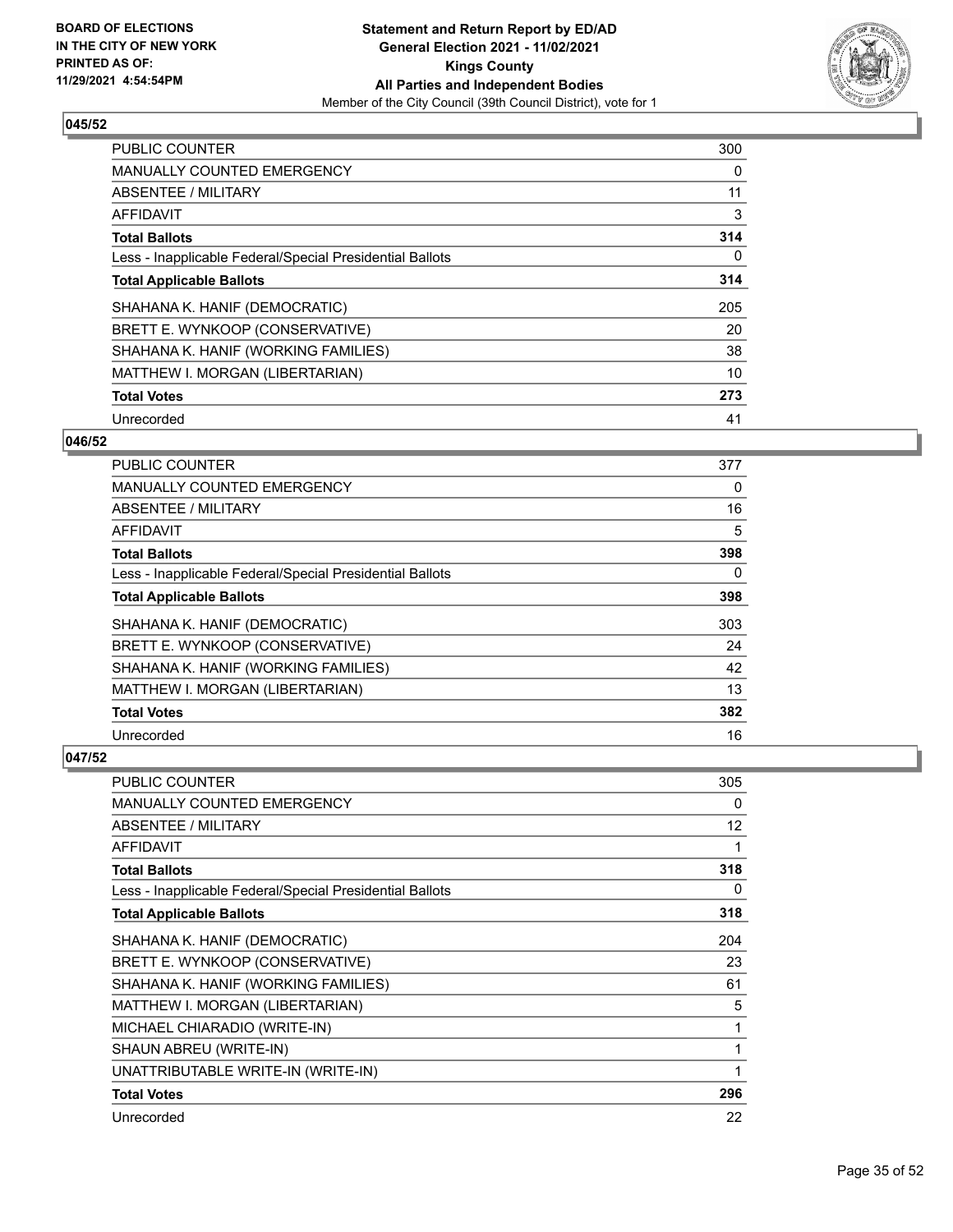

| <b>PUBLIC COUNTER</b>                                    | 256 |
|----------------------------------------------------------|-----|
| <b>MANUALLY COUNTED EMERGENCY</b>                        | 0   |
| <b>ABSENTEE / MILITARY</b>                               | 10  |
| <b>AFFIDAVIT</b>                                         |     |
| <b>Total Ballots</b>                                     | 267 |
| Less - Inapplicable Federal/Special Presidential Ballots | 0   |
| <b>Total Applicable Ballots</b>                          | 267 |
| SHAHANA K. HANIF (DEMOCRATIC)                            | 201 |
| BRETT E. WYNKOOP (CONSERVATIVE)                          | 13  |
| SHAHANA K. HANIF (WORKING FAMILIES)                      | 37  |
| MATTHEW I. MORGAN (LIBERTARIAN)                          | 5   |
| UNATTRIBUTABLE WRITE-IN (WRITE-IN)                       | 1   |
| <b>Total Votes</b>                                       | 257 |
| Unrecorded                                               | 10  |

## **058/52**

| PUBLIC COUNTER                                           | 236      |
|----------------------------------------------------------|----------|
| MANUALLY COUNTED EMERGENCY                               | $\Omega$ |
| ABSENTEE / MILITARY                                      | 9        |
| AFFIDAVIT                                                |          |
| <b>Total Ballots</b>                                     | 246      |
| Less - Inapplicable Federal/Special Presidential Ballots | $\Omega$ |
| <b>Total Applicable Ballots</b>                          | 246      |
| SHAHANA K. HANIF (DEMOCRATIC)                            | 184      |
| BRETT E. WYNKOOP (CONSERVATIVE)                          | 7        |
| SHAHANA K. HANIF (WORKING FAMILIES)                      | 34       |
| MATTHEW I. MORGAN (LIBERTARIAN)                          | 6        |
| <b>Total Votes</b>                                       | 231      |
| Unrecorded                                               | 15       |

| <b>PUBLIC COUNTER</b>                                    | 355 |
|----------------------------------------------------------|-----|
| <b>MANUALLY COUNTED EMERGENCY</b>                        | 0   |
| ABSENTEE / MILITARY                                      | 16  |
| <b>AFFIDAVIT</b>                                         | 4   |
| <b>Total Ballots</b>                                     | 375 |
| Less - Inapplicable Federal/Special Presidential Ballots | 0   |
| <b>Total Applicable Ballots</b>                          | 375 |
| SHAHANA K. HANIF (DEMOCRATIC)                            | 267 |
| BRETT E. WYNKOOP (CONSERVATIVE)                          | 18  |
| SHAHANA K. HANIF (WORKING FAMILIES)                      | 64  |
| MATTHEW I. MORGAN (LIBERTARIAN)                          | 12  |
| ALEX DERIAN (WRITE-IN)                                   | 1   |
| ALEXA AVILES (WRITE-IN)                                  | 1   |
| <b>BRIGIT RAIN (WRITE-IN)</b>                            | 1   |
| <b>Total Votes</b>                                       | 364 |
| Unrecorded                                               | 11  |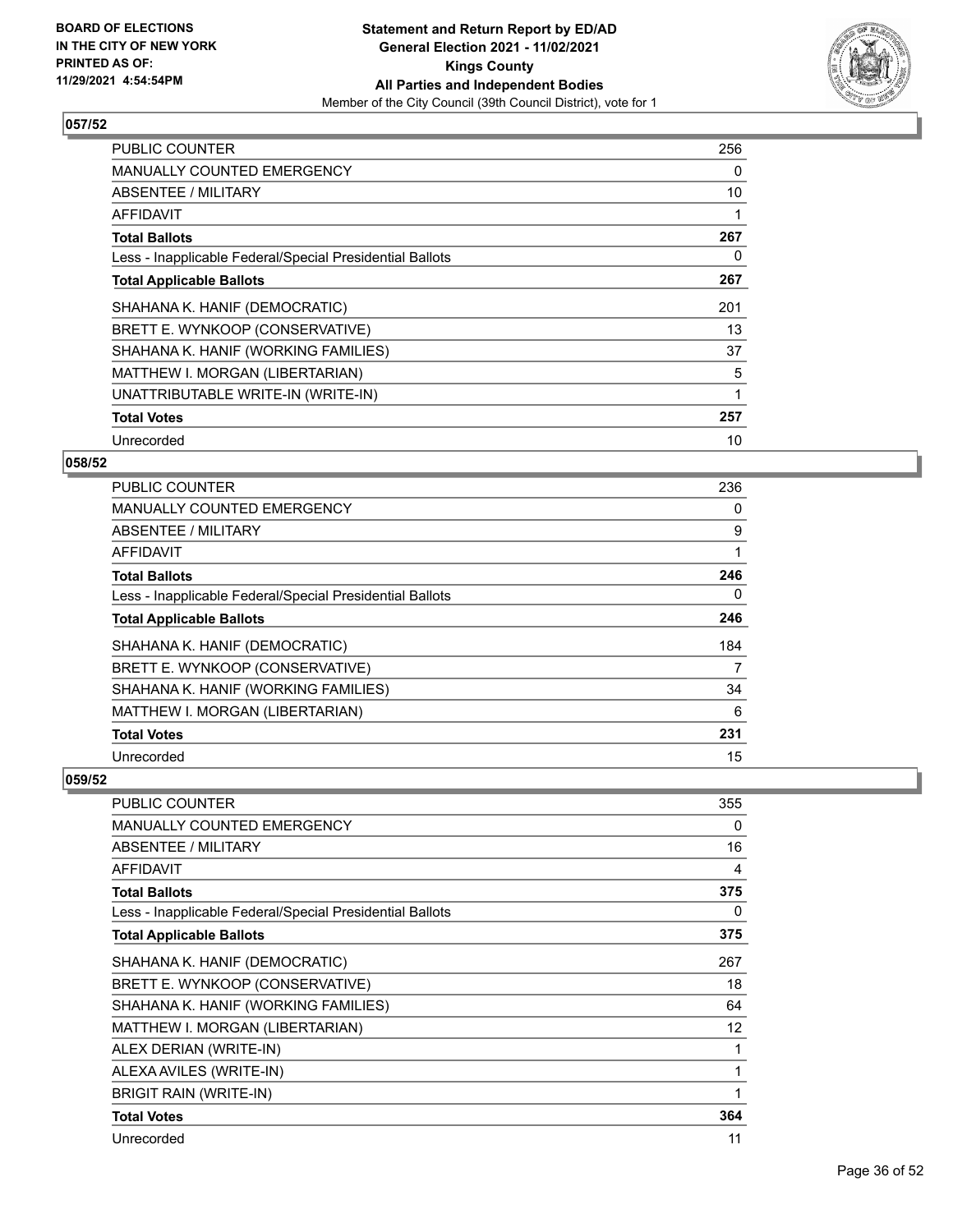

| <b>PUBLIC COUNTER</b>                                    | 216 |
|----------------------------------------------------------|-----|
| <b>MANUALLY COUNTED EMERGENCY</b>                        | 0   |
| ABSENTEE / MILITARY                                      | 15  |
| <b>AFFIDAVIT</b>                                         | 0   |
| <b>Total Ballots</b>                                     | 231 |
| Less - Inapplicable Federal/Special Presidential Ballots | 0   |
| <b>Total Applicable Ballots</b>                          | 231 |
| SHAHANA K. HANIF (DEMOCRATIC)                            | 181 |
| BRETT E. WYNKOOP (CONSERVATIVE)                          | 6   |
| SHAHANA K. HANIF (WORKING FAMILIES)                      | 28  |
| MATTHEW I. MORGAN (LIBERTARIAN)                          | 3   |
| <b>Total Votes</b>                                       | 218 |
| Unrecorded                                               | 13  |

## **061/52**

| PUBLIC COUNTER                                           | 261 |
|----------------------------------------------------------|-----|
| <b>MANUALLY COUNTED EMERGENCY</b>                        | 0   |
| <b>ABSENTEE / MILITARY</b>                               | 17  |
| AFFIDAVIT                                                | 1   |
| <b>Total Ballots</b>                                     | 279 |
| Less - Inapplicable Federal/Special Presidential Ballots | 0   |
| <b>Total Applicable Ballots</b>                          | 279 |
| SHAHANA K. HANIF (DEMOCRATIC)                            | 206 |
| BRETT E. WYNKOOP (CONSERVATIVE)                          | 6   |
| SHAHANA K. HANIF (WORKING FAMILIES)                      | 49  |
| MATTHEW I. MORGAN (LIBERTARIAN)                          | 9   |
| ANDY BACHMAN (WRITE-IN)                                  | 1   |
| UNATTRIBUTABLE WRITE-IN (WRITE-IN)                       | 1   |
| <b>Total Votes</b>                                       | 272 |
| Unrecorded                                               | 7   |

| PUBLIC COUNTER                                           | 189 |
|----------------------------------------------------------|-----|
| <b>MANUALLY COUNTED EMERGENCY</b>                        | 0   |
| <b>ABSENTEE / MILITARY</b>                               | 19  |
| AFFIDAVIT                                                | 4   |
| <b>Total Ballots</b>                                     | 212 |
| Less - Inapplicable Federal/Special Presidential Ballots | 0   |
| <b>Total Applicable Ballots</b>                          | 212 |
| SHAHANA K. HANIF (DEMOCRATIC)                            | 158 |
| BRETT E. WYNKOOP (CONSERVATIVE)                          | 7   |
| SHAHANA K. HANIF (WORKING FAMILIES)                      | 36  |
| MATTHEW I. MORGAN (LIBERTARIAN)                          | 5   |
| MARC FLIEDER (WRITE-IN)                                  | 1   |
| <b>Total Votes</b>                                       | 207 |
| Unrecorded                                               | 5   |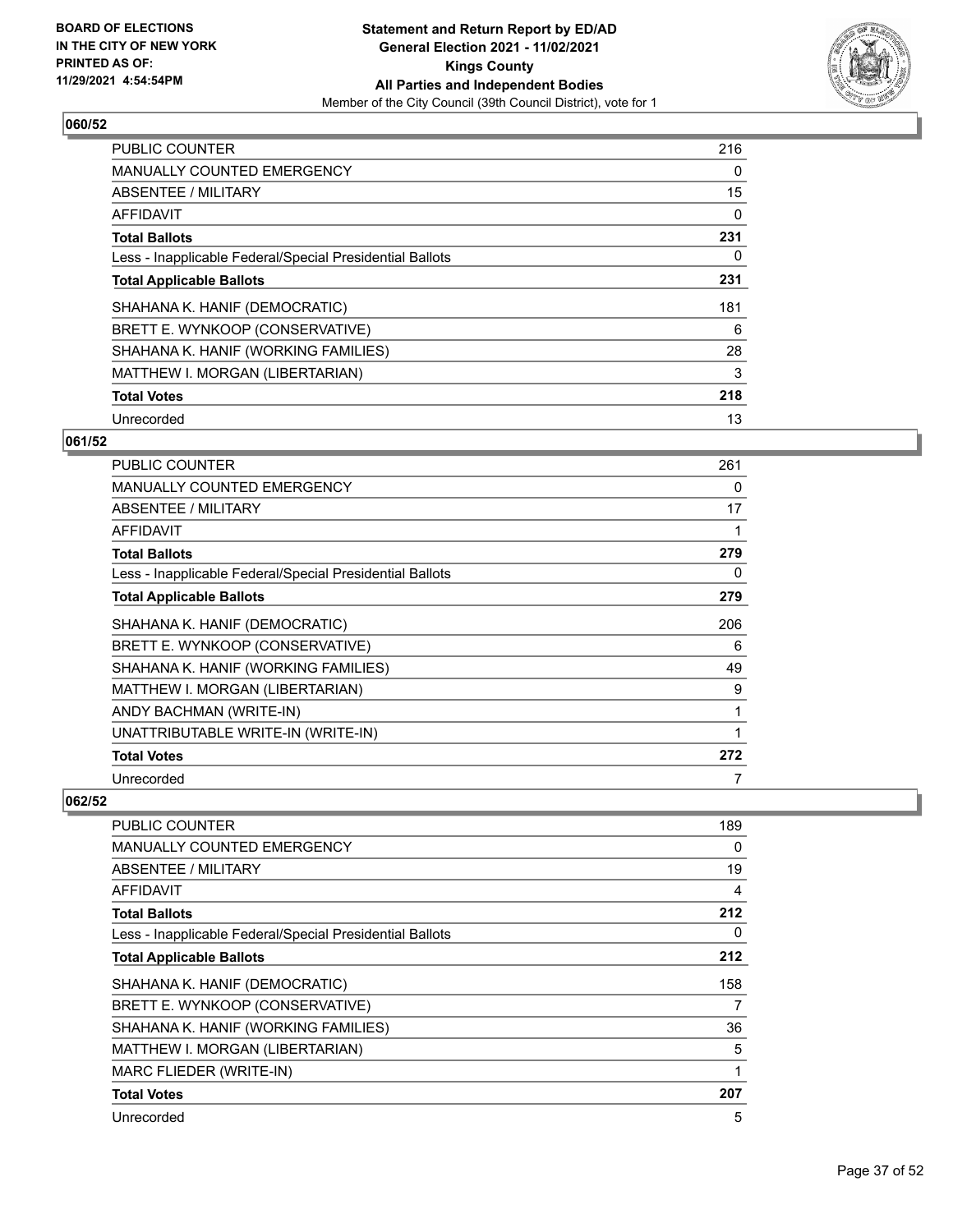

| PUBLIC COUNTER                                           | 275 |
|----------------------------------------------------------|-----|
| <b>MANUALLY COUNTED EMERGENCY</b>                        | 0   |
| ABSENTEE / MILITARY                                      | 21  |
| <b>AFFIDAVIT</b>                                         | 2   |
| <b>Total Ballots</b>                                     | 298 |
| Less - Inapplicable Federal/Special Presidential Ballots | 0   |
| <b>Total Applicable Ballots</b>                          | 298 |
| SHAHANA K. HANIF (DEMOCRATIC)                            | 227 |
| BRETT E. WYNKOOP (CONSERVATIVE)                          | 9   |
| SHAHANA K. HANIF (WORKING FAMILIES)                      | 44  |
| MATTHEW I. MORGAN (LIBERTARIAN)                          | 8   |
| MELISSA WILDE (WRITE-IN)                                 | 1   |
| <b>Total Votes</b>                                       | 289 |
| Unrecorded                                               | 9   |

## **065/52**

| PUBLIC COUNTER                                           | 255      |
|----------------------------------------------------------|----------|
| MANUALLY COUNTED EMERGENCY                               | $\Omega$ |
| ABSENTEE / MILITARY                                      | 19       |
| AFFIDAVIT                                                | 3        |
| <b>Total Ballots</b>                                     | 277      |
| Less - Inapplicable Federal/Special Presidential Ballots | $\Omega$ |
| <b>Total Applicable Ballots</b>                          | 277      |
| SHAHANA K. HANIF (DEMOCRATIC)                            | 215      |
| BRETT E. WYNKOOP (CONSERVATIVE)                          | 7        |
| SHAHANA K. HANIF (WORKING FAMILIES)                      | 49       |
| MATTHEW I. MORGAN (LIBERTARIAN)                          |          |
| <b>Total Votes</b>                                       | 272      |
| Unrecorded                                               | 5        |

| PUBLIC COUNTER                                           | 351 |
|----------------------------------------------------------|-----|
| <b>MANUALLY COUNTED EMERGENCY</b>                        | 0   |
| ABSENTEE / MILITARY                                      | 16  |
| AFFIDAVIT                                                | 5   |
| <b>Total Ballots</b>                                     | 372 |
| Less - Inapplicable Federal/Special Presidential Ballots | 0   |
| <b>Total Applicable Ballots</b>                          | 372 |
| SHAHANA K. HANIF (DEMOCRATIC)                            | 272 |
| BRETT E. WYNKOOP (CONSERVATIVE)                          | 9   |
| SHAHANA K. HANIF (WORKING FAMILIES)                      | 70  |
| MATTHEW I. MORGAN (LIBERTARIAN)                          | 8   |
| <b>Total Votes</b>                                       | 359 |
| Unrecorded                                               | 13  |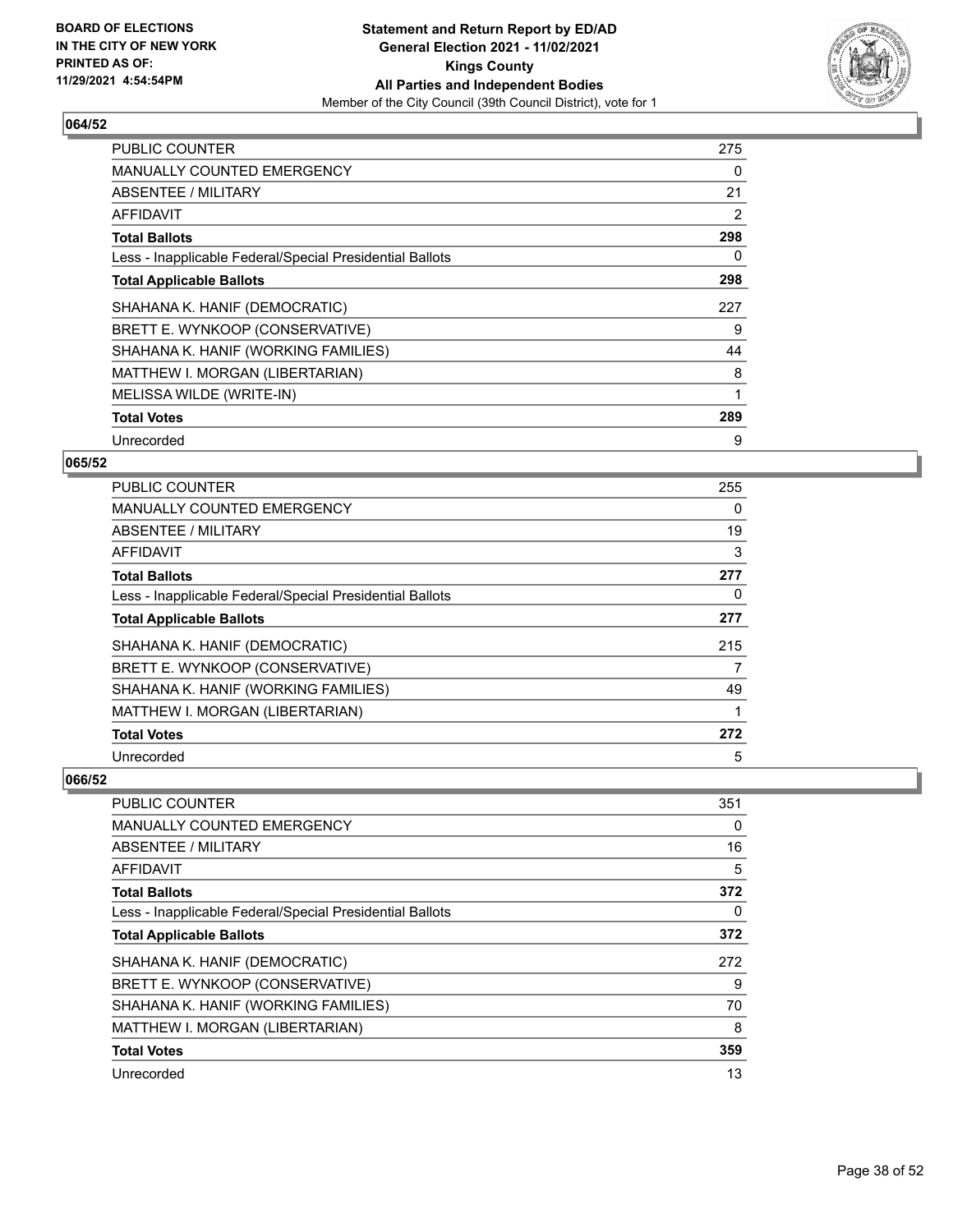

| <b>PUBLIC COUNTER</b>                                    | 254 |
|----------------------------------------------------------|-----|
| MANUALLY COUNTED EMERGENCY                               | 0   |
| <b>ABSENTEE / MILITARY</b>                               | 5   |
| <b>AFFIDAVIT</b>                                         | 2   |
| <b>Total Ballots</b>                                     | 261 |
| Less - Inapplicable Federal/Special Presidential Ballots | 0   |
| <b>Total Applicable Ballots</b>                          | 261 |
| SHAHANA K. HANIF (DEMOCRATIC)                            | 186 |
| BRETT E. WYNKOOP (CONSERVATIVE)                          | 10  |
| SHAHANA K. HANIF (WORKING FAMILIES)                      | 41  |
| MATTHEW I. MORGAN (LIBERTARIAN)                          | 9   |
| UNATTRIBUTABLE WRITE-IN (WRITE-IN)                       |     |
| <b>Total Votes</b>                                       | 247 |
| Unrecorded                                               | 14  |

## **068/52**

| <b>PUBLIC COUNTER</b>                                    | 352 |
|----------------------------------------------------------|-----|
| <b>MANUALLY COUNTED EMERGENCY</b>                        | 0   |
| ABSENTEE / MILITARY                                      | 30  |
| AFFIDAVIT                                                | 0   |
| <b>Total Ballots</b>                                     | 382 |
| Less - Inapplicable Federal/Special Presidential Ballots | 0   |
| <b>Total Applicable Ballots</b>                          | 382 |
| SHAHANA K. HANIF (DEMOCRATIC)                            | 287 |
| BRETT E. WYNKOOP (CONSERVATIVE)                          | 18  |
| SHAHANA K. HANIF (WORKING FAMILIES)                      | 40  |
| MATTHEW I. MORGAN (LIBERTARIAN)                          | 13  |
| DOUG SCHNEIDER (WRITE-IN)                                |     |
| <b>Total Votes</b>                                       | 359 |
| Unrecorded                                               | 23  |

| PUBLIC COUNTER                                           | 404 |
|----------------------------------------------------------|-----|
| <b>MANUALLY COUNTED EMERGENCY</b>                        | 0   |
| <b>ABSENTEE / MILITARY</b>                               | 23  |
| AFFIDAVIT                                                | 7   |
| <b>Total Ballots</b>                                     | 434 |
| Less - Inapplicable Federal/Special Presidential Ballots | 0   |
| <b>Total Applicable Ballots</b>                          | 434 |
| SHAHANA K. HANIF (DEMOCRATIC)                            | 318 |
| BRETT E. WYNKOOP (CONSERVATIVE)                          | 27  |
| SHAHANA K. HANIF (WORKING FAMILIES)                      | 59  |
| MATTHEW I. MORGAN (LIBERTARIAN)                          | 15  |
| <b>JOANN SIMON (WRITE-IN)</b>                            |     |
| <b>Total Votes</b>                                       | 420 |
| Unrecorded                                               | 14  |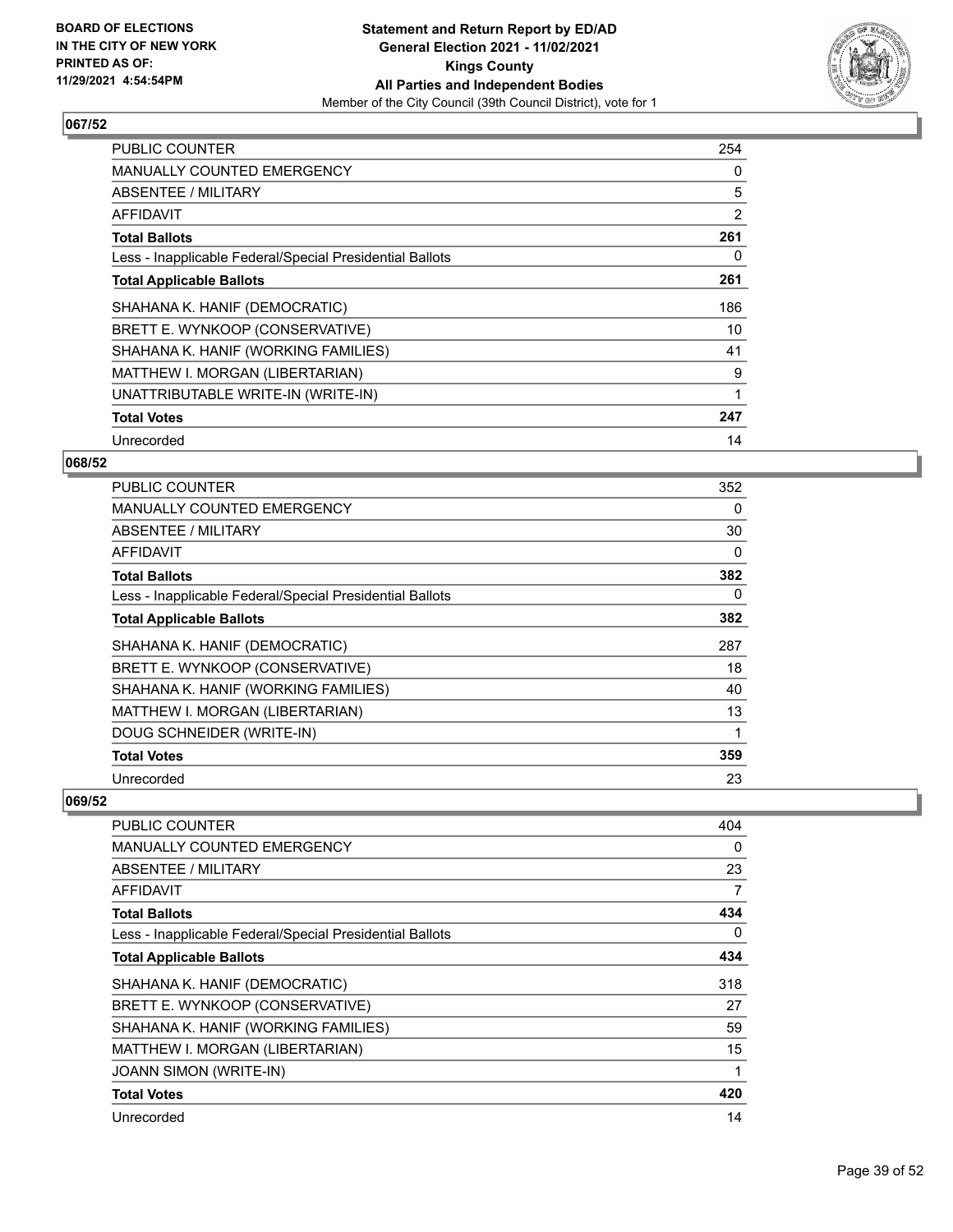

| <b>PUBLIC COUNTER</b>                                    | 428 |
|----------------------------------------------------------|-----|
| <b>MANUALLY COUNTED EMERGENCY</b>                        | 0   |
| ABSENTEE / MILITARY                                      | 50  |
| <b>AFFIDAVIT</b>                                         | 2   |
| <b>Total Ballots</b>                                     | 480 |
| Less - Inapplicable Federal/Special Presidential Ballots | 0   |
| <b>Total Applicable Ballots</b>                          | 480 |
| SHAHANA K. HANIF (DEMOCRATIC)                            | 360 |
| BRETT E. WYNKOOP (CONSERVATIVE)                          | 26  |
| SHAHANA K. HANIF (WORKING FAMILIES)                      | 63  |
| MATTHEW I. MORGAN (LIBERTARIAN)                          | 12  |
| <b>Total Votes</b>                                       | 461 |
| Unrecorded                                               | 19  |

## **071/52**

| <b>PUBLIC COUNTER</b>                                    | 400      |
|----------------------------------------------------------|----------|
| MANUALLY COUNTED EMERGENCY                               | 0        |
| ABSENTEE / MILITARY                                      | 36       |
| AFFIDAVIT                                                | 3        |
| <b>Total Ballots</b>                                     | 439      |
| Less - Inapplicable Federal/Special Presidential Ballots | $\Omega$ |
| <b>Total Applicable Ballots</b>                          | 439      |
| SHAHANA K. HANIF (DEMOCRATIC)                            | 327      |
| BRETT E. WYNKOOP (CONSERVATIVE)                          | 12       |
| SHAHANA K. HANIF (WORKING FAMILIES)                      | 75       |
| MATTHEW I. MORGAN (LIBERTARIAN)                          | 9        |
| <b>Total Votes</b>                                       | 423      |
| Unrecorded                                               | 16       |

| PUBLIC COUNTER                                           | 192            |
|----------------------------------------------------------|----------------|
| MANUALLY COUNTED EMERGENCY                               | 0              |
| <b>ABSENTEE / MILITARY</b>                               | 20             |
| AFFIDAVIT                                                | 0              |
| <b>Total Ballots</b>                                     | 212            |
| Less - Inapplicable Federal/Special Presidential Ballots | 0              |
| <b>Total Applicable Ballots</b>                          | 212            |
| SHAHANA K. HANIF (DEMOCRATIC)                            | 166            |
| BRETT E. WYNKOOP (CONSERVATIVE)                          | $\overline{2}$ |
| SHAHANA K. HANIF (WORKING FAMILIES)                      | 28             |
| MATTHEW I. MORGAN (LIBERTARIAN)                          | 8              |
| ANDY BACHMAN (WRITE-IN)                                  | 1              |
| UNATTRIBUTABLE WRITE-IN (WRITE-IN)                       | 1              |
| <b>Total Votes</b>                                       | 206            |
| Unrecorded                                               | 6              |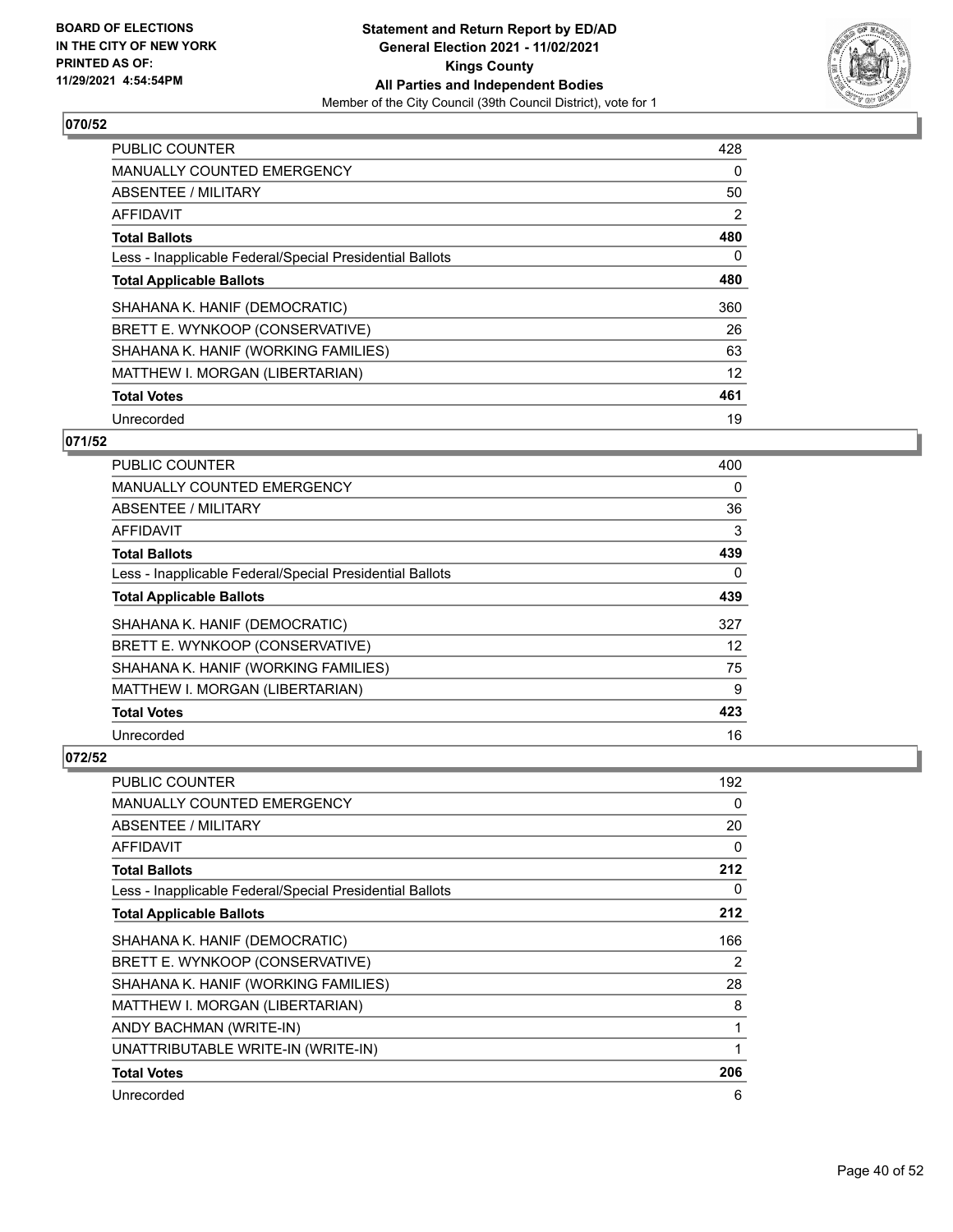

| PUBLIC COUNTER                                           | 119 |
|----------------------------------------------------------|-----|
| <b>MANUALLY COUNTED EMERGENCY</b>                        | 0   |
| ABSENTEE / MILITARY                                      | 5   |
| <b>AFFIDAVIT</b>                                         | 0   |
| <b>Total Ballots</b>                                     | 124 |
| Less - Inapplicable Federal/Special Presidential Ballots | 0   |
| <b>Total Applicable Ballots</b>                          | 124 |
| SHAHANA K. HANIF (DEMOCRATIC)                            | 88  |
| BRETT E. WYNKOOP (CONSERVATIVE)                          | 2   |
| SHAHANA K. HANIF (WORKING FAMILIES)                      | 23  |
| MATTHEW I. MORGAN (LIBERTARIAN)                          | 5   |
| <b>Total Votes</b>                                       | 118 |
| Unrecorded                                               | 6   |

## **078/52**

| PUBLIC COUNTER                                           | 201      |
|----------------------------------------------------------|----------|
| <b>MANUALLY COUNTED EMERGENCY</b>                        | $\Omega$ |
| ABSENTEE / MILITARY                                      | 7        |
| AFFIDAVIT                                                | 1        |
| <b>Total Ballots</b>                                     | 209      |
| Less - Inapplicable Federal/Special Presidential Ballots | 0        |
| <b>Total Applicable Ballots</b>                          | 209      |
| SHAHANA K. HANIF (DEMOCRATIC)                            | 161      |
| BRETT E. WYNKOOP (CONSERVATIVE)                          | 8        |
| SHAHANA K. HANIF (WORKING FAMILIES)                      | 28       |
| MATTHEW I. MORGAN (LIBERTARIAN)                          | 3        |
| <b>Total Votes</b>                                       | 200      |
| Unrecorded                                               | 9        |

| PUBLIC COUNTER                                           | 91 |
|----------------------------------------------------------|----|
| MANUALLY COUNTED EMERGENCY                               | 0  |
| ABSENTEE / MILITARY                                      | 0  |
| AFFIDAVIT                                                |    |
| <b>Total Ballots</b>                                     | 92 |
| Less - Inapplicable Federal/Special Presidential Ballots | 0  |
| <b>Total Applicable Ballots</b>                          | 92 |
| SHAHANA K. HANIF (DEMOCRATIC)                            | 69 |
| BRETT E. WYNKOOP (CONSERVATIVE)                          | 4  |
| SHAHANA K. HANIF (WORKING FAMILIES)                      | 14 |
| MATTHEW I. MORGAN (LIBERTARIAN)                          | 2  |
| <b>Total Votes</b>                                       | 89 |
| Unrecorded                                               | 3  |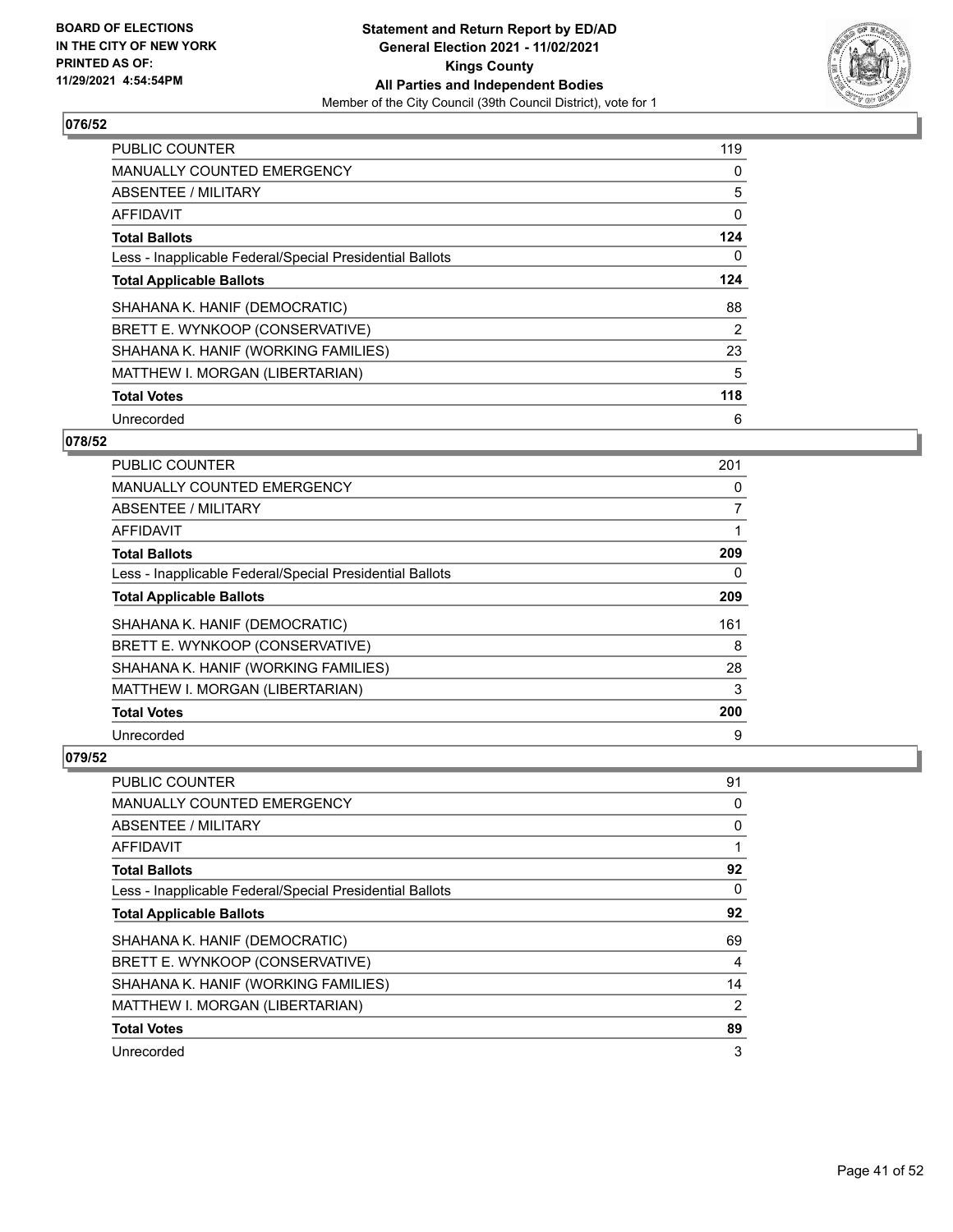

| <b>PUBLIC COUNTER</b>                                    | 91 |
|----------------------------------------------------------|----|
| <b>MANUALLY COUNTED EMERGENCY</b>                        | 0  |
| <b>ABSENTEE / MILITARY</b>                               | 5  |
| <b>AFFIDAVIT</b>                                         |    |
| <b>Total Ballots</b>                                     | 97 |
| Less - Inapplicable Federal/Special Presidential Ballots | 0  |
| <b>Total Applicable Ballots</b>                          | 97 |
| SHAHANA K. HANIF (DEMOCRATIC)                            | 72 |
| BRETT E. WYNKOOP (CONSERVATIVE)                          | 2  |
| SHAHANA K. HANIF (WORKING FAMILIES)                      | 15 |
| MATTHEW I. MORGAN (LIBERTARIAN)                          | 3  |
| <b>Total Votes</b>                                       | 92 |
| Unrecorded                                               | 5  |

## **081/52**

| <b>PUBLIC COUNTER</b>                                    | 326 |
|----------------------------------------------------------|-----|
| MANUALLY COUNTED EMERGENCY                               | 0   |
| ABSENTEE / MILITARY                                      | 11  |
| AFFIDAVIT                                                |     |
| <b>Total Ballots</b>                                     | 338 |
| Less - Inapplicable Federal/Special Presidential Ballots | 0   |
| <b>Total Applicable Ballots</b>                          | 338 |
| SHAHANA K. HANIF (DEMOCRATIC)                            | 251 |
| BRETT E. WYNKOOP (CONSERVATIVE)                          | 12  |
| SHAHANA K. HANIF (WORKING FAMILIES)                      | 54  |
| MATTHEW I. MORGAN (LIBERTARIAN)                          | 6   |
| <b>Total Votes</b>                                       | 323 |
| Unrecorded                                               | 15  |

| <b>PUBLIC COUNTER</b>                                    | 331 |
|----------------------------------------------------------|-----|
| <b>MANUALLY COUNTED EMERGENCY</b>                        | 0   |
| ABSENTEE / MILITARY                                      | 17  |
| AFFIDAVIT                                                | 1   |
| <b>Total Ballots</b>                                     | 349 |
| Less - Inapplicable Federal/Special Presidential Ballots | 0   |
| <b>Total Applicable Ballots</b>                          | 349 |
| SHAHANA K. HANIF (DEMOCRATIC)                            | 240 |
| BRETT E. WYNKOOP (CONSERVATIVE)                          | 20  |
| SHAHANA K. HANIF (WORKING FAMILIES)                      | 67  |
| MATTHEW I. MORGAN (LIBERTARIAN)                          | 4   |
| HENRY ROSOFF (WRITE-IN)                                  | 1   |
| JAMES LANE (WRITE-IN)                                    | 1   |
| <b>Total Votes</b>                                       | 333 |
| Unrecorded                                               | 16  |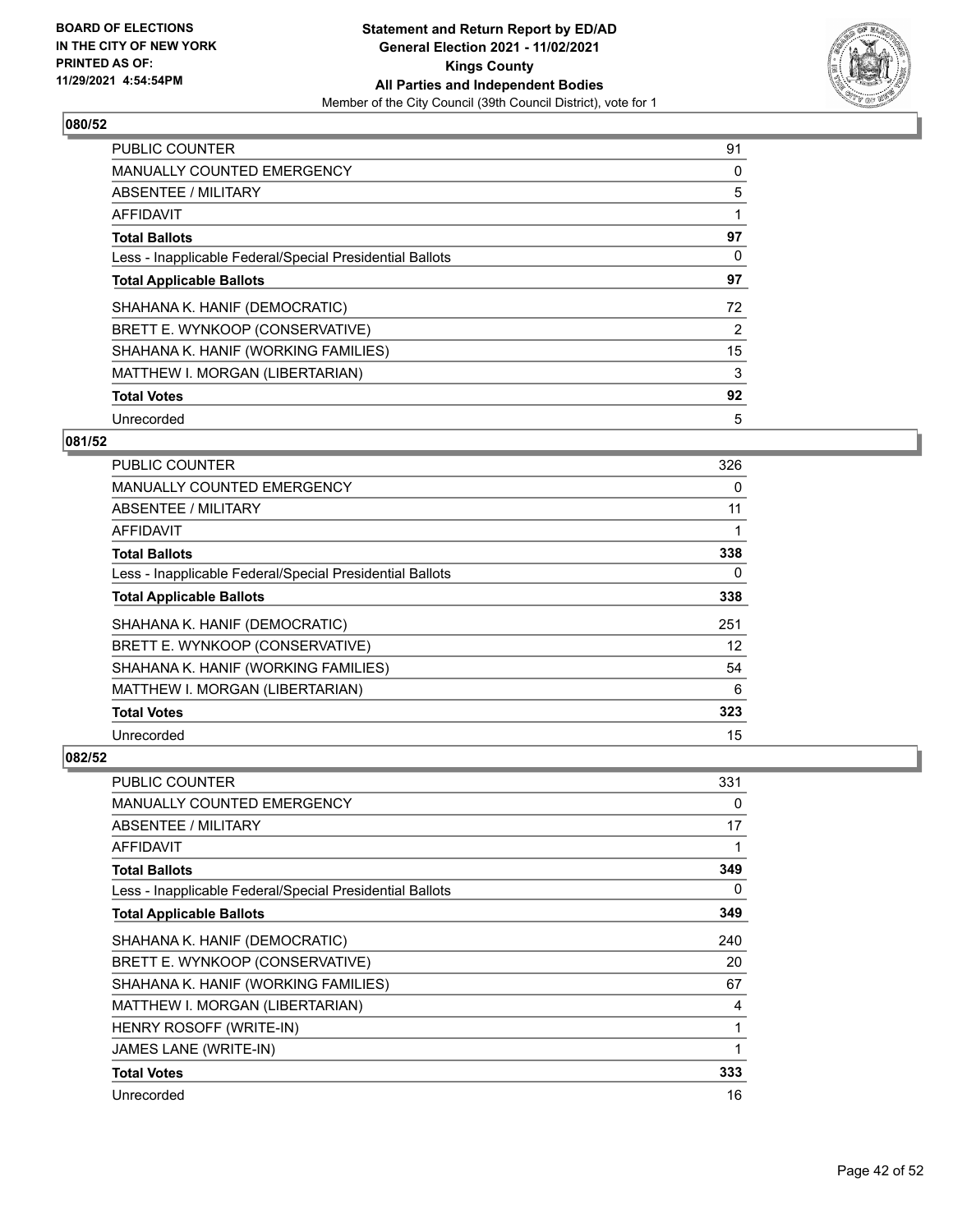

| <b>PUBLIC COUNTER</b>                                    | 329 |
|----------------------------------------------------------|-----|
| <b>MANUALLY COUNTED EMERGENCY</b>                        | 0   |
| <b>ABSENTEE / MILITARY</b>                               | 16  |
| AFFIDAVIT                                                |     |
| <b>Total Ballots</b>                                     | 346 |
| Less - Inapplicable Federal/Special Presidential Ballots | 0   |
| <b>Total Applicable Ballots</b>                          | 346 |
| SHAHANA K. HANIF (DEMOCRATIC)                            | 250 |
| BRETT E. WYNKOOP (CONSERVATIVE)                          | 13  |
| SHAHANA K. HANIF (WORKING FAMILIES)                      | 64  |
| MATTHEW I. MORGAN (LIBERTARIAN)                          | 5   |
| UNATTRIBUTABLE WRITE-IN (WRITE-IN)                       | 1   |
| <b>Total Votes</b>                                       | 333 |
| Unrecorded                                               | 13  |

## **084/52**

| <b>PUBLIC COUNTER</b>                                    | 325 |
|----------------------------------------------------------|-----|
| <b>MANUALLY COUNTED EMERGENCY</b>                        | 0   |
| ABSENTEE / MILITARY                                      | 11  |
| AFFIDAVIT                                                | 0   |
| <b>Total Ballots</b>                                     | 336 |
| Less - Inapplicable Federal/Special Presidential Ballots | 0   |
| <b>Total Applicable Ballots</b>                          | 336 |
| SHAHANA K. HANIF (DEMOCRATIC)                            | 245 |
| BRETT E. WYNKOOP (CONSERVATIVE)                          | 9   |
| SHAHANA K. HANIF (WORKING FAMILIES)                      | 44  |
| MATTHEW I. MORGAN (LIBERTARIAN)                          | 9   |
| <b>JUSTIN KREBS (WRITE-IN)</b>                           | 2   |
| <b>Total Votes</b>                                       | 309 |
| Unrecorded                                               | 27  |

| PUBLIC COUNTER                                           | 318 |
|----------------------------------------------------------|-----|
| <b>MANUALLY COUNTED EMERGENCY</b>                        | 0   |
| ABSENTEE / MILITARY                                      | 19  |
| AFFIDAVIT                                                | 7   |
| <b>Total Ballots</b>                                     | 344 |
| Less - Inapplicable Federal/Special Presidential Ballots | 0   |
| <b>Total Applicable Ballots</b>                          | 344 |
| SHAHANA K. HANIF (DEMOCRATIC)                            | 248 |
| BRETT E. WYNKOOP (CONSERVATIVE)                          | 16  |
| SHAHANA K. HANIF (WORKING FAMILIES)                      | 55  |
| MATTHEW I. MORGAN (LIBERTARIAN)                          | 7   |
| <b>Total Votes</b>                                       | 326 |
| Unrecorded                                               | 18  |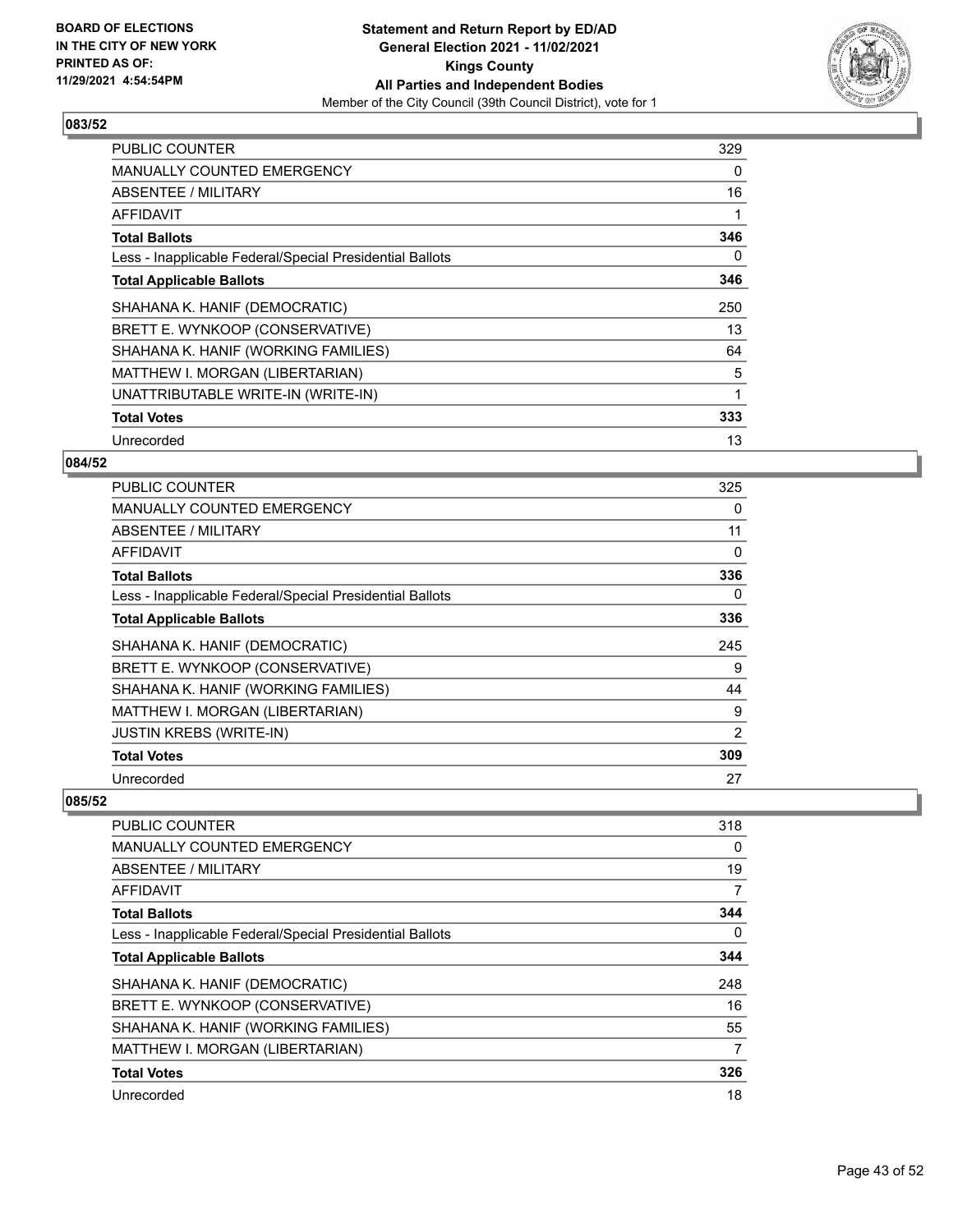

| <b>PUBLIC COUNTER</b>                                    | 392 |
|----------------------------------------------------------|-----|
| <b>MANUALLY COUNTED EMERGENCY</b>                        | 0   |
| <b>ABSENTEE / MILITARY</b>                               | 11  |
| <b>AFFIDAVIT</b>                                         | 2   |
| <b>Total Ballots</b>                                     | 405 |
| Less - Inapplicable Federal/Special Presidential Ballots | 0   |
| <b>Total Applicable Ballots</b>                          | 405 |
| SHAHANA K. HANIF (DEMOCRATIC)                            | 293 |
| BRETT E. WYNKOOP (CONSERVATIVE)                          | 15  |
| SHAHANA K. HANIF (WORKING FAMILIES)                      | 62  |
| MATTHEW I. MORGAN (LIBERTARIAN)                          | 8   |
| STUART D BARON (WRITE-IN)                                | 1   |
| <b>Total Votes</b>                                       | 379 |
| Unrecorded                                               | 26  |

## **087/52**

| <b>PUBLIC COUNTER</b>                                    | 330 |
|----------------------------------------------------------|-----|
| <b>MANUALLY COUNTED EMERGENCY</b>                        | 0   |
| ABSENTEE / MILITARY                                      | 26  |
| AFFIDAVIT                                                | 0   |
| <b>Total Ballots</b>                                     | 356 |
| Less - Inapplicable Federal/Special Presidential Ballots | 0   |
| <b>Total Applicable Ballots</b>                          | 356 |
| SHAHANA K. HANIF (DEMOCRATIC)                            | 265 |
| BRETT E. WYNKOOP (CONSERVATIVE)                          | 9   |
| SHAHANA K. HANIF (WORKING FAMILIES)                      | 55  |
| MATTHEW I. MORGAN (LIBERTARIAN)                          | 10  |
| <b>Total Votes</b>                                       | 339 |
| Unrecorded                                               | 17  |

| <b>PUBLIC COUNTER</b>                                    | 206      |
|----------------------------------------------------------|----------|
| MANUALLY COUNTED EMERGENCY                               | $\Omega$ |
| ABSENTEE / MILITARY                                      | 11       |
| AFFIDAVIT                                                | 0        |
| <b>Total Ballots</b>                                     | 217      |
| Less - Inapplicable Federal/Special Presidential Ballots | $\Omega$ |
| <b>Total Applicable Ballots</b>                          | 217      |
| SHAHANA K. HANIF (DEMOCRATIC)                            | 172      |
| BRETT E. WYNKOOP (CONSERVATIVE)                          | 11       |
| SHAHANA K. HANIF (WORKING FAMILIES)                      | 22       |
| MATTHEW I. MORGAN (LIBERTARIAN)                          | 4        |
| <b>Total Votes</b>                                       | 209      |
| Unrecorded                                               | 8        |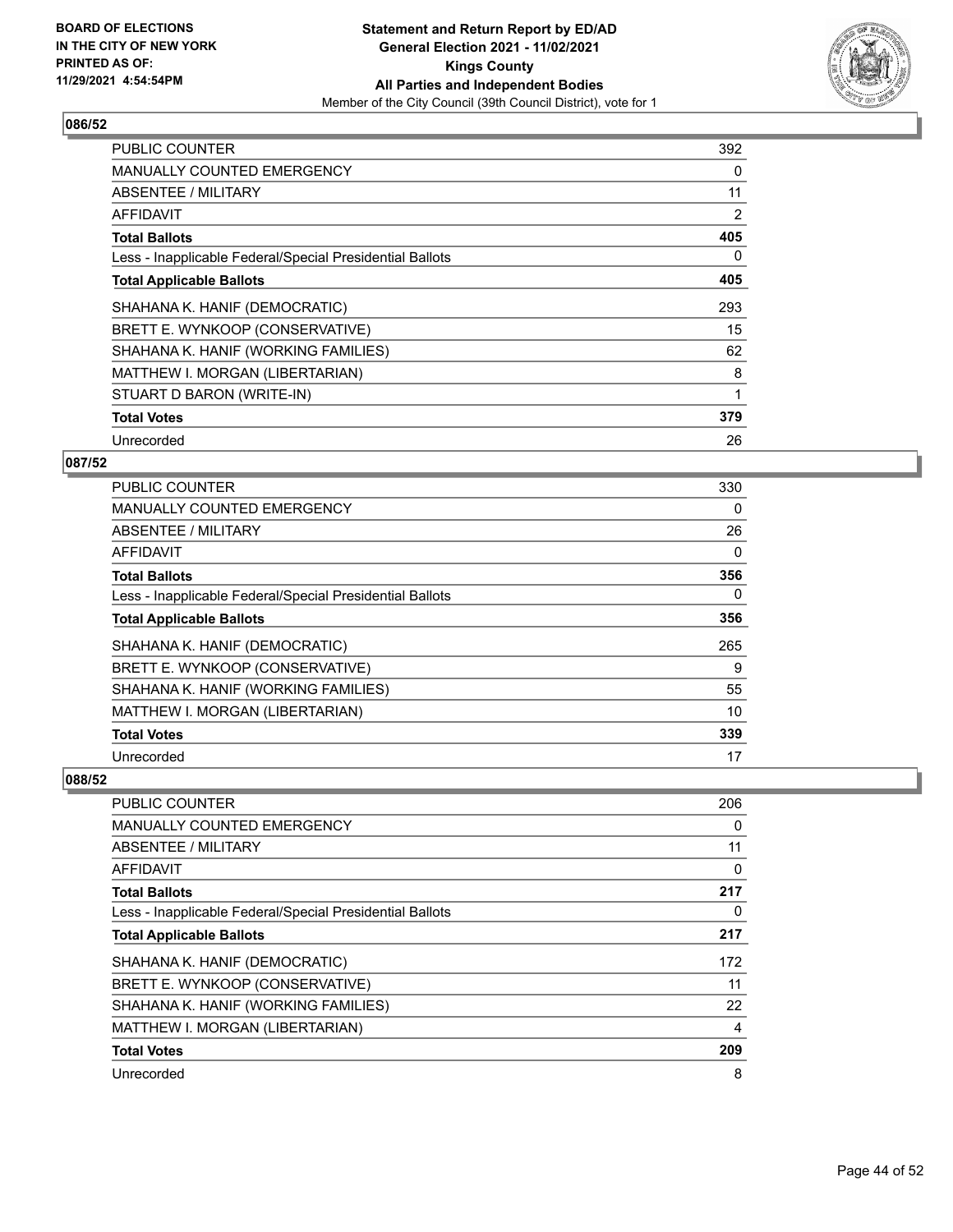

| <b>PUBLIC COUNTER</b>                                    | 422 |
|----------------------------------------------------------|-----|
| <b>MANUALLY COUNTED EMERGENCY</b>                        | 0   |
| <b>ABSENTEE / MILITARY</b>                               | 29  |
| AFFIDAVIT                                                | 2   |
| <b>Total Ballots</b>                                     | 453 |
| Less - Inapplicable Federal/Special Presidential Ballots | 0   |
| <b>Total Applicable Ballots</b>                          | 453 |
| SHAHANA K. HANIF (DEMOCRATIC)                            | 325 |
| BRETT E. WYNKOOP (CONSERVATIVE)                          | 14  |
| SHAHANA K. HANIF (WORKING FAMILIES)                      | 83  |
| MATTHEW I. MORGAN (LIBERTARIAN)                          | 12  |
| ANTHONY N CORRAO (WRITE-IN)                              | 1   |
| <b>Total Votes</b>                                       | 435 |
|                                                          |     |

## **090/52**

| <b>PUBLIC COUNTER</b>                                    | 409 |
|----------------------------------------------------------|-----|
| <b>MANUALLY COUNTED EMERGENCY</b>                        | 0   |
| ABSENTEE / MILITARY                                      | 21  |
| <b>AFFIDAVIT</b>                                         | 7   |
| <b>Total Ballots</b>                                     | 437 |
| Less - Inapplicable Federal/Special Presidential Ballots | 0   |
| <b>Total Applicable Ballots</b>                          | 437 |
| SHAHANA K. HANIF (DEMOCRATIC)                            | 336 |
| BRETT E. WYNKOOP (CONSERVATIVE)                          | 18  |
| SHAHANA K. HANIF (WORKING FAMILIES)                      | 53  |
| MATTHEW I. MORGAN (LIBERTARIAN)                          | 5   |
| KAREN LEINER (WRITE-IN)                                  | 1   |
| STEVE SAPERSTEIN (WRITE-IN)                              | 1   |
| UNATTRIBUTABLE WRITE-IN (WRITE-IN)                       | 1   |
| <b>Total Votes</b>                                       | 415 |
| Unrecorded                                               | 22  |

| PUBLIC COUNTER                                           | 201            |
|----------------------------------------------------------|----------------|
| <b>MANUALLY COUNTED EMERGENCY</b>                        | 0              |
| ABSENTEE / MILITARY                                      | 15             |
| AFFIDAVIT                                                | $\overline{2}$ |
| <b>Total Ballots</b>                                     | 218            |
| Less - Inapplicable Federal/Special Presidential Ballots | 0              |
| <b>Total Applicable Ballots</b>                          | 218            |
| SHAHANA K. HANIF (DEMOCRATIC)                            | 148            |
| BRETT E. WYNKOOP (CONSERVATIVE)                          | 11             |
| SHAHANA K. HANIF (WORKING FAMILIES)                      | 41             |
| MATTHEW I. MORGAN (LIBERTARIAN)                          | 8              |
| <b>Total Votes</b>                                       | 208            |
| Unrecorded                                               | 10             |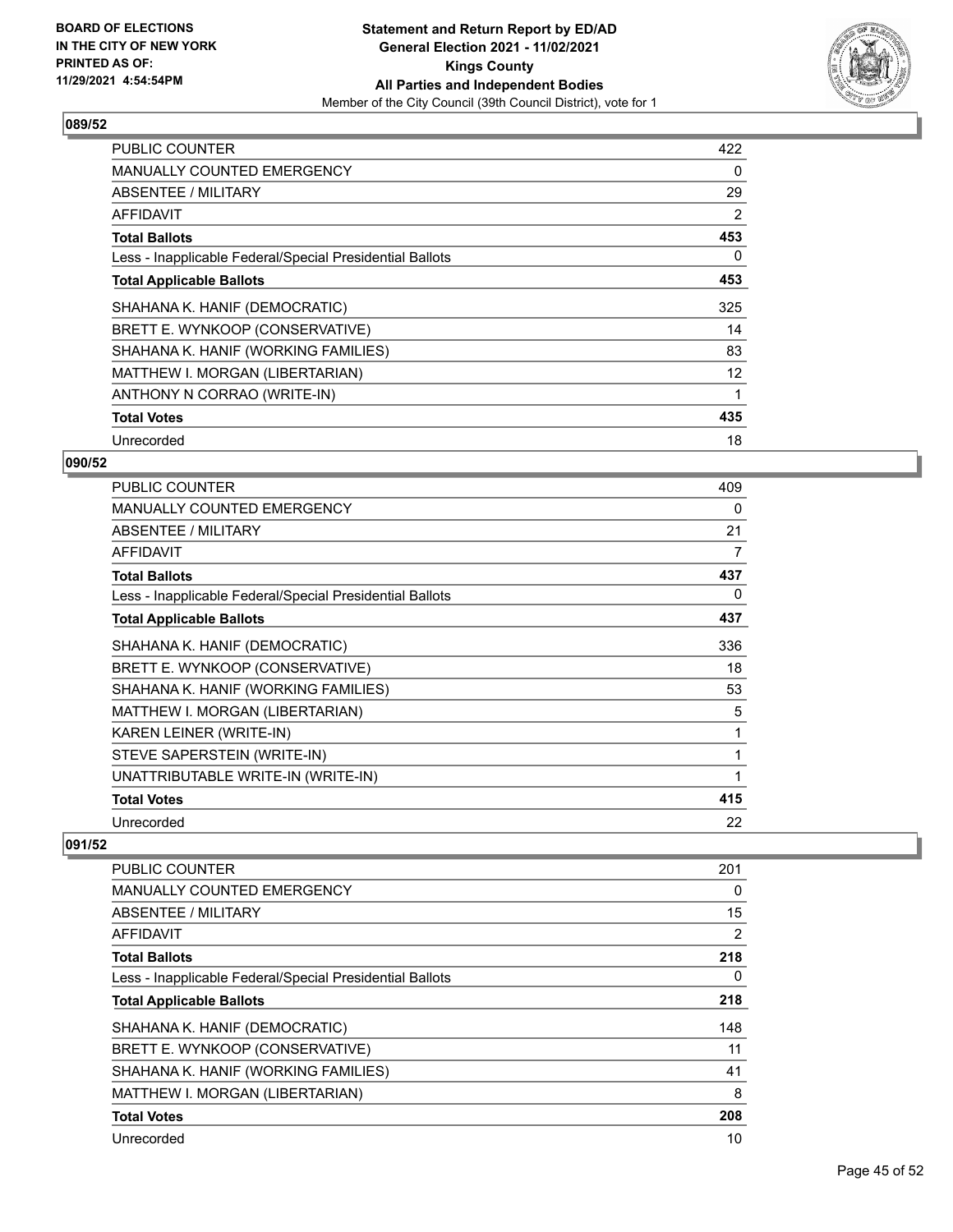

| <b>PUBLIC COUNTER</b>                                    | 326      |
|----------------------------------------------------------|----------|
| <b>MANUALLY COUNTED EMERGENCY</b>                        | $\Omega$ |
| ABSENTEE / MILITARY                                      | 20       |
| AFFIDAVIT                                                | 6        |
| <b>Total Ballots</b>                                     | 352      |
| Less - Inapplicable Federal/Special Presidential Ballots | 0        |
| <b>Total Applicable Ballots</b>                          | 352      |
| SHAHANA K. HANIF (DEMOCRATIC)                            | 261      |
| BRETT E. WYNKOOP (CONSERVATIVE)                          | 17       |
| SHAHANA K. HANIF (WORKING FAMILIES)                      | 58       |
| MATTHEW I. MORGAN (LIBERTARIAN)                          | 3        |
| <b>Total Votes</b>                                       | 339      |
| Unrecorded                                               | 13       |

## **093/52**

| PUBLIC COUNTER                                           | 251 |
|----------------------------------------------------------|-----|
| <b>MANUALLY COUNTED EMERGENCY</b>                        | 0   |
| ABSENTEE / MILITARY                                      | 22  |
| AFFIDAVIT                                                | 1   |
| <b>Total Ballots</b>                                     | 274 |
| Less - Inapplicable Federal/Special Presidential Ballots | 0   |
| <b>Total Applicable Ballots</b>                          | 274 |
| SHAHANA K. HANIF (DEMOCRATIC)                            | 180 |
| BRETT E. WYNKOOP (CONSERVATIVE)                          | 11  |
| SHAHANA K. HANIF (WORKING FAMILIES)                      | 66  |
| MATTHEW I. MORGAN (LIBERTARIAN)                          | 6   |
| MARLENE DONNELLY (WRITE-IN)                              | 1   |
| <b>Total Votes</b>                                       | 264 |
| Unrecorded                                               | 10  |

| <b>PUBLIC COUNTER</b>                                    | 200 |
|----------------------------------------------------------|-----|
| <b>MANUALLY COUNTED EMERGENCY</b>                        | 0   |
| ABSENTEE / MILITARY                                      | 11  |
| AFFIDAVIT                                                | 10  |
| <b>Total Ballots</b>                                     | 221 |
| Less - Inapplicable Federal/Special Presidential Ballots | 0   |
| <b>Total Applicable Ballots</b>                          | 221 |
| SHAHANA K. HANIF (DEMOCRATIC)                            | 152 |
| BRETT E. WYNKOOP (CONSERVATIVE)                          | 15  |
| SHAHANA K. HANIF (WORKING FAMILIES)                      | 40  |
| MATTHEW I. MORGAN (LIBERTARIAN)                          | 8   |
| BRANDON WEST (WRITE-IN)                                  | 1   |
| <b>Total Votes</b>                                       | 216 |
| Unrecorded                                               | 5   |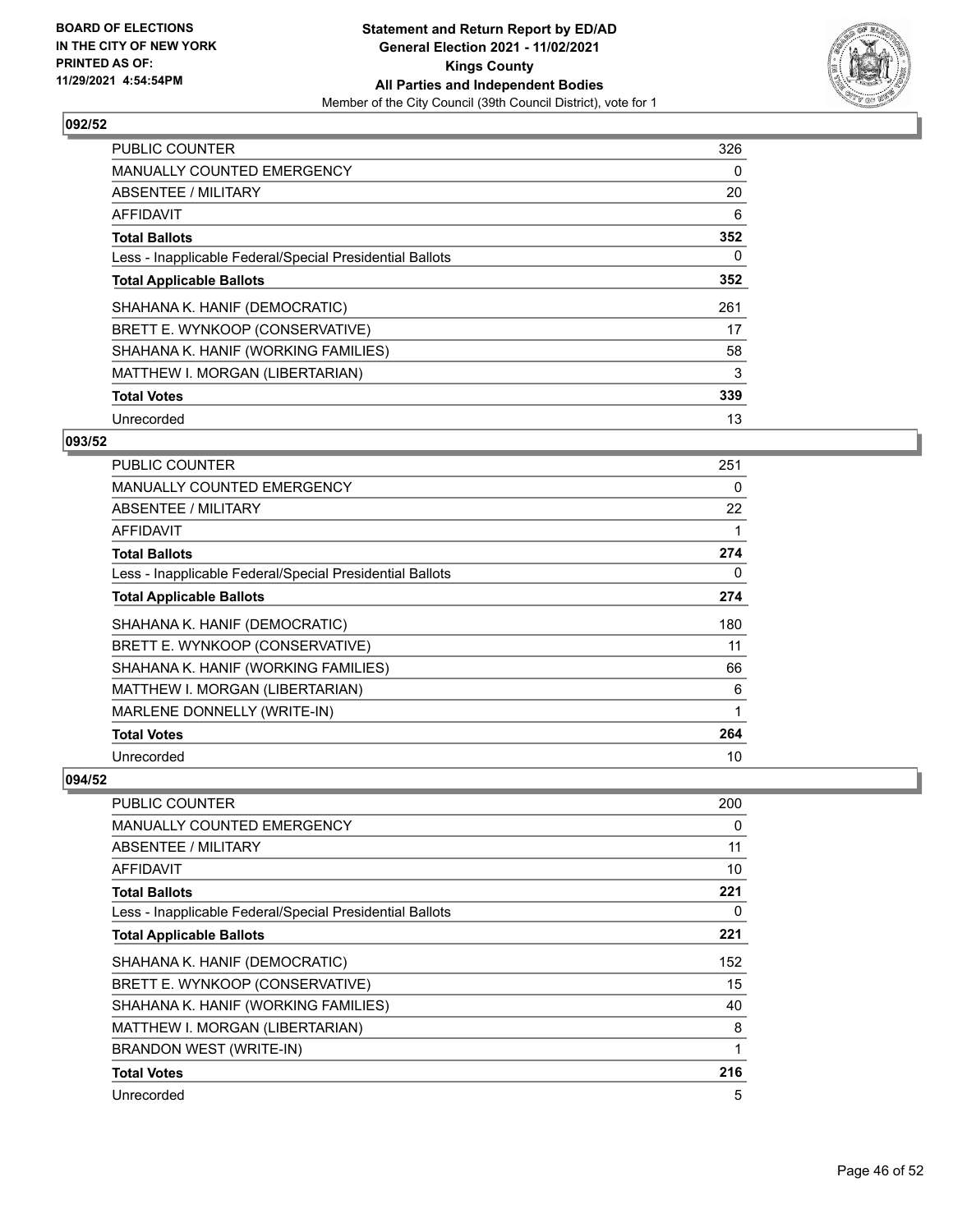

| <b>PUBLIC COUNTER</b>                                    | 44 |
|----------------------------------------------------------|----|
| <b>MANUALLY COUNTED EMERGENCY</b>                        | 0  |
| ABSENTEE / MILITARY                                      | 0  |
| <b>AFFIDAVIT</b>                                         |    |
| <b>Total Ballots</b>                                     | 45 |
| Less - Inapplicable Federal/Special Presidential Ballots | 0  |
| <b>Total Applicable Ballots</b>                          | 45 |
| SHAHANA K. HANIF (DEMOCRATIC)                            | 32 |
| BRETT E. WYNKOOP (CONSERVATIVE)                          | 0  |
| SHAHANA K. HANIF (WORKING FAMILIES)                      | 10 |
| MATTHEW I. MORGAN (LIBERTARIAN)                          | 0  |
| MARLENE DONNELLY (WRITE-IN)                              |    |
| <b>Total Votes</b>                                       | 43 |
| Unrecorded                                               | 2  |

## **096/52**

| <b>PUBLIC COUNTER</b>                                    | 314      |
|----------------------------------------------------------|----------|
| <b>MANUALLY COUNTED EMERGENCY</b>                        | $\Omega$ |
| ABSENTEE / MILITARY                                      | 11       |
| AFFIDAVIT                                                | 5        |
| <b>Total Ballots</b>                                     | 330      |
| Less - Inapplicable Federal/Special Presidential Ballots | 0        |
| <b>Total Applicable Ballots</b>                          | 330      |
| SHAHANA K. HANIF (DEMOCRATIC)                            | 238      |
| BRETT E. WYNKOOP (CONSERVATIVE)                          | 18       |
| SHAHANA K. HANIF (WORKING FAMILIES)                      | 41       |
| MATTHEW I. MORGAN (LIBERTARIAN)                          | 9        |
| <b>Total Votes</b>                                       | 306      |
| Unrecorded                                               | 24       |

| PUBLIC COUNTER                                           | 391 |
|----------------------------------------------------------|-----|
| <b>MANUALLY COUNTED EMERGENCY</b>                        | 0   |
| ABSENTEE / MILITARY                                      | 32  |
| AFFIDAVIT                                                | 2   |
| <b>Total Ballots</b>                                     | 425 |
| Less - Inapplicable Federal/Special Presidential Ballots | 0   |
| <b>Total Applicable Ballots</b>                          | 425 |
| SHAHANA K. HANIF (DEMOCRATIC)                            | 304 |
| BRETT E. WYNKOOP (CONSERVATIVE)                          | 13  |
| SHAHANA K. HANIF (WORKING FAMILIES)                      | 52  |
| MATTHEW I. MORGAN (LIBERTARIAN)                          | 17  |
| KAREN BLONDEL (WRITE-IN)                                 | 2   |
| UNATTRIBUTABLE WRITE-IN (WRITE-IN)                       | 2   |
| <b>Total Votes</b>                                       | 390 |
| Unrecorded                                               | 35  |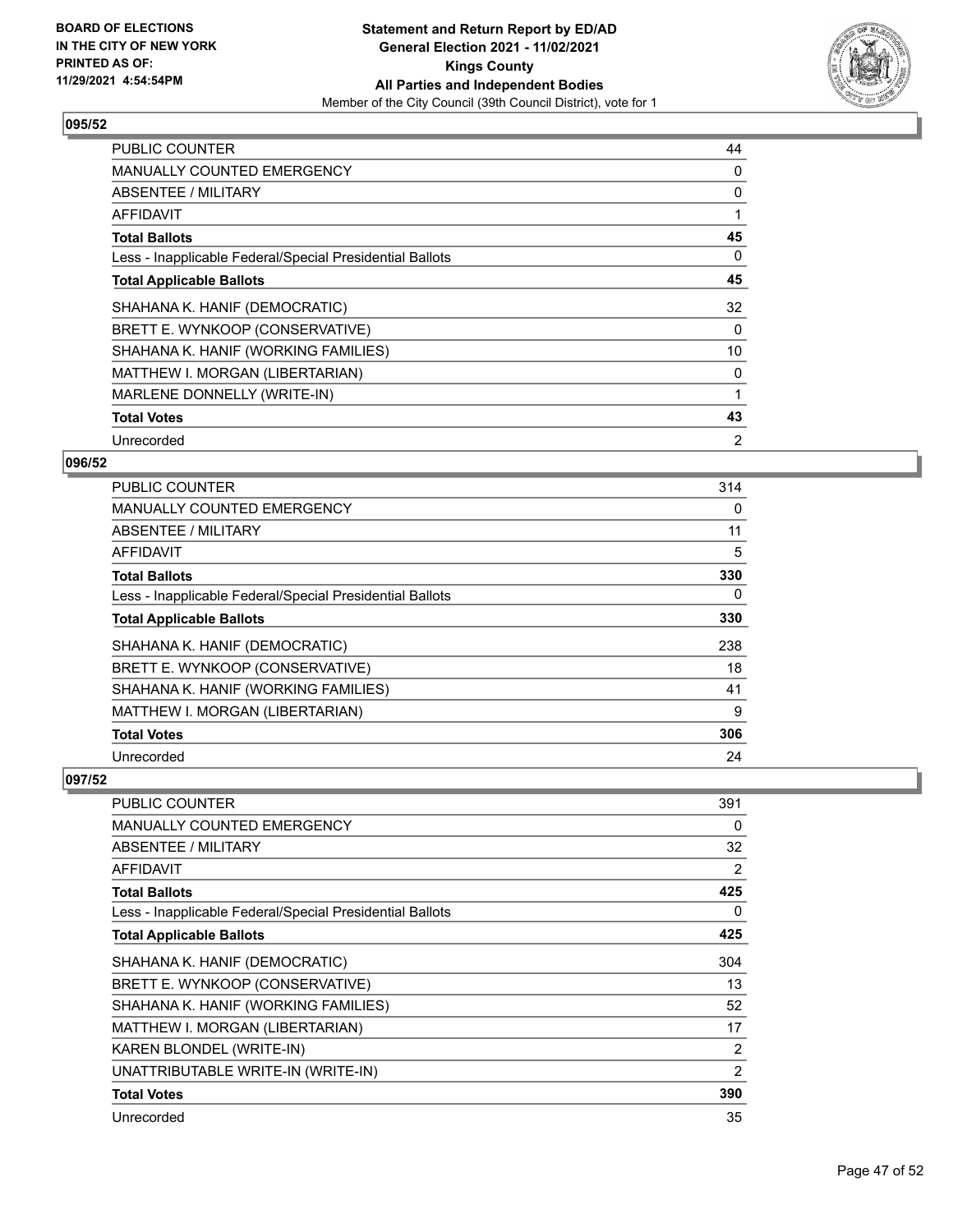

| <b>PUBLIC COUNTER</b>                                    | 350 |
|----------------------------------------------------------|-----|
| <b>MANUALLY COUNTED EMERGENCY</b>                        | 0   |
| <b>ABSENTEE / MILITARY</b>                               | 21  |
| AFFIDAVIT                                                | 2   |
| <b>Total Ballots</b>                                     | 373 |
| Less - Inapplicable Federal/Special Presidential Ballots | 0   |
| <b>Total Applicable Ballots</b>                          | 373 |
| SHAHANA K. HANIF (DEMOCRATIC)                            | 238 |
| BRETT E. WYNKOOP (CONSERVATIVE)                          | 33  |
| SHAHANA K. HANIF (WORKING FAMILIES)                      | 50  |
| <b>MATTHEW I. MORGAN (LIBERTARIAN)</b>                   | 16  |
| LAURA EDIDIN (WRITE-IN)                                  |     |
| <b>Total Votes</b>                                       | 338 |
| Unrecorded                                               | 35  |

## **099/52**

| <b>PUBLIC COUNTER</b>                                    | 318 |
|----------------------------------------------------------|-----|
| MANUALLY COUNTED EMERGENCY                               | 0   |
| ABSENTEE / MILITARY                                      | 12  |
| AFFIDAVIT                                                | 3   |
| <b>Total Ballots</b>                                     | 333 |
| Less - Inapplicable Federal/Special Presidential Ballots | 0   |
| <b>Total Applicable Ballots</b>                          | 333 |
| SHAHANA K. HANIF (DEMOCRATIC)                            | 236 |
| BRETT E. WYNKOOP (CONSERVATIVE)                          | 17  |
| SHAHANA K. HANIF (WORKING FAMILIES)                      | 59  |
| MATTHEW I. MORGAN (LIBERTARIAN)                          | 10  |
| ANGELA ZUSKOWSKI (WRITE-IN)                              |     |
| <b>Total Votes</b>                                       | 323 |
| Unrecorded                                               | 10  |

| <b>PUBLIC COUNTER</b>                                    | 282 |
|----------------------------------------------------------|-----|
| <b>MANUALLY COUNTED EMERGENCY</b>                        | 0   |
| ABSENTEE / MILITARY                                      | 5   |
| AFFIDAVIT                                                |     |
| <b>Total Ballots</b>                                     | 288 |
| Less - Inapplicable Federal/Special Presidential Ballots | 0   |
| <b>Total Applicable Ballots</b>                          | 288 |
| SHAHANA K. HANIF (DEMOCRATIC)                            | 206 |
| BRETT E. WYNKOOP (CONSERVATIVE)                          | 26  |
| SHAHANA K. HANIF (WORKING FAMILIES)                      | 26  |
| MATTHEW I. MORGAN (LIBERTARIAN)                          | 9   |
| <b>Total Votes</b>                                       | 267 |
| Unrecorded                                               | 21  |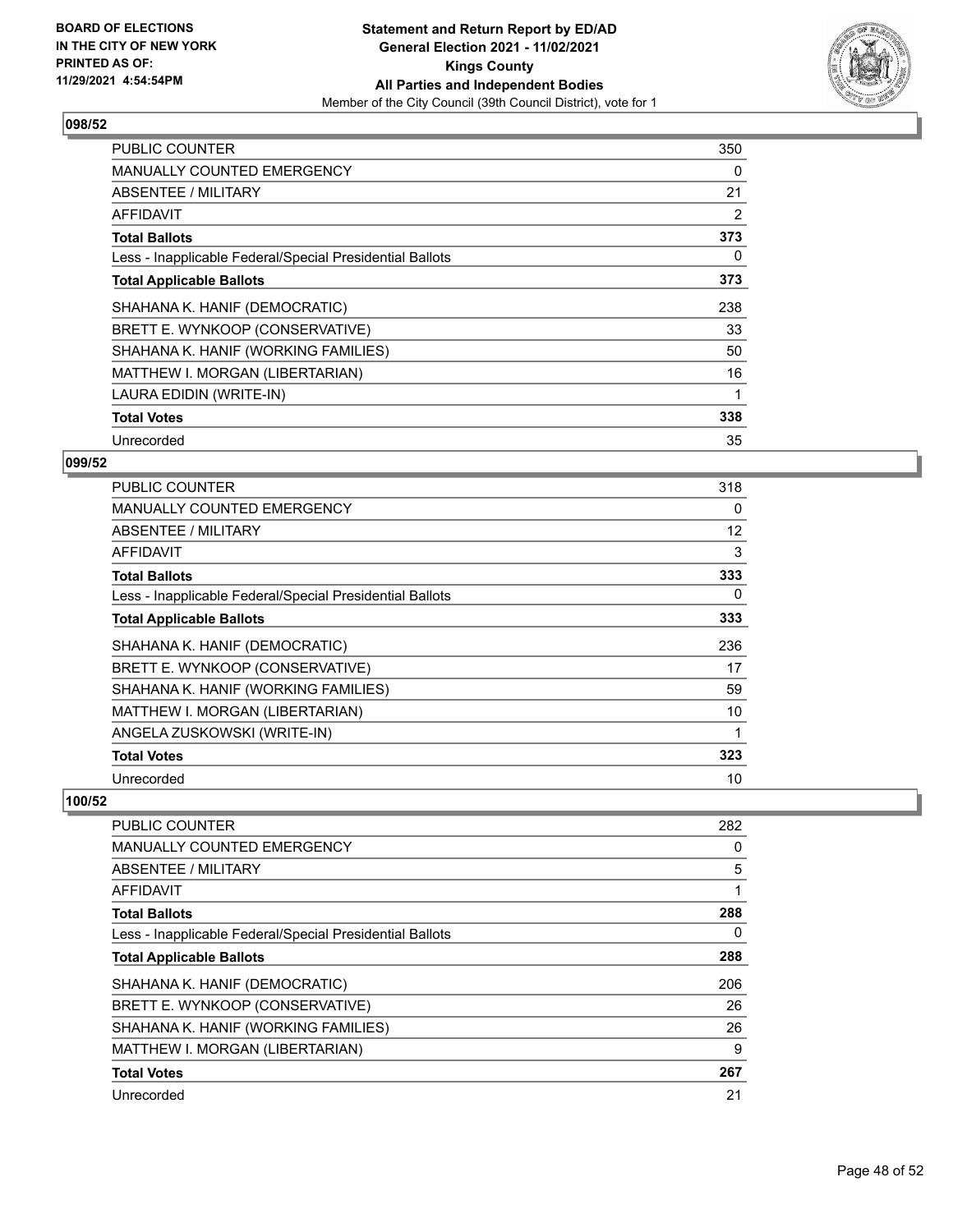

| <b>PUBLIC COUNTER</b>                                    | 270 |
|----------------------------------------------------------|-----|
| <b>MANUALLY COUNTED EMERGENCY</b>                        | 0   |
| ABSENTEE / MILITARY                                      | 27  |
| AFFIDAVIT                                                | 4   |
| <b>Total Ballots</b>                                     | 301 |
| Less - Inapplicable Federal/Special Presidential Ballots | 0   |
| <b>Total Applicable Ballots</b>                          | 301 |
| SHAHANA K. HANIF (DEMOCRATIC)                            | 235 |
| BRETT E. WYNKOOP (CONSERVATIVE)                          | 17  |
| SHAHANA K. HANIF (WORKING FAMILIES)                      | 29  |
| MATTHEW I. MORGAN (LIBERTARIAN)                          | 5   |
| <b>BRAD LANDER (WRITE-IN)</b>                            |     |
| <b>Total Votes</b>                                       | 287 |
| Unrecorded                                               | 14  |

## **103/52**

| <b>PUBLIC COUNTER</b>                                    | 375      |
|----------------------------------------------------------|----------|
| MANUALLY COUNTED EMERGENCY                               | 0        |
| ABSENTEE / MILITARY                                      | 33       |
| AFFIDAVIT                                                | 4        |
| <b>Total Ballots</b>                                     | 412      |
| Less - Inapplicable Federal/Special Presidential Ballots | $\Omega$ |
| <b>Total Applicable Ballots</b>                          | 412      |
| SHAHANA K. HANIF (DEMOCRATIC)                            | 305      |
| BRETT E. WYNKOOP (CONSERVATIVE)                          | 25       |
| SHAHANA K. HANIF (WORKING FAMILIES)                      | 44       |
| MATTHEW I. MORGAN (LIBERTARIAN)                          | 11       |
| STEVEN E SHOVERS (WRITE-IN)                              |          |
| <b>Total Votes</b>                                       | 386      |
| Unrecorded                                               | 26       |

| <b>PUBLIC COUNTER</b>                                    | 290 |
|----------------------------------------------------------|-----|
| <b>MANUALLY COUNTED EMERGENCY</b>                        | 0   |
| <b>ABSENTEE / MILITARY</b>                               | 48  |
| AFFIDAVIT                                                | 4   |
| <b>Total Ballots</b>                                     | 342 |
| Less - Inapplicable Federal/Special Presidential Ballots | 0   |
| <b>Total Applicable Ballots</b>                          | 342 |
| SHAHANA K. HANIF (DEMOCRATIC)                            | 243 |
| BRETT E. WYNKOOP (CONSERVATIVE)                          | 19  |
| SHAHANA K. HANIF (WORKING FAMILIES)                      | 47  |
| MATTHEW I. MORGAN (LIBERTARIAN)                          | 9   |
| <b>Total Votes</b>                                       | 318 |
| Unrecorded                                               | 24  |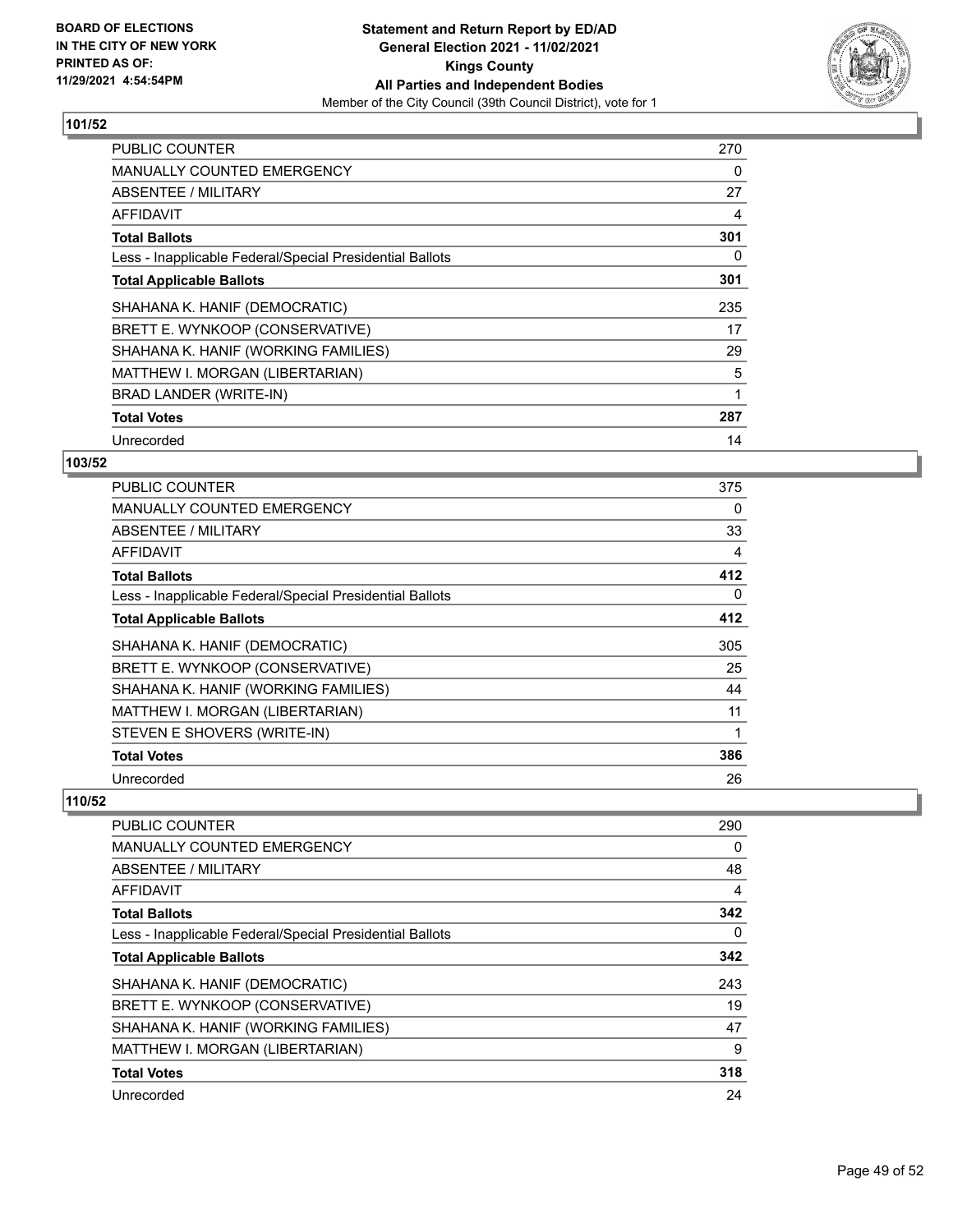

| PUBLIC COUNTER                                           | 278 |
|----------------------------------------------------------|-----|
| <b>MANUALLY COUNTED EMERGENCY</b>                        | 0   |
| ABSENTEE / MILITARY                                      | 17  |
| AFFIDAVIT                                                | 6   |
| <b>Total Ballots</b>                                     | 301 |
| Less - Inapplicable Federal/Special Presidential Ballots | 0   |
| <b>Total Applicable Ballots</b>                          | 301 |
| SHAHANA K. HANIF (DEMOCRATIC)                            | 213 |
| BRETT E. WYNKOOP (CONSERVATIVE)                          | 24  |
| SHAHANA K. HANIF (WORKING FAMILIES)                      | 31  |
| MATTHEW I. MORGAN (LIBERTARIAN)                          | 9   |
| UNATTRIBUTABLE WRITE-IN (WRITE-IN)                       | 1   |
| <b>Total Votes</b>                                       | 278 |
| Unrecorded                                               | 23  |

## **112/52**

| PUBLIC COUNTER                                           | 270 |
|----------------------------------------------------------|-----|
| MANUALLY COUNTED EMERGENCY                               | 0   |
| ABSENTEE / MILITARY                                      | 11  |
| AFFIDAVIT                                                | 2   |
| <b>Total Ballots</b>                                     | 283 |
| Less - Inapplicable Federal/Special Presidential Ballots | 0   |
| <b>Total Applicable Ballots</b>                          | 283 |
| SHAHANA K. HANIF (DEMOCRATIC)                            | 200 |
| BRETT E. WYNKOOP (CONSERVATIVE)                          | 11  |
| SHAHANA K. HANIF (WORKING FAMILIES)                      | 56  |
| MATTHEW I. MORGAN (LIBERTARIAN)                          | 8   |
| <b>Total Votes</b>                                       | 275 |
| Unrecorded                                               | 8   |

| PUBLIC COUNTER                                           | 283 |
|----------------------------------------------------------|-----|
| <b>MANUALLY COUNTED EMERGENCY</b>                        | 0   |
| ABSENTEE / MILITARY                                      | 21  |
| <b>AFFIDAVIT</b>                                         |     |
| <b>Total Ballots</b>                                     | 305 |
| Less - Inapplicable Federal/Special Presidential Ballots | 0   |
| <b>Total Applicable Ballots</b>                          | 305 |
| SHAHANA K. HANIF (DEMOCRATIC)                            | 224 |
| BRETT E. WYNKOOP (CONSERVATIVE)                          | 7   |
| SHAHANA K. HANIF (WORKING FAMILIES)                      | 51  |
| MATTHEW I. MORGAN (LIBERTARIAN)                          | 13  |
| VICTORIA MISRECK (WRITE-IN)                              |     |
| <b>Total Votes</b>                                       | 296 |
| Unrecorded                                               | 9   |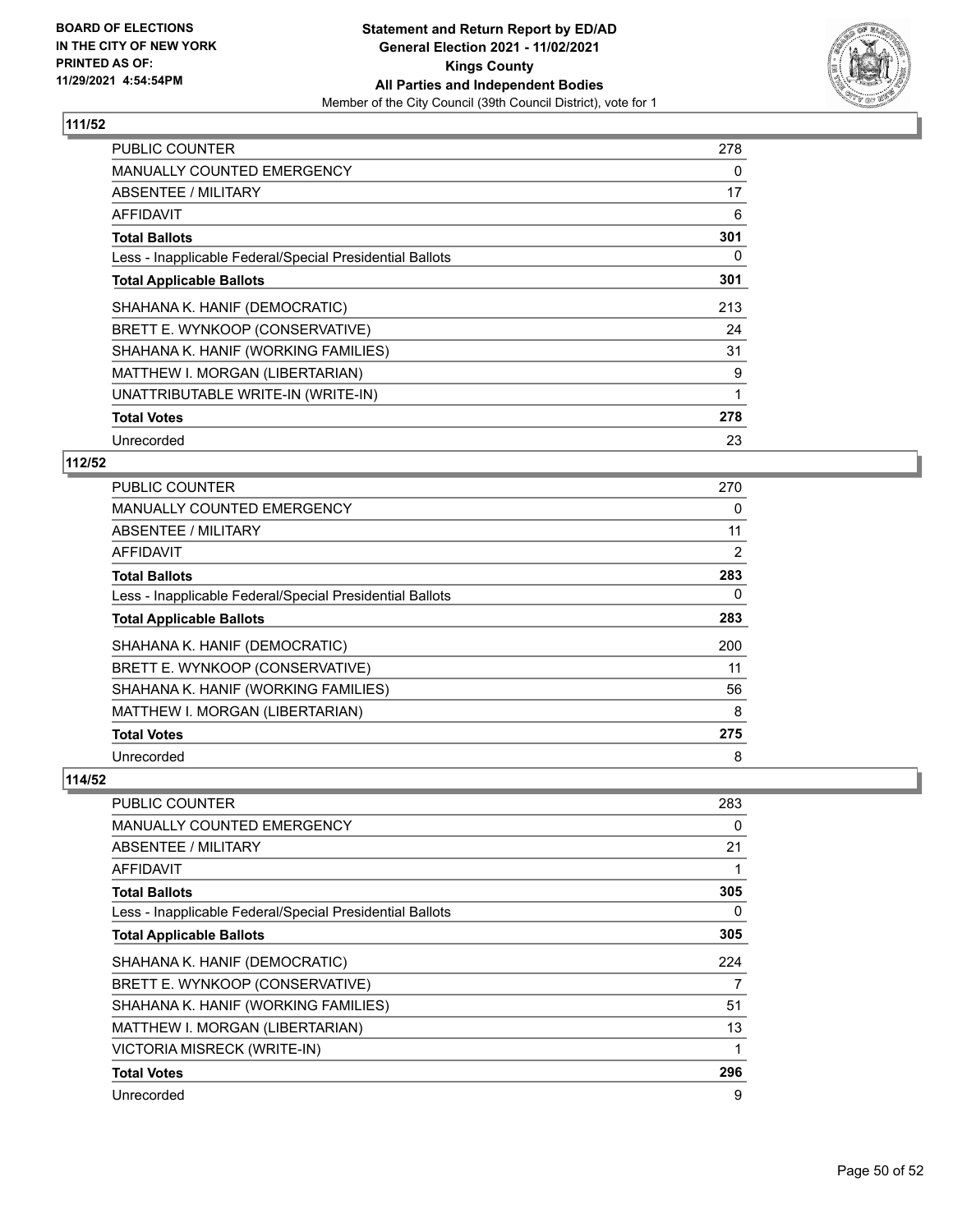

| <b>PUBLIC COUNTER</b>                                    | 309 |
|----------------------------------------------------------|-----|
| <b>MANUALLY COUNTED EMERGENCY</b>                        | 0   |
| ABSENTEE / MILITARY                                      | 15  |
| AFFIDAVIT                                                | 5   |
| <b>Total Ballots</b>                                     | 329 |
| Less - Inapplicable Federal/Special Presidential Ballots | 0   |
| <b>Total Applicable Ballots</b>                          | 329 |
| SHAHANA K. HANIF (DEMOCRATIC)                            | 224 |
| BRETT E. WYNKOOP (CONSERVATIVE)                          | 23  |
| SHAHANA K. HANIF (WORKING FAMILIES)                      | 53  |
| MATTHEW I. MORGAN (LIBERTARIAN)                          | 7   |
| UNATTRIBUTABLE WRITE-IN (WRITE-IN)                       |     |
| <b>Total Votes</b>                                       | 308 |
| Unrecorded                                               | 21  |

#### **119/52**

| PUBLIC COUNTER                                           | 0        |
|----------------------------------------------------------|----------|
| MANUALLY COUNTED EMERGENCY                               | 0        |
| ABSENTEE / MILITARY                                      | 0        |
| AFFIDAVIT                                                | 0        |
| <b>Total Ballots</b>                                     | 0        |
| Less - Inapplicable Federal/Special Presidential Ballots | 0        |
| <b>Total Applicable Ballots</b>                          | 0        |
| SHAHANA K. HANIF (DEMOCRATIC)                            | $\Omega$ |
| BRETT E. WYNKOOP (CONSERVATIVE)                          | 0        |
| SHAHANA K. HANIF (WORKING FAMILIES)                      | 0        |
| MATTHEW I. MORGAN (LIBERTARIAN)                          | 0        |
| <b>Total Votes</b>                                       | 0        |
|                                                          |          |

#### **123/52 COMBINED into: 119/52**

| PUBLIC COUNTER                                           | 0        |
|----------------------------------------------------------|----------|
| <b>MANUALLY COUNTED EMERGENCY</b>                        | 0        |
| <b>ABSENTEE / MILITARY</b>                               | 0        |
| <b>AFFIDAVIT</b>                                         | $\Omega$ |
| <b>Total Ballots</b>                                     | 0        |
| Less - Inapplicable Federal/Special Presidential Ballots | 0        |
| <b>Total Applicable Ballots</b>                          | 0        |
| SHAHANA K. HANIF (DEMOCRATIC)                            | 0        |
| BRETT E. WYNKOOP (CONSERVATIVE)                          | $\Omega$ |
| SHAHANA K. HANIF (WORKING FAMILIES)                      | $\Omega$ |
| MATTHEW I. MORGAN (LIBERTARIAN)                          | $\Omega$ |
| <b>Total Votes</b>                                       | 0        |